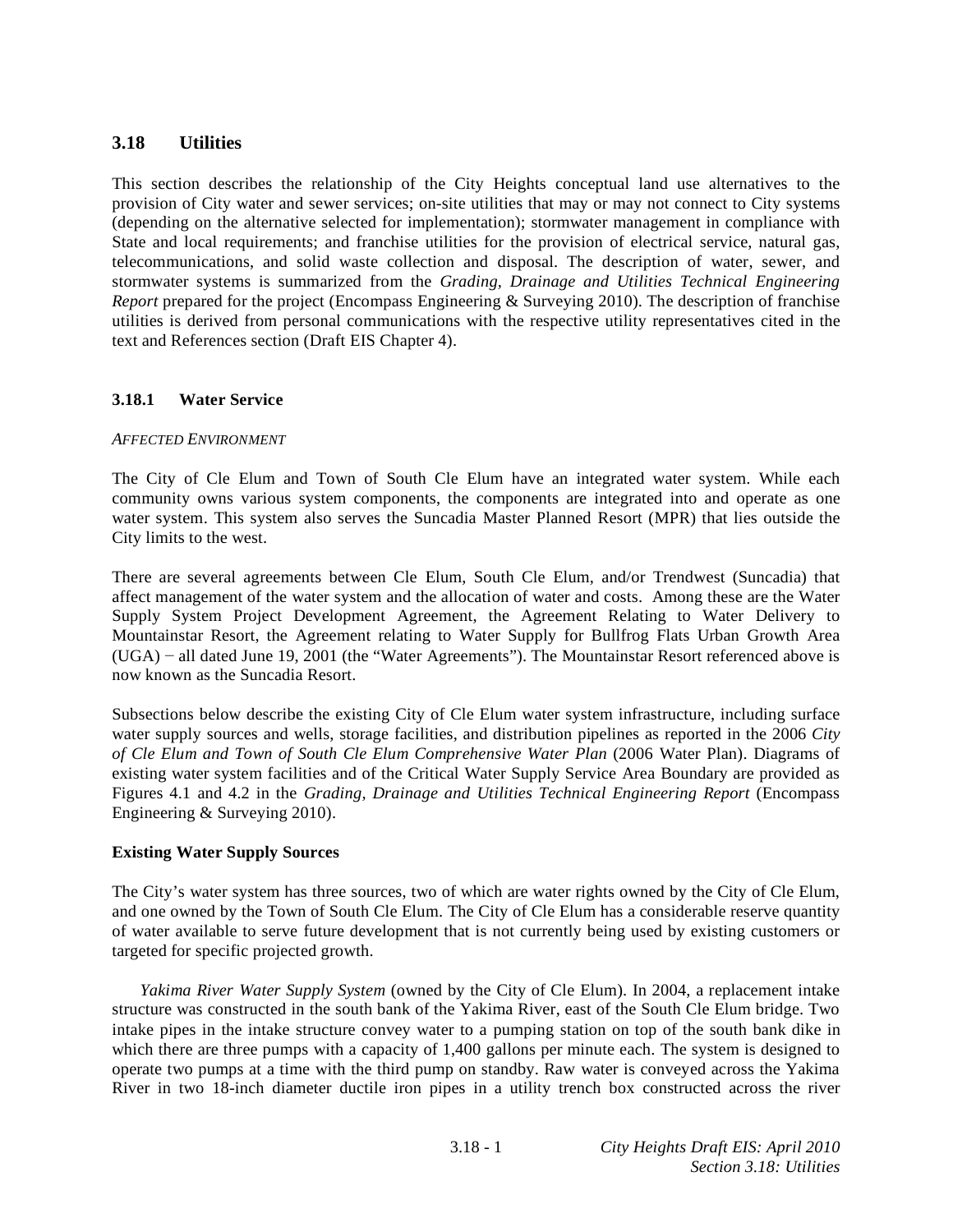bottom, on the downstream side of the South Cle Elum bridge. A 12-inch diameter pipe in the utility trench box conveys treated water back across the river to the Town of South Cle Elum.

 Additional pumps are not scheduled to be added to the Yakima River source at this time. The third pump can be utilized at the Yakima River source during times of high demand. There may also be the potential to increase the pumping capacity by increasing the size of the pumps at the Yakima River intake.

*Cle Elum River Water Supply System* (owned by the City of Cle Elum). The Cle Elum River Water Supply System is not being used as a primary water supply system on a regular basis at the time of this writing. It is intended to be used as a back-up system to the City's Yakima River Water Supply System. In the event that Yakima River water would reach unacceptable levels of certain water quality parameters (such as suspended sediments) to be used for drinking water, the Cle Elum Water Supply System would be utilized until such time as the Yakima River water returns to acceptable drinking water quality levels.

 A former sidebank diversion further upstream on the Cle Elum River was converted in 2006 to a system of eight shallow (40 feet deep) groundwater wells between the old and new Bullfrog Road bridges. Each well is served by a 40 horse-power pump system with transducers. A 12-inch ductile iron pipe, which changes to polyvinyl chloride pipe after the first 450 feet, supplies the water from the well field to the City's water treatment plant adjacent to SR 903, east of the Cle Elum-Roslyn Schools complex. Even though it was assumed in the 2006 Water Plan that each of these wells would have the capacity to pump 350 gallons per minute, the actual capacities vary from well to well. Based on a conversation with City staff, the pumps can be set to supply the desired 1,400 gallons per minute to the water treatment plant. This system was completed in 2009.

*Well No. 1 and Well No. 7* (owned by the Town of South Cle Elum). Well No. 1 and Well No. 7 are located in the Town of South Cle Elum Town Park, and operate as a well field. Well No. 1 produces 250 gallons per minute in the summer and 40 gallons per minute in the winter. Well No. 7 produces 150 gallons per minute in the summer and 30 gallons per minute in the winter. Both wells share a disinfection facility prior to entering the local distribution system. South Cle Elum well water is used in South Cle Elum, within their original distribution system, as a means to augment service to its customers. It is also integrated with the joint City of Cle Elum/Town of South Cle Elum water supply and distribution system.

#### **Water Treatment**

The City of Cle Elum Yakima River and Cle Elum River sources are pumped to the City's water treatment plant adjacent to SR 903, east of the Cle Elum-Roslyn Schools complex for filtration and chlorination prior to entering the distribution system. The water treatment plant, constructed in 2004, has an existing capacity of 4.0 million gallons per day (mgd) with the capacity to accommodate two additional treatment trains and booster pumps to increase the capacity to 8.0 mgd. In accordance with the 2006 Water Plan, the City of Cle Elum is scheduled to increase the treatment facility capacity to 6.0 mgd in 2016, and to 8.0 mgd in 2026. Existing agreements between the City of Cle Elum and Suncadia require the City to increase the treatment capacity at certain trigger points. A trigger point occurs when either water production exceeds 2.0 mgd for three or more days within a 12-month period, or when Suncadia has added 1,334 new residential (or equivalent residential unit [ERU]) water connections.

Water from the South Cle Elum wells is treated independently and does not enter the City of Cle Elum water treatment facility; however, it is added to the Cle Elum water system distribution system.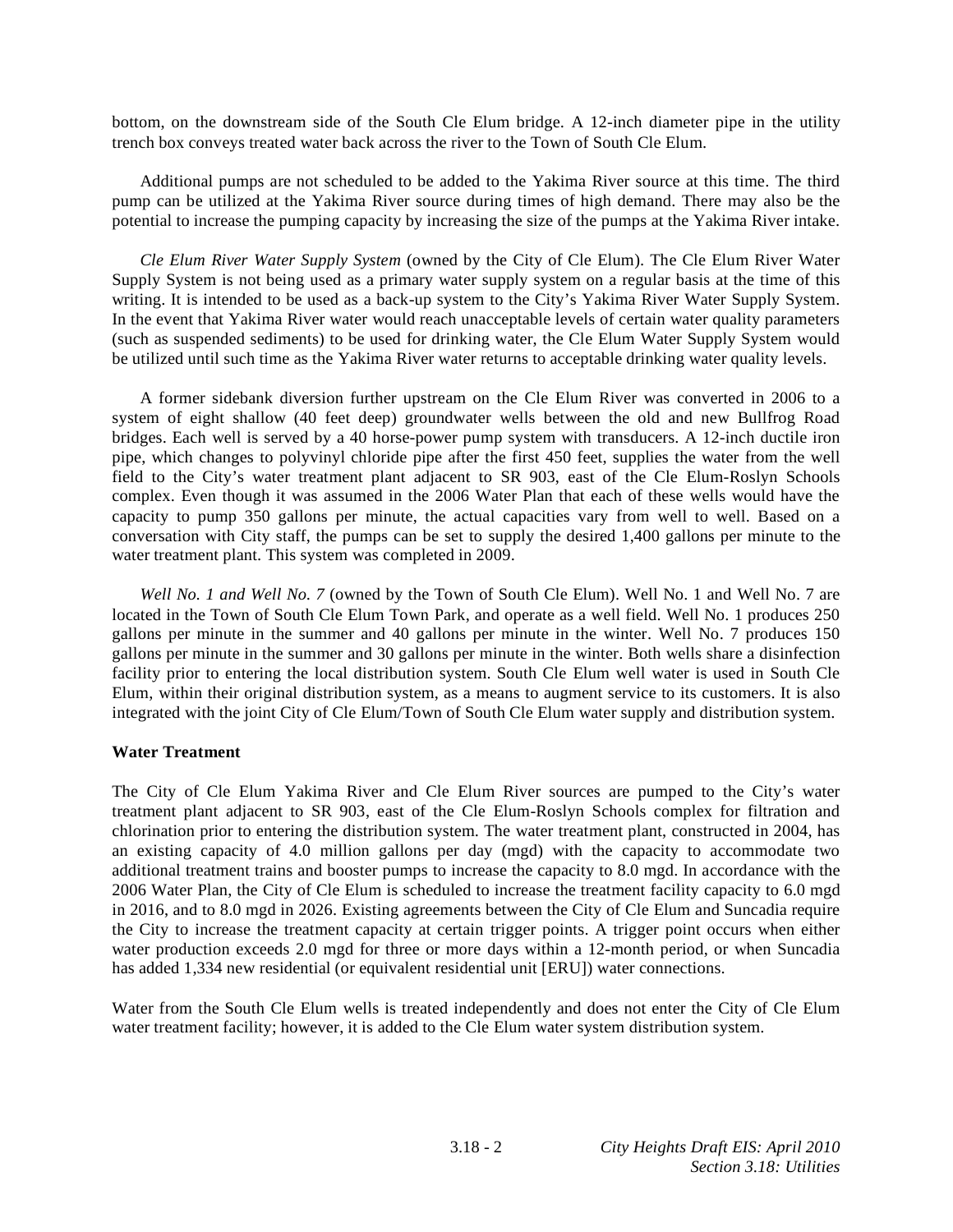# **Water Storage**

The City of Cle Elum/South Cle Elum integrated water system has five reservoirs serving three pressure zones. Pressure zones correlate relative elevation to sea level. Pressure Zone 1 serves customers located between elevations 1,865 and 1,965 feet above mean sea level (msl). There are two existing tanks within this pressure zone with capacity of 100,000 gallons and 200,000 gallons. In addition, a 500,000-gallon storage facility is located between Zone 1 and Zone 2 that serves Zone 1. Therefore, the total storage capacity in Pressure Zone 1 is 800,000 gallons. Pressure Zone 2 serves customers located between elevations 1,965 and 2,080 above msl. There is one existing storage facility serving this pressure zone with a storage capacity of 500,000 gallons. Pressure Zone 3 serves customers located between elevations 2,080 and 2,200 above msl. There is one existing storage facility serving this pressure zone with a storage capacity of 1,400,000 gallons.

# **Water Distribution System**

The City of Cle Elum water distribution lines (those with service connections to water users) consist of pipes ranging in size from 2-inch to 16 inches in diameter, with the majority of the pipe diameters being 4-inch, 6-inch, 8-inch and 12 inches in size. The City's transmission lines (those that do not have service lines connected directly to them) consist of pipe diameters ranging in size from 12-inch to 20 inches in diameter. The distribution and transmission lines total approximately 26 miles of pipe.

# **Water Service Area**

Portions of the City Heights site are not included within the City of Cle Elum Retail Service Area and the Critical Water Supply Service Area boundaries (see Figure 4.2 in the *Grading, Drainage and Utilities Technical Engineering Report*; Encompass Engineering & Surveying 2010).

# *POTENTIAL IMPACTS DURING CONSTRUCTION*

Construction of a new or expanded water distribution system would be required throughout the City Heights Mixed-Use development within public rights-of-way or utility easements located under or adjacent to City streets, County roads, or private roads within the development (depending on the alternative selected for implementation). Construction activities related to installation of the system would include construction-related traffic to deliver pipe and other material to the site; noise and dust during trenching, excavation, import/export of material; coordinating the installation of other underground utilities; possible temporary disruptions in service to some customers; backfilling, paving and/or overlay of existing streets; and possible disruptions to traffic due to temporary traffic lane closures or detours. Excavations would increase the potential for soil erosion to occur during precipitation events.

Under the No Action Alternative, no water system would be installed on the property; therefore, there would be no utility construction impacts associated with this alternative.

# *POTENTIAL DEVELOPED-CONDITION IMPACTS*

# **Water Supply**

Under any of the conceptual land use alternatives, areas of the City Heights project currently within the City limits (approximately 28 acres) would be served with City water from the City's existing supply, treatment, storage, and distribution system. The City is required to provide water for the equivalent residential units (ERUs) that could be developed in that area. The number of ERUs allowable within this area (based on the minimum residential density allowed within the City limits of 4 dwelling units per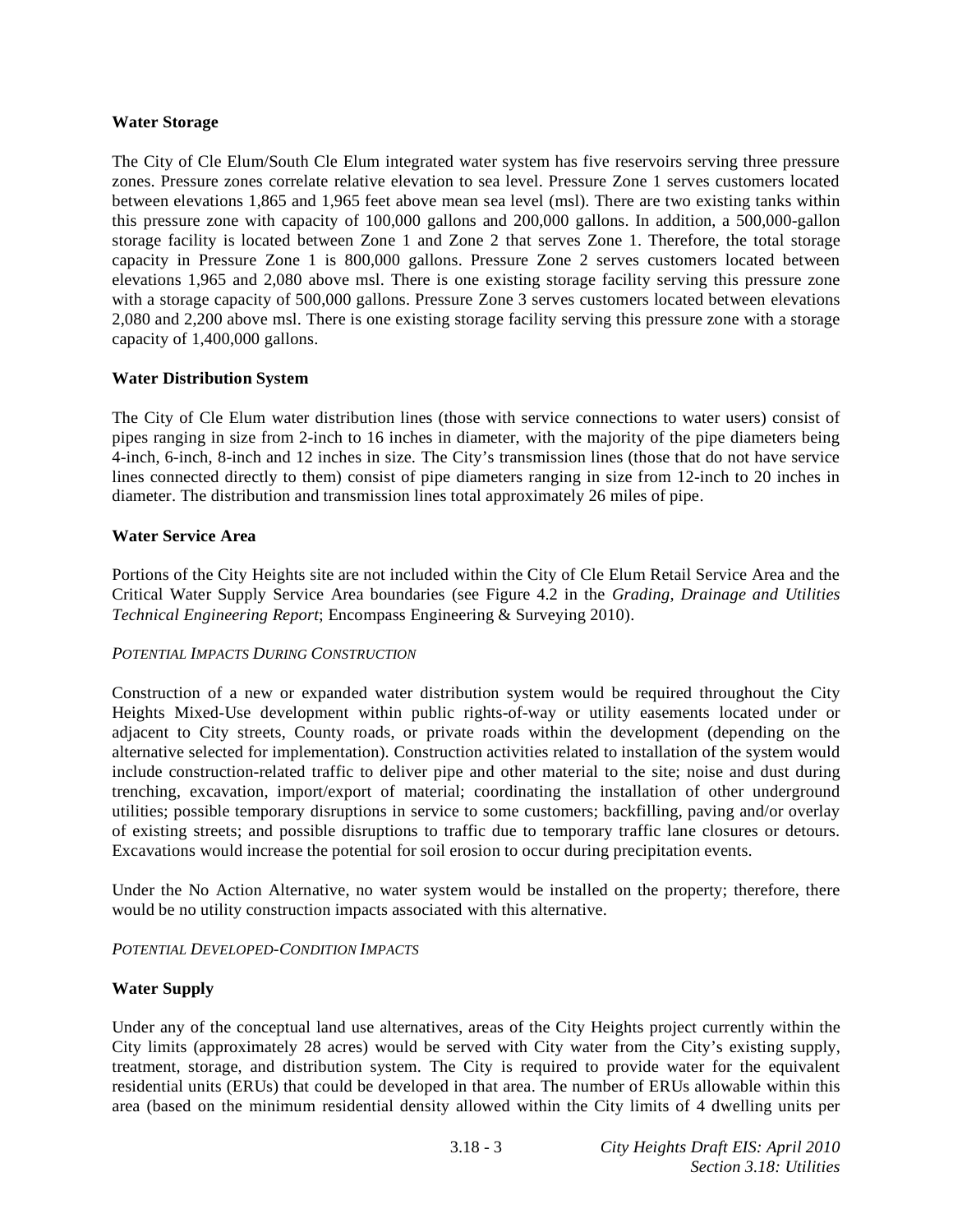acre) is 112. This number of ERUs is just an estimate; the actual number of ERUs for this area will be determined at a later time.

Northland Resources has applied to the City of Cle Elum to annex approximately 330 acres (i.e., the remainder) of the City Heights site to the City. To address the increased demand on the City's water supply system from that portion of the project to be annexed under Alternative 1 or 2, the City's water policy allows for two options. The developer has the right to either contribute water to the City in sufficient quantity to serve the ERUs in the annexed area, or may purchase water from the City's excess supply at the rate of \$3,500 per ERU. Northland Resources could procure and transfer new water rights to the City sufficient to meet the expected annual demand for up to 875 Equivalent Residential Units (ERUs) within the development, and is in the process of seeking approvals from the Department of Ecology for such a transfer. Water required to service up to 110 additional ERUs under Alternative 1 (for a total of 985) would be provided from the City's existing water rights related to the property already within the City limits. Any shortfall in the amount of water rights that Northland Resources can transfer would need to be purchased by Northland from the City. Northland Resources anticipates that it may need to purchase water from the City to serve up to 250 ERUs. Final amounts, to be determined after negotiations conclude with the Department of Ecology, will be included in the terms of the Development Agreement to be negotiated with the City. The Northland Resources water supply proposal is described in Draft EIS Chapter 2, Section 2.9.2; and Chapter 3, Section 3.3 Water Resources.

If a portion of the City Heights project were served through purchase of water from the City of Cle Elum, this would reduce the amount of water held in reserve by the City for future needs. Alternatively, the payment required to purchase the water would provide the City with the financial resources to secure new water rights and water sources to maintain these reserves if needed in the future. These funds could be used by the City to improve service throughout the system.

The water supply requirements of the City Heights Planned Mixed-Use development under Alternative 1 or 2 would increase the workload of City Public Works staff. Booster station(s), reservoir(s), pressurereducing stations, and miles of water distribution mains to be constructed would require maintenance. Maintenance requirements and costs to the City would be expected to increase with the increase in water system facilities.

It is anticipated that the City would supply water from its existing sources to any public space within the City Heights development that it owns or agrees to serve in the future under Alternative 1 or 2, such as parks, street landscaping, open space and public amenities. Any private parks or amenities to be used only by City Heights residents would be separately metered and provided with water through the water transferred or purchased by Northland Resources. Ownership and maintenance responsibilities would be negotiated in the Development Agreement between the City and the project proponent.

If Alternative 3A or 3B is selected for implementation, the City of Cle Elum would provide water for that portion of the City Heights project already within the City limits (28 acres), but would not provide water service to the 330 acres outside the City limits. For these alternatives (to be developed in the County), water would be supplied by independent Group A community water systems operating with water right permits, or through individual water right permit-exempt wells. Because the bedrock underlying the site produces relatively small quantities of water, it is expected that multiple wells scattered throughout the site would be required to meet the residential demands of either Alternative 3A or 3B.

Water for either Alternative 3A or Alternative 3B could be supplied through the Northland Resources water right. With Alternative 3B, given the potential for independent development of up to 17 parcels,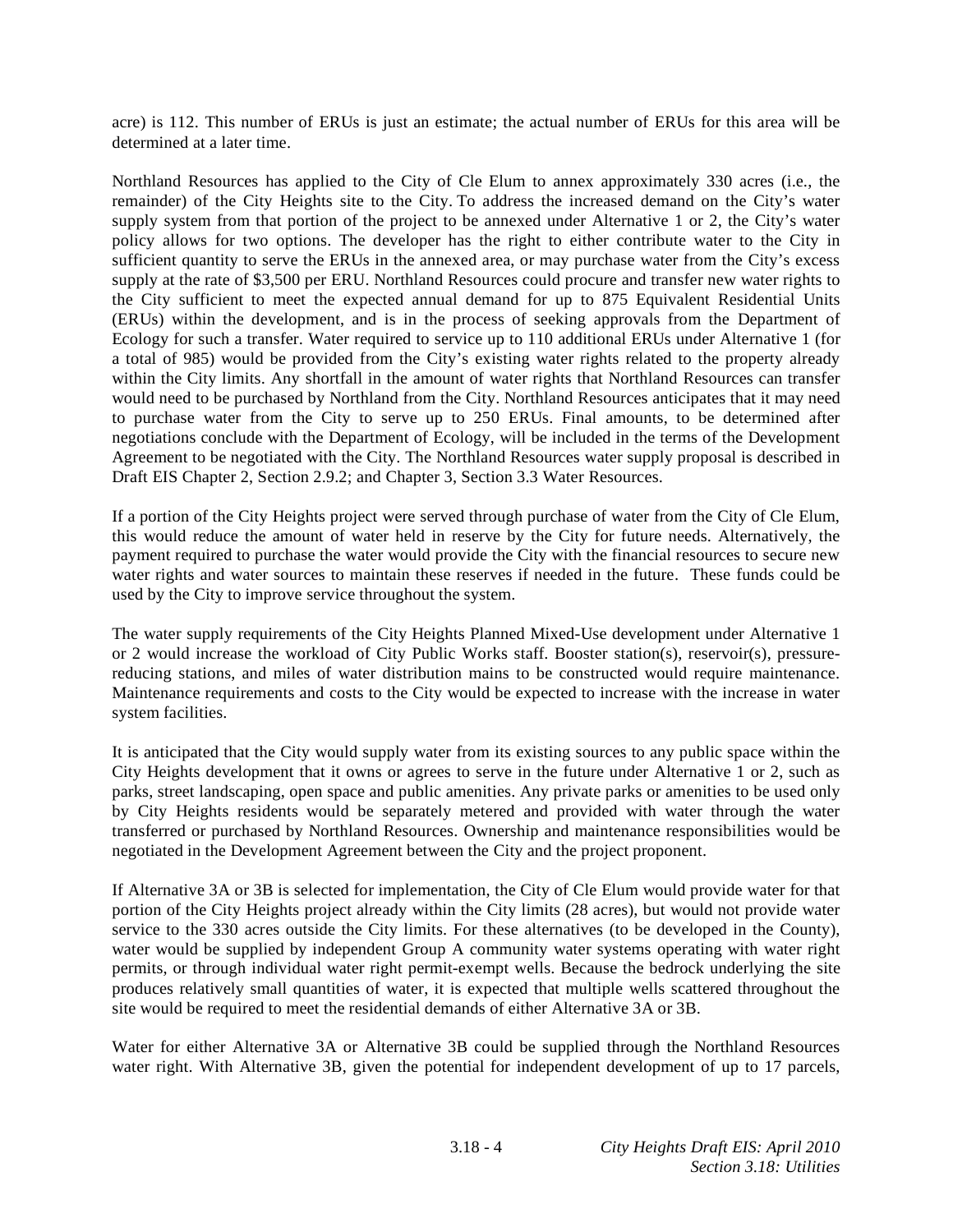some of the water could be supplied through the use of exempt groundwater wells.<sup>1</sup> The latter would depend on the status of Ecology's Emergency Rule currently in-place that impacts exempt wells in the Upper Kittitas County area (see Draft EIS Chapter 3, Section 3.3).

# **Water Demand**

 $\overline{a}$ 

Encompass Engineering & Surveying (2010) used an average daily demand (ADD) of 254 gallons per day per residential connection to estimate the water supply requirements of the City Heights Planned Mixed-Use Development. This average daily demand is based upon actual usage within the City of Cle Elum between 2001 and 2005 as shown in the 2006 Water Plan. In addition, this average daily demand was used to forecast future demands and available equivalent residential units (ERUs) for the water system to the year 2026. The City's projected 20-year population shown in the Water Plan is 10,485 compared to the existing population of approximately 1,835 (City of Cle Elum *Comprehensive Plan*: Housing Element [2007]). Commercial water usage was calculated in the 2006 Water Plan based on an ERU value of 6.2 for restaurants and 1.2 ERUs for general commercial. These values are based upon actual usage within the City of Cle Elum between 2001 and 2005, and are used in the 2006 Water Plan to project future commercial water usage. Encompass Engineering included a contingency of 7.5 percent for future uses.

At the time of this writing, it is assumed that convenience retail and professional office uses will comprise the neighborhood commercial development within the City Heights project. Restaurants as a convenience retail use would exert the greatest demand for water; therefore, the water demand calculations for commercial use in the tables below may be conservatively high.

*Alternative 1*. The water supply average daily demand for City Heights Alternative 1 would be approximately 0.28 million gallons per day (mgd; see Table 3.18.1-1). The largest water usage group would be the proposed 985 detached and attached single-family residential units with an average daily demand (ADD) of approximately 0.25 mgd.

 The average daily water demand to serve 20,000 square feet of commercial development in Alternative 1 would be approximately 0.01 mgd. This is based upon the assumptions that approximately 10,000 square feet would consist of restaurant usage and approximately 10,000 square feet would consist general commercial space. Projected water usage by restaurants and general commercial tenants, as shown in the 2006 Water Plan, is 6.2 equivalent residential units (ERUs) for restaurants and 1.2 ERUs per connection for general commercial. Assuming five restaurant connections and seven general commercial connections, the water usage per square foot of commercial space would be approximately 0.5 gallon per day per square foot.

 Based on the water demand factors described above, the total average daily water demand to serve City Heights Alternative 1 would be 0.26 mgd. With a 7.5 percent contingency applied for unaccounted water (e.g., leaks and system flushing), the total water supply average daily demand for this Alternative would be approximately 0.28 mgd.

 Fire flow demands will be based upon the required flow to a building in gallons per minute and duration in hours for commercial buildings. The maximum fire flow requirement in the City of Cle Elum is 480,000 gallons for a demand of 4,000 gallons per minute for a 2-hour duration. Residential fire flow

<sup>1</sup> The Groundwater Permit Exemption (RCW 90.44.050) allows the users of small quantities of groundwater to construct wells and develop their water supplies without first obtaining a water right permit from Ecology. One groundwater exemption is allowed for any one project regardless of its size, provided that the cumulative total withdrawn from all wells together does not exceed 5,000 gallons per day.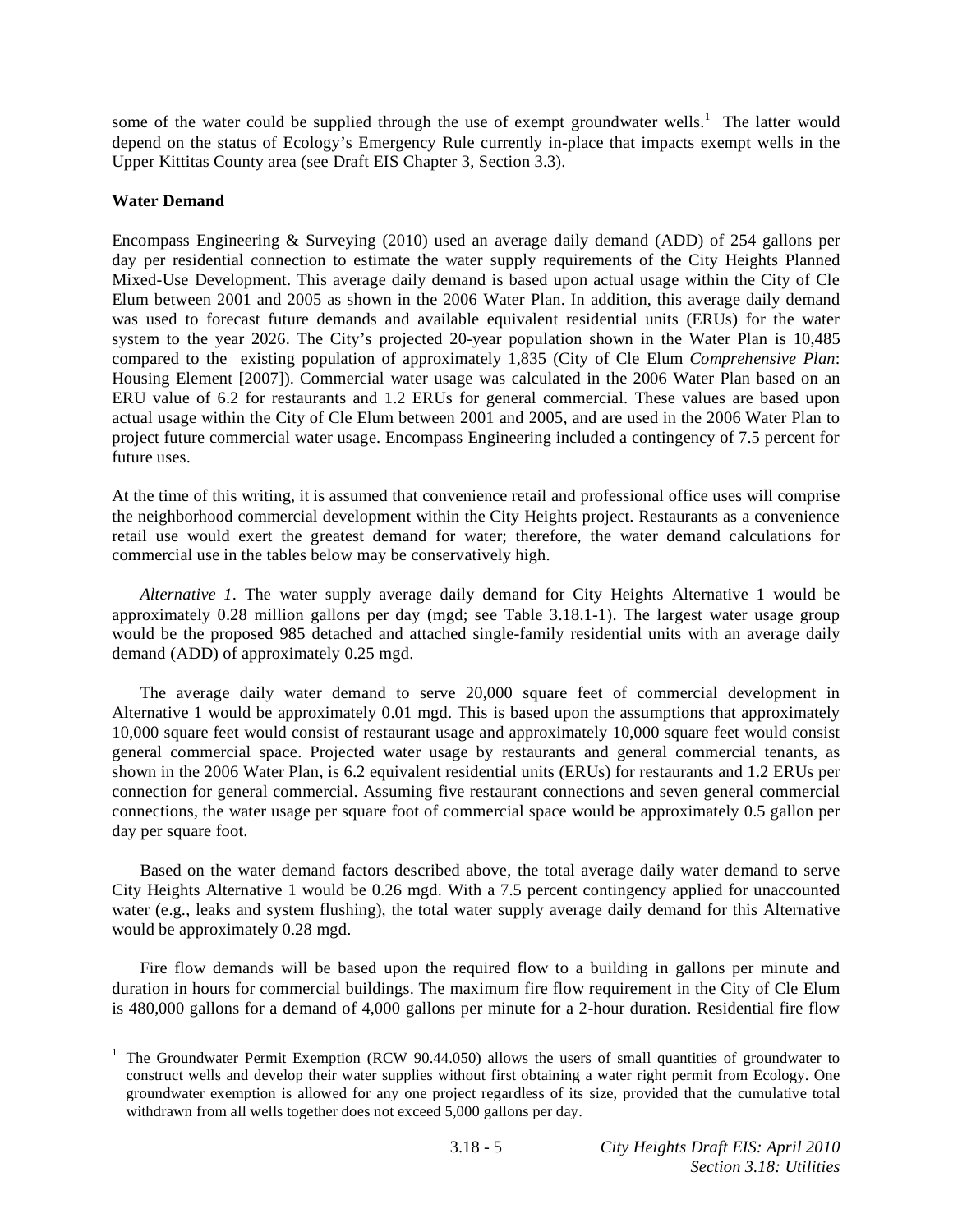requirements are 120,000 gallons for a demand of 1,000 gallons per minute for a 2-hour duration. Depending upon how development is phased and connected into the existing system, the City Heights Planned Mixed-Use Development may utilize the City's existing water storage facilities to meet fire flow requirements. Additional facilities for fire flow may be required. Fire flow storage would be provided at the start of vertical construction of any residential or commercial structure, under any conceptual land use alternative.

 There would be approximately 1,025 ERUs (including the commercial-equivalent ERUs) with Alternative 1. A factor of 20 gallons per ERU is used to project operational storage requirements per the 2006 Water Plan, resulting in operational storage requirements of 20,500 gallons for Alternative 1.

 The minimum standby storage requirements per the 2006 Water Plan are 200 gallons times the number of ERUs. With 1,025 ERUs in Alternative 1, the standby storage requirement is 205,000 gallons. "Nesting" of standby storage and fire suppression storage is allowed per the Department of Health 2001 Water System Design Manual; in other words, it may not be necessary to provide both standby storage and fire suppression storage. This determination will be at the discretion of the City or County Fire Marshal, depending on the alternative selected for implementation. Storage will be provided based upon the larger of the two requirements, not both. The City may not require either standby or fire suppression storage due to the capacity in the existing water storage facilities.

 The minimum equalizing storage per the Department of Health 2001 Design Manual to meet periodic demands placed on the system that exceed production capacity is equal to 150 times the difference between the peak hour demand and the production capacity. Peak hour demands are provided in the City's 2006 Water Plan for residential, restaurants, and general commercial connections. These values are 1.3 gallons per minute (GPM) per residential connection. Restaurants have an ERU value of 3.5, and general commercial has an ERU value of 0.5. This results in a peak hour demand for Alternative 1 of 1,280.5 GPM for residential connections and 27.3 GPM (1.365 GPM/1,000 square feet) for commercial. Therefore, the total peak hour demand for Alternative 1 is 1,307.8 GPM. If the City Heights Planned Mixed-Use development did not increase the water system production capacity as mitigation, the maximum equalizing storage required for Alternative 1 would be 196,170 gallons. (This is the portion of storage that could be decreased if the source and treatment capacity were increased.)

| <b>Usage</b><br>Category  | No. of<br><b>Units</b> | <b>Persons</b><br>per Unit | <b>Population</b> | <b>Assumption</b>   | <b>Total</b><br>ADD <sup>1</sup><br>(gpd) | <b>Total</b><br>Annual<br>(ac ft) |
|---------------------------|------------------------|----------------------------|-------------------|---------------------|-------------------------------------------|-----------------------------------|
| Detached<br>Single Family | 690                    | 2.4                        | 1,656             | 254 gpd/ERU         | 175,260                                   | 196.3                             |
| Attached<br>Single Family | 295                    | 2.4                        | 708               | 254 gpd/ERU         | 74,930                                    | 83.9                              |
| Commercial                | $20,000^2$             |                            |                   | $0.5$ gal/sq.ft.    | 10,000                                    | 11.2                              |
| Unaccounted<br>for Water  |                        |                            |                   | 7.5%<br>contingency | 19,514                                    | 21.9                              |
| <b>Total</b>              |                        |                            |                   |                     | 279,704                                   | 313.3                             |

Table 3.18.1-1. Alternative 1 water supply requirements: the preferred alternative.

<sup>1</sup> Total Average Daily Demand

<sup>2</sup> Total square footage of commercial development.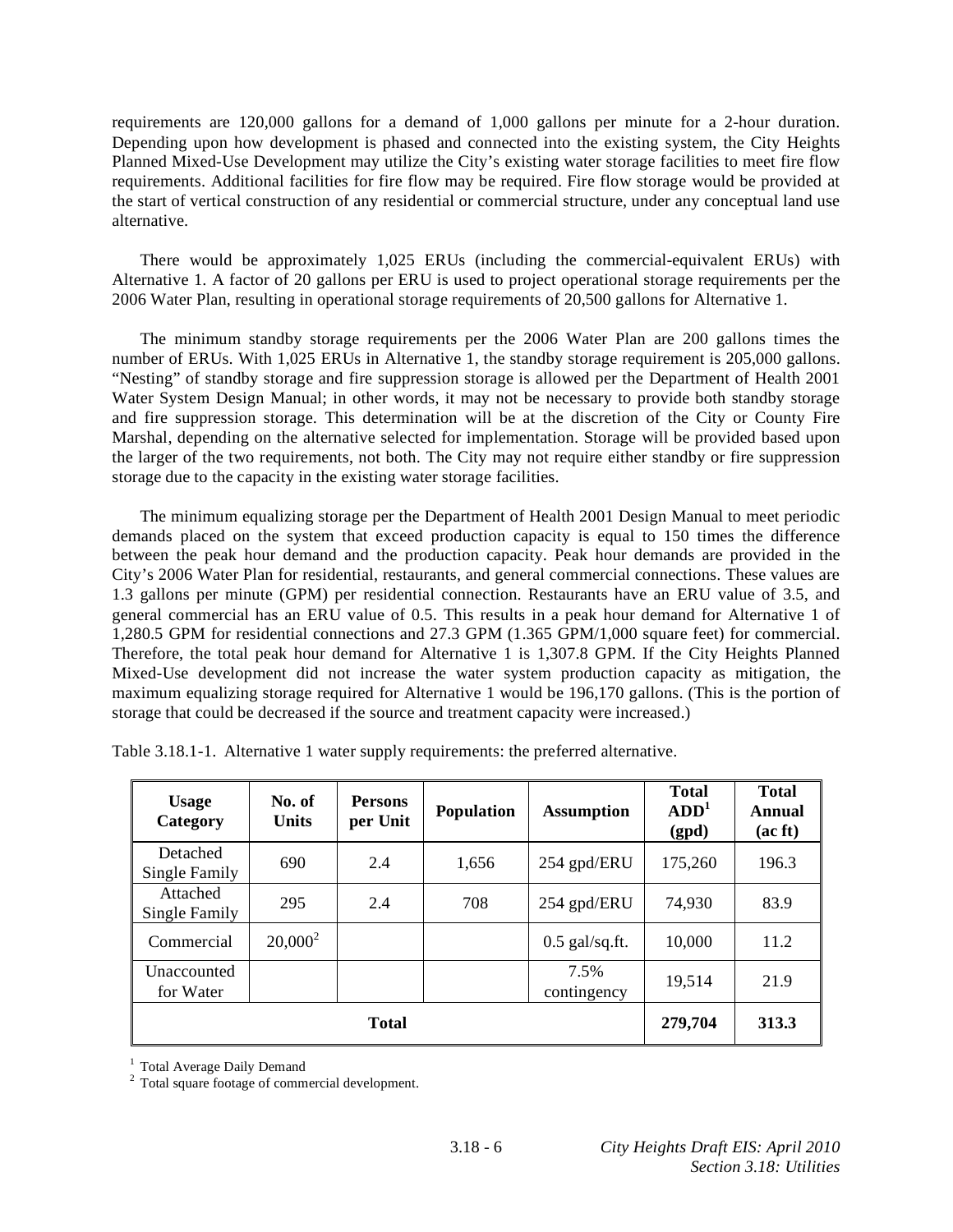*Alternative 2*. The average daily demand for the Reduced Residential Density Alternative would be approximately 0.26 million gallons per day (mgd; see Table 3.18.1-2). The largest water usage group would be 875 detached and attached single-family residential units with an average daily demand (ADD) of approximately 0.22 mgd. This value is based upon the same average daily demand of 254 gpd per ERU as previously described for the Preferred Alternative. The average daily water demand to serve total commercial development under Alternative 2 (40,000 square feet) would be approximately 0.02 mgd, based upon a usage factor of 0.5 gallon per day per square foot of commercial space. With a 7.5 percent contingency for unaccounted-for water (e.g., leaks and system flushing), the total average daily demand for the Reduced Residential Density Alternative would be 0.26 mgd. Fire flow requirements to serve Alternative 2 would be based on the same parameters described above for Alternative 1. Given the reduced ERU count in Alternative 2, operational storage requirements would be approximately 19,080 gallons.

 With 954 ERUs in the Alternative 2 development concept, the standby storage requirement would be 190,800 gallons, with a total peak hour demand of 1,192 GPM. If the City Heights Planned Mixed-Use development did not increase the system production capacity as mitigation, the maximum equalizing storage under Alternative 2 would be 178,815 gallons.

| <b>Usage</b><br>Category  | No. of<br><b>Units</b> | <b>Persons</b><br>per Unit | <b>Population</b> | <b>Assumption</b>   | <b>Total</b><br>ADD <sup>1</sup><br>(gpd) | <b>Total</b><br>Annual<br>(ac ft) |
|---------------------------|------------------------|----------------------------|-------------------|---------------------|-------------------------------------------|-----------------------------------|
| Single Family<br>Detached | 525                    | 2.4                        | 1,260             | 254 gpd/ERU         | 133,350                                   | 149.4                             |
| Single Family<br>Attached | 350                    | 2.4                        | 840               | 254 gpd/ERU         | 88,900                                    | 99.6                              |
| Commercial                | $40,000^2$             |                            |                   | $0.5$ gal/sq.ft.    | 20,000                                    | 22.4                              |
| Unaccounted<br>for Water  |                        |                            |                   | 7.5%<br>contingency | 18,169                                    | 20.4                              |
| <b>Total</b>              |                        |                            |                   |                     | 260,419                                   | 291.7                             |

Table 3.18.1-2. Alternative 2 water supply requirements: reduced residential density alternative.

<sup>1</sup> Total Average Daily Demand

2 Total square footage of commercial development.

*Alternative 3A*. Alternative 3A is the same conceptual land use scenario as Alternative 2, with the difference being that Alternative 3A would be developed in the County rather within the City limits. Both the City of Cle Elum and Kittitas County utilize the same guidelines for the design of water systems, but how those guidelines are applied may vary. It is assumed that the County's calculation of average daily water demand would be identical to that calculated above for Alternative 2: approximately 0.26 million gallons per day (mgd; see Table 3.18.1-3). Fire flow, standby storage and equalizing storage requirements would also be identical to Alternative 2.

 Under Alternative 3A, a Group A community water system would be developed on the site in accordance with Department of Health standards and specifications. The system would also be required to be consistent with adopted Kittitas County comprehensive plans, policies, and development standards. Wells would be developed on or near the property to serve the project. Water treatment would be provided as required by the Department of Health depending on the water quality of the developed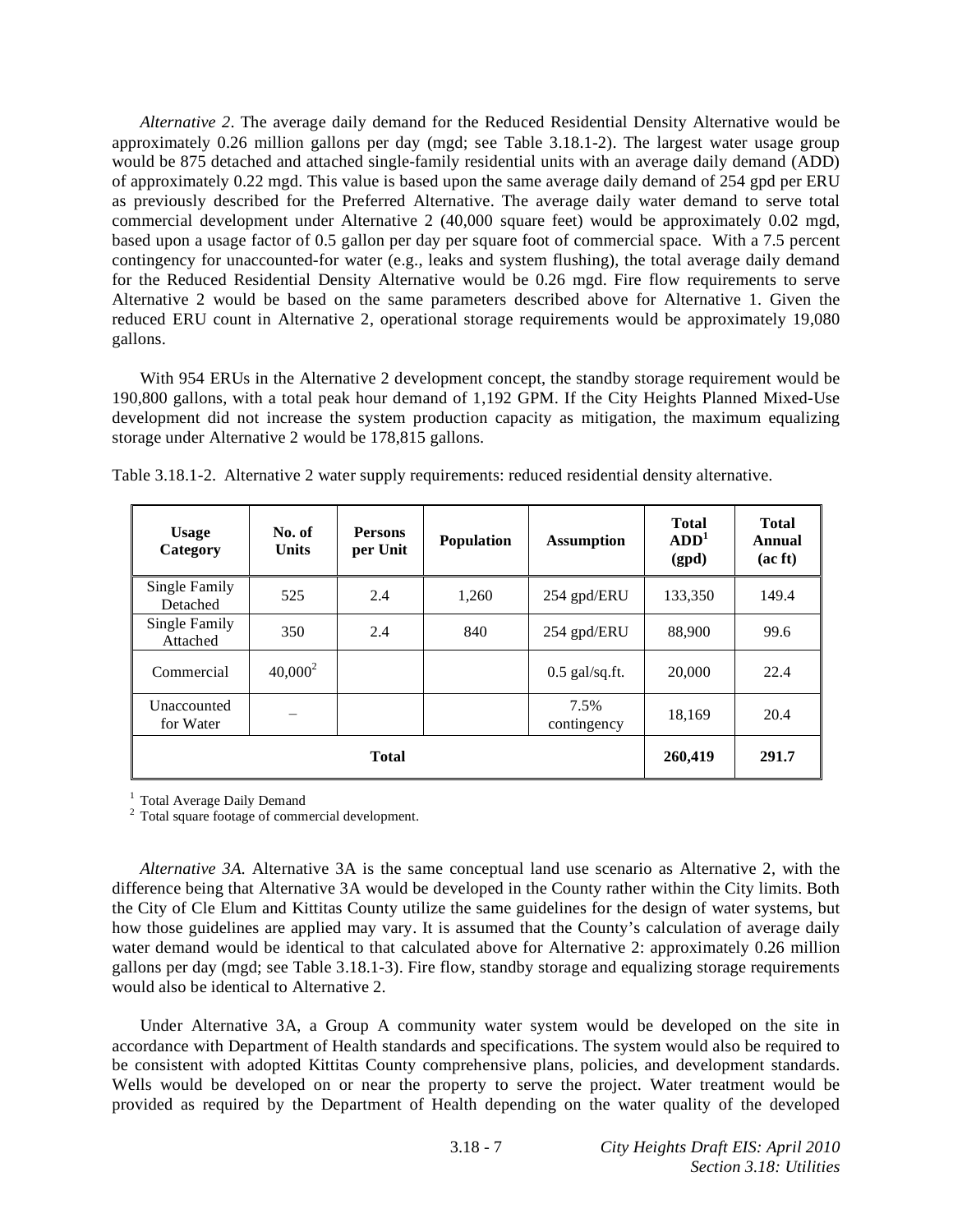source(s). The amount of storage required would be dependent upon the capacity of the source(s) serving the Group A community water system.

| <b>Usage</b><br>Category  | No. of<br><b>Units</b> | <b>Persons</b><br>per Unit | Population | <b>Assumption</b>   | <b>Total</b><br>ADD <sup>1</sup><br>(gpd) | <b>Total</b><br>Annual<br>(ac ft) |
|---------------------------|------------------------|----------------------------|------------|---------------------|-------------------------------------------|-----------------------------------|
| Single Family<br>Detached | 525                    | 2.4                        | 1.260      | 254 gpd/ERU         | 133,350                                   | 149.4                             |
| Single Family<br>Attached | 350                    | 2.4                        | 840        | 254 gpd/ERU         | 88,900                                    | 99.6                              |
| Commercial                | $40,000^2$             |                            |            | $0.5$ gal/sq.ft.    | 20,000                                    | 22.4                              |
| Unaccounted<br>for Water  |                        |                            |            | 7.5%<br>contingency | 18,169                                    | 20.4                              |
|                           | 260,419                | 291.7                      |            |                     |                                           |                                   |

Table 3.18.1-3. Alternative 3A water supply requirements: no annexation, development within the County under single ownership.

<sup>1</sup> Total Average Daily Demand

<sup>2</sup> Total square footage of commercial space.

*Alternative 3B*. Under Alternative 3B, development of up to 17 individual parcels could occur independently. The average daily water demand for Alternative 3B would be approximately 0.175 million gallons per day (mgd; see Table 3.18.1-4). The water usage group would consist of approximately 500 single-family detached residential units. This value is based on an average daily demand of 350 gallons per day per connection, consistent with the Department of Health 2001 *Water System Design Manual* as it relates to non-municipal water systems.

 Under Alternative 3B, multiple water systems with multiple ownerships would be developed on the site. Each individual system would be required to comply with Department of Health and Kittitas County regulations. Water treatment would be provided in accordance with Department of Health requirements, depending on the water quality of the developed sources (i.e., wells). The requirements of each individual water system would vary depending upon the number of connections and lot sizes being served.

 Fire flow demands would be based upon on the 2006 International Fire Code and would be required to comply with Kittitas County requirements. If all the parcels were developed in an integrated manner, the maximum residential fire flow requirements of Alternative 3B would be 120,000 gallons for a demand of 1,000 gallons per minute for a 2-hour duration. However, it is likely that under this Alternative, independent Group A water systems would be developed and fire flow and storage requirements would be calculated on a project-by-project basis. Depending on the requirements of the County, fire flow may not be required. If it is required, additional storage requirements would depend on the capacity of the source(s) for the individual systems. If a source were developed to meet the peak hour demand for each individual system, additional storage would not be required in accordance with Department of Health requirements.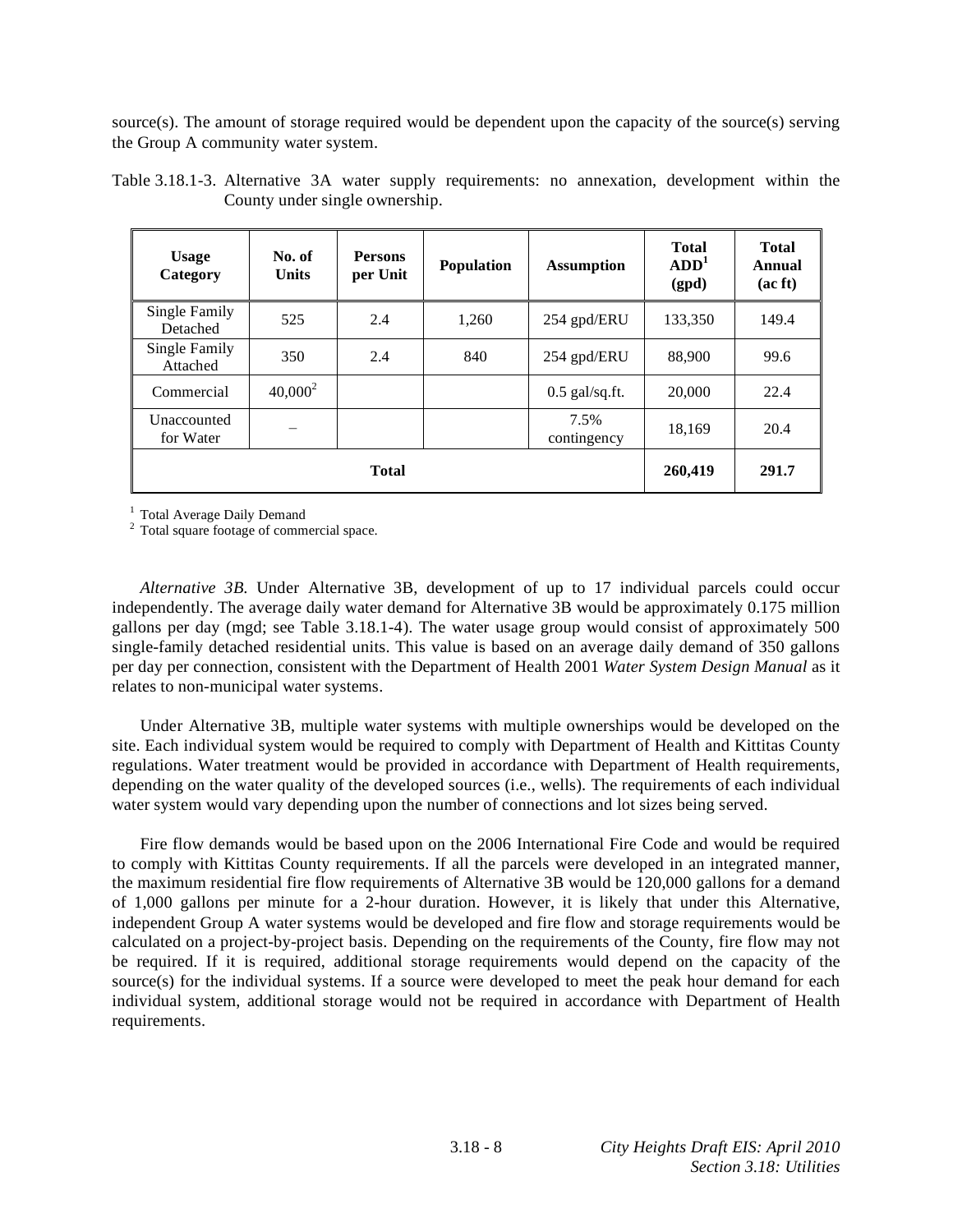Table 3.18.1-4. Alternative 3B water supply requirements: no annexation, development within the County under multiple ownerships.

| <b>Usage</b><br>Category  | No. of<br>Units | <b>Persons</b><br>per Unit | <b>Population</b> | <b>Assumption</b> | <b>Total</b><br>ADD <sup>1</sup><br>(gpd) | <b>Total</b><br>Annual<br>(ac ft) |
|---------------------------|-----------------|----------------------------|-------------------|-------------------|-------------------------------------------|-----------------------------------|
| Single-Family<br>Detached | 500             | 2.4                        | .200              | 350 gpd/ERU       | 175.000                                   | 196                               |

<sup>1</sup> Total Average Daily Demand.

#### **Water Service and System Improvements**

If Alternative 1 or 2 is selected for implementation, the entire City Heights project would connect to and utilize the City of Cle Elum water system. Water could be provided from the City's existing sources, or from new groundwater wells on or near the City Heights site. The area of the City Heights site not presently included within the City's Retail Service Area or Critical Water Supply Service Area is directly adjacent to the boundaries of these areas. Prior to the start of any design or construction of the project, these boundaries would have to be updated to include the City Heights Planned Mixed-Use development. This process has commenced.

Both on-site and off-site improvements to the City water system would be needed to serve the City Heights project. New distribution and transmission lines would be constructed, and new storage capacity and additional treatment facility capacity may be needed to supply water to the City Heights project. New reservoirs may be visible from parts of the community. Additional equipment (pumps) at the source of withdrawal may also be necessary to withdraw the additional water, as well as lift stations, booster pumps, and related equipment. Actual impacts would depend upon whether the City water sources and water treatment facility were utilized to serve the City Heights project, or whether new sources of water (i.e., wells) and on-site treatment would be constructed to serve the development.

Based on current water usage and projected water usage for the City Heights project, the City's existing water treatment facility could be capable of serving the water needs of the City Heights project through development of the first 300 to 400 ERUs. In the event that a treatment capacity trigger point is reached prior to that, it is the responsibility of the City of Cle Elum to construct an expansion to the water treatment plant.

If Alternative 3A or 3B is selected, new on-site distribution and transmission lines would be needed, as well as new storage capacity and new treatment facilities to supply water to the City Heights project. Additional equipment at the source of withdrawal (wells and pumps) would also be necessary to withdraw the water, and there would be a potential need for lift stations, booster pumps, and related equipment. Actual water system requirements to serve Alternative 3B would depend on the ultimate design and number of independent projects developed on up to 17 parcels of the site.

# *MITIGATION MEASURES*

*Mitigation Measures Included in the Development Proposal*. It is typical that as development occurs within local communities, developers are responsible for the initial capital investment costs of infrastructure improvements to mitigate their impacts as part of project approval conditions. It is anticipated that an agreement will be created between the City of Cle Elum and the project proponent to indicate that the costs of improvements required within the City's water system to serve Alternative 1 or 2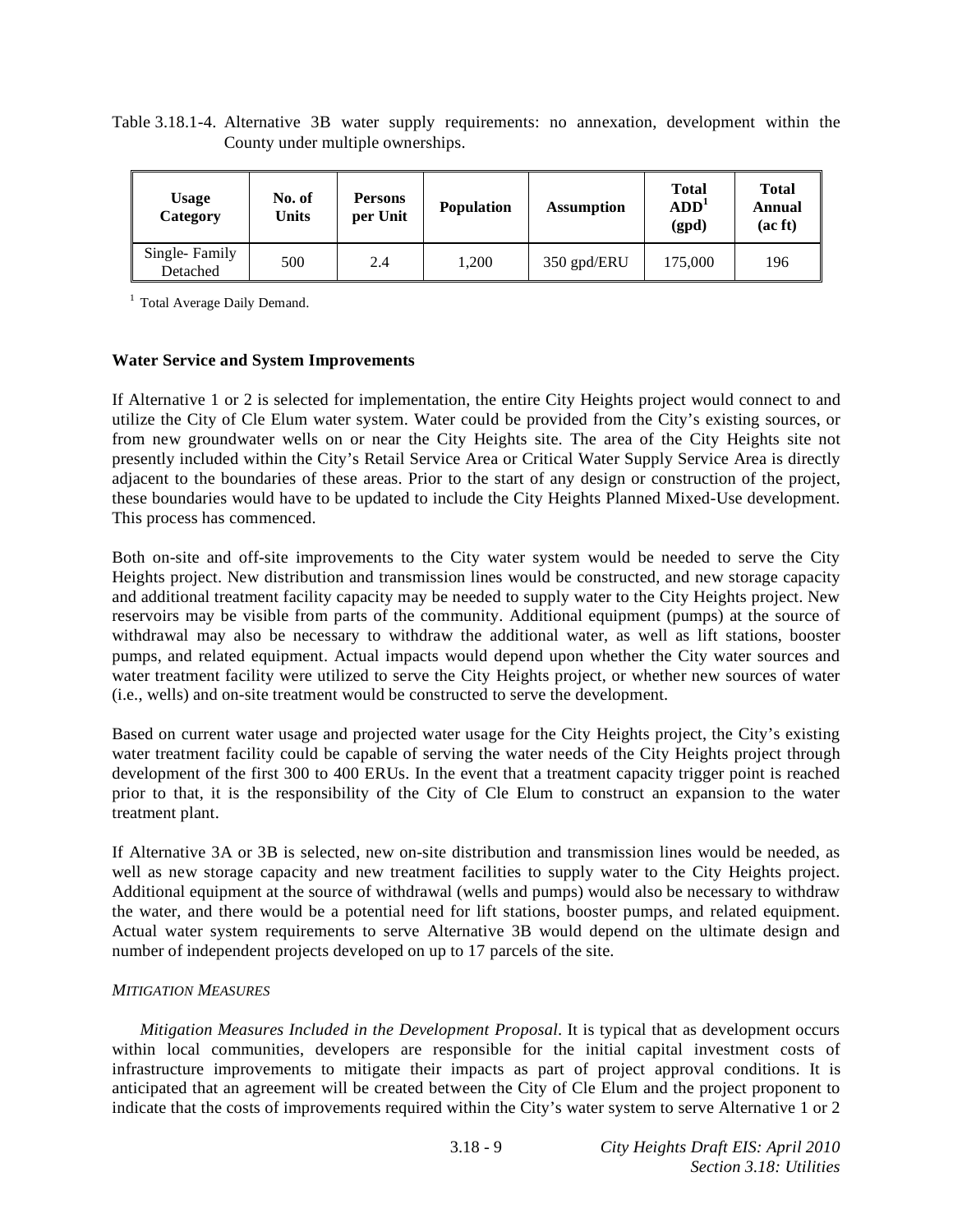of City Heights and all on-site improvements required to supply water to City Heights will be paid by the project proponent and not directly by the City of Cle Elum. Payment could take the form of direct payment by the project proponent , through some form of City-sponsored financing such as a Local Improvement District sponsored by Cle Elum (completely paid for by the project proponent, not with City funds), or through grant money secured by the City of Cle Elum (with the costs of application and procurement funded by the project proponent and not the City).

 The proposed development under Alternative 1 or 2 would incorporate low-flow faucets, toilets, and other similar fixtures to minimize domestic water supply requirements. Water meters would be installed at each building, or at another connection point using water and pipe/meter sizes to be determined on the basis of domestic flow volumes and fire flow needs. Increased operating and maintenance costs accrued by the City would be recovered through utility rates paid by the actual users of the water system.

 Under Alternative 3A or 3B (to be developed in the County), either a Satellite Management Agency would operate the on-site water system(s), or a Homeowners' Association would become a certified operator. In the latter case, three trained employees would be required to manage the system.

All reasonable efforts will be made to locate new water reservoirs with minimal visual impacts.

 Best management practices would be implemented during the construction of utilities to minimize noise, dust, and erosion potential (see Section 3.18.3, below).

*Applicable Regulations*. Surface water rights in Washington State are governed under Chapter 90.03 Revised Code of Washington (RCW), and groundwater rights are governed under Chapter 90.44 RCW. A new water right can be issued only if the Washington Department of Ecology (Ecology) determines that: 1) water is available for appropriation, 2) the appropriation would not impair other senior water rights, 3) the proposed use is a beneficial use, and 4) the appropriation would not be detrimental to the public interest. The relationship of the Northland Resources water rights proposal to Ecology's regulations is described in Draft EIS Section 3.3 Water Resources.

Whether potable water for the proposed City Heights Planned Mixed-Use development is provided by the City of Cle Elum (to serve Alternative 1 or 2) or through an independent on-site community water system (to serve Alternative 3A or 3B), infrastructure design and construction will comply with applicable City of Cle Elum or Kittitas County standards and specifications (depending on the alternative selected), Washington State Department of Health and other State regulations. Both the City of Cle Elum and Kittitas County Fire Marshal utilize the 2006 International Fire Code (IFC) as a basis of their requirements. Fire suppression systems would be required to meet IFC standards and Department of Health requirements for fire flow and pressure. Specific building designs will determine these requirements at the time building permit applications are submitted.

 Under Alternative 1 or 2, if water were delivered to the City Heights project from the City's existing water treatment plant, a water transmission line would need to be constructed from the plant within the Washington State Department of Transportation (WSDOT) SR 903 right-of-way, and that may run within the Bonneville Power Association (BPA) and/or Puget Sound Energy (PSE) power line easements to reach the City Heights site. These entities would need to be consulted during the design phase, and an easement would be needed from WSDOT.

 If Alternative 3A or 3B is selected for implementation, no additional hydrologeological analysis would be required prior to approval of wells to serve either of these alternatives, as potential effects to down-gradient water users will have been considered in Ecology's process to approve the Northland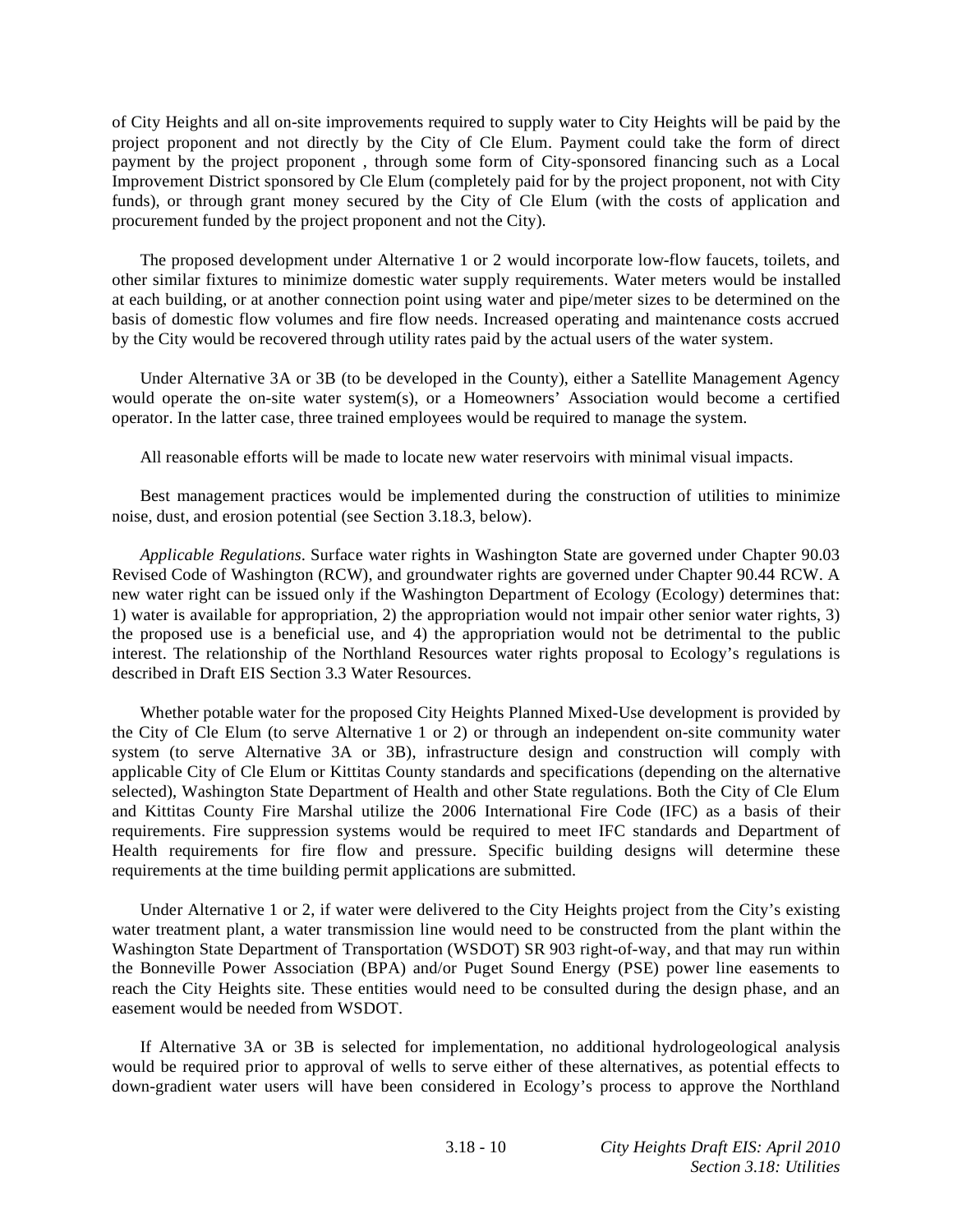Resources water rights transfer to serve the City Heights development under any conceptual land use alternative.

*Other Recommended Mitigation Measures*. Construction contractors should be required to notify existing water system customers well in advance of temporary interruptions to service (if any) during construction of connections to the City's existing water distribution system.

 For any of the four conceptual land use alternatives, the project's Covenants, Conditions and Restrictions (CC&Rs) could require homeowners to install only drought-tolerant (i.e., xeric) landscaping to minimize irrigation requirements.

#### *SIGNIFICANT UNAVOIDABLE ADVERSE IMPACTS*

No significant unavoidable adverse impact to the operation and maintenance of the City of Cle Elum water system or to existing City water system customers is anticipated. The Development Agreement to be negotiated between the City and the project proponent under Alternative 1 or 2 will specify developer cost responsibilities for capital improvements to the system. New users within City Heights will be required to pay connection fees and monthly service fees established by the City.

There would be no net loss of water in the basin as a result of the Northland Resources water bank proposal because the water currently consumed would be transferred from one use (irrigation) to a different use (residential and neighborhood commercial development) within the City Heights project. There would be no increase in the quantity of water used. The seasonal difference in use would be mitigated through storage and release of the stored amounts during winter months.

#### **3.18.2 Sewer Service**

#### *AFFECTED ENVIRONMENT*

The City of Cle Elum wastewater collection and treatment system serves the incorporated area, including the Bullfrog Urban Growth Area (UGA) properties, the Town of South Cle Elum, the City of Roslyln, and the Suncadia Resort (the "Sewer Parties"). The City of Roslyn also has an agreement with the City of Ronald to accept a portion of their wastewater. The Upper Kittitas County Regional Wastewater Treatment Facilities Project Agreement, Development Agreement and Service Agreement, as amended (the "Sewer Agreement"), guides the construction, use and operation of the Cle Elum wastewater collection and treatment system.

There is no formal comprehensive plan for the City's existing wastewater collection and treatment system; however, a Regional Sewerage Facilities Plan prepared by EarthTech (September 2002) was utilized as the basis for determining the needs and capacity of the existing system. The Facilities Plan was based on project-specific growth projections, and it allocated capacity to the Sewer Parties. It referenced future population growth and projected wastewater flows within a Regional Service Area that did not include the north Urban Growth Area in which the City Heights site is located (since this area had not yet been designated UGA at that time), but did include the portions of the site that are already within the City limits (approximately 28 acres). The Facilities Plan identified, along with existing customers in Cle Elum, approximately 215 residential units for unspecified future growth within the City of Cle Elum; however, the number of connections allocated to each of the four Sewer Parties have been verified and it now appears that Cle Elum has fully-committed its wastewater treatment plant capacity.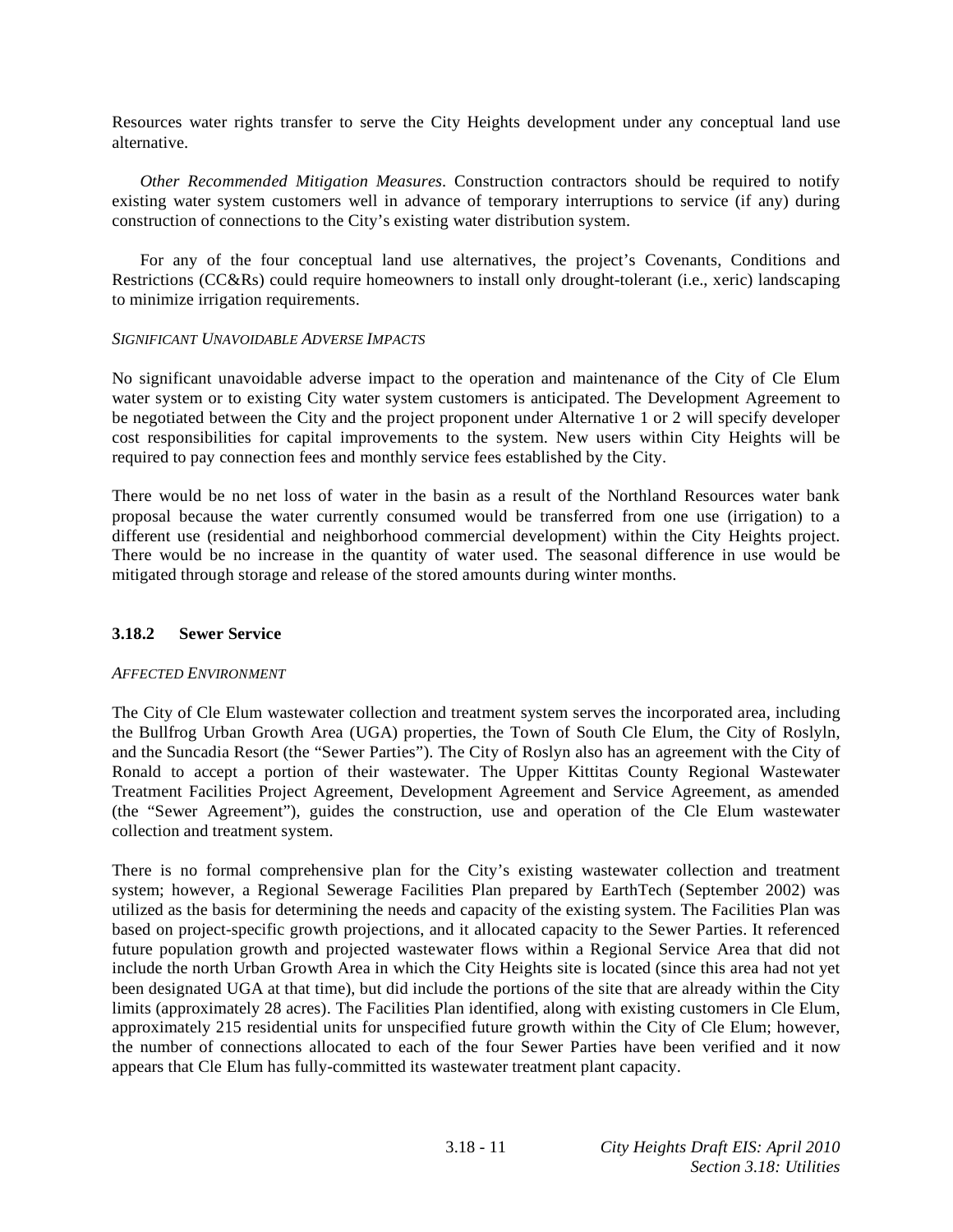# **Existing Collection System**

Wastewater is currently collected in the City of Cle Elum sewer trunk line that initiates in the Suncadia Resort and runs east through the Bullfrog UGA, and then east along Second Street to the City's wastewater treatment plant located south of 1st Street East (SR 970) and north of Interstate 90, near the east end of the Cle Elum City limits (see Figure 3.8-1 in the Draft EIS Land Use section). This trunk line generally ranges in size from 21 to 30 inches in diameter. A small portion leading to the headworks is 36 inches in diameter. There are two other trunk lines that ultimately connect to the Cle Elum sewer trunk line, one originating in Roslyn that runs adjacent to Crystal Creek to a point of connection near Stafford Avenue in Cle Elum, and another originating in South Cle Elum that extends eastward along the south side of the Burlington Northern-Santa Fe (BNSF) railroad tracks to Owens Road (the access road to the sewer treatment plant) where it connects into the Cle Elum sewer trunk line headworks.

The Cle Elum sewer trunk line was designed for a build-out capacity of approximately 10.5 million gallons per day (mgpd), to meet seasonal high wastewater flows during the maximum winter month (March) within the service area. There is a substantial amount of unused capacity within the existing Cle Elum sewer trunk line, since much of the development anticipated within the Suncadia Resort and the Bullfrog UGA (the "Suncadia Projects") has not yet occurred.

# **Existing Treatment Facility**

The Cle Elum wastewater treatment plant contains headworks, an influent pump station, two operating sequencing batch reactors (SBRs), an empty cell that would allow an additional SBR to be constructed, and an ultra-violet light disinfection station. Since 2002, total monthly influent flows to the treatment plant have ranged from 7.652 million gallons (mg) to 78.169 mg – considerably below the design capacity of the treatment plant. Flows vary depending on tourism, snow melt, rainfall, and infiltration/inflow.

Based on Washington Department of Ecology (Ecology) regulations, there are certain thresholds that, when exceeded, require additional capacity to be considered and potentially constructed at the City's wastewater treatment plant. When actual performance of the treatment facility reaches or exceeds 85 percent of any one of the design standards for a period of three consecutive months, Ecology will require the City to start studying and planning for treatment plant expansion, with the ultimate timing of expansion to be determined based on the results of this planning. Design standards that affect the treatment plant capacity decision include: monthly average flow (3.6 mgd), instantaneous peak flow (10.5 mgd), biological oxygen demand (BOD) influent loading (4,850 lb/day), and total suspended solids (TSS) influent loading (3,750 lb/day).

The Facilities Plan made some general assumptions about the quantity of infiltration/inflow within the City limits of Roslyn, Cle Elum, and South Cle Elum when determining the capacity of the treatment plant. Those estimates reflected higher than normal design standards for infiltration/inflow due to combined sewer and storm drainage systems within the service area, and larger than average inflow within the existing conveyance system.<sup>2</sup> It is possible that additional capacity could be created within the existing wastewater collection and treatment system if infiltration/inflow levels in Cle Elum were reduced to levels below those assumed in the Facilities Plan.

 $\frac{1}{2}$  Infiltration and inflow can be the result of, among other things, stormwater connections to sewer lines (such as downspouts or sump pumps in basements), water entering the sewer system through manholes, and leaks in the collection system piping. On January 6, 2010, the City authorized a study of infiltration/inflow in the existing sewage collection system, anticipated to be complete by late April or early May 2010.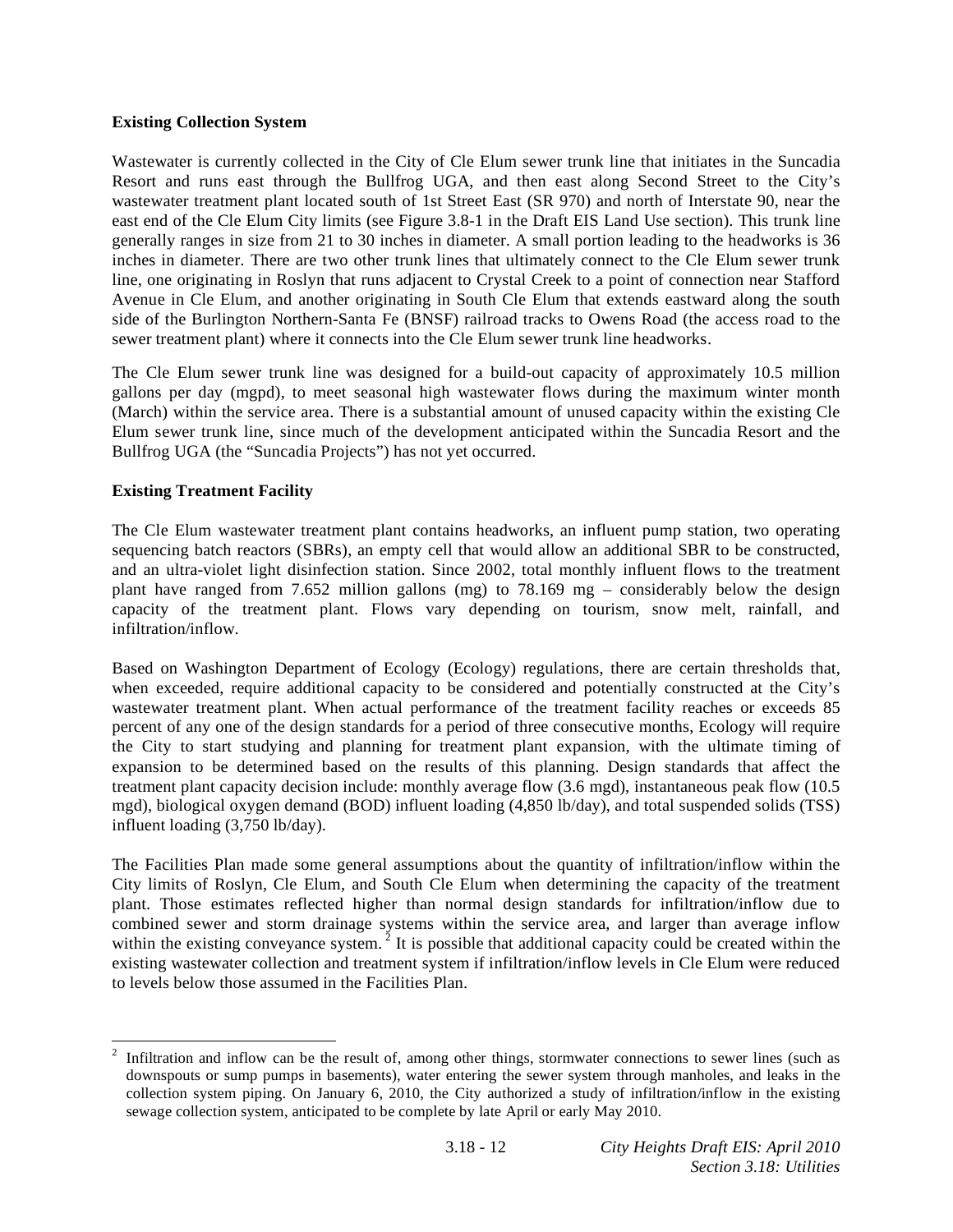# **Existing Outfall**

The existing wastewater treatment plant outfall is a 24-inch diameter ductile iron pipe that extends west from the plant in Dalle Road, then south in a boring beneath Interstate 90, between Hanson Pond 2 and Kiwnis Pond, to a point of discharge in the center of the Yakima River secured by a rock drop (broadcrested weir). See Figure 3.8-1 in the Draft EIS Land Use section. The outfall discharges Class A treated effluent from the SBR process.

The existing outfall was built extremely flat under low head conditions. When the Yakima River is experiencing high flows, the outfall pipe experiences a backwater condition.

# *SEWER SERVICE OPTIONS*

There are three potential methods of physically handling wastewater from the City Heights project. With any of the build alternatives, wastewater from the City Heights project could be incorporated into the existing Cle Elum wastewater collection and treatment system ("Public System"); however, for Alternatives 3A or 3B, the City would need to agree to provide sewer service to a project in the UGA but outside the City limits (except for the 28 acres of the City Heights property already within the City limits).<sup>3</sup> For Alternatives 1, 2 or 3A, wastewater could be treated with an on-site Membrane Bioreactor (MBR) plant, with the treated effluent potentially utilized for seasonal on-site irrigation, and the remainder discharged to the Yakima River (MBR System). For Alternative 3A or 3B, an additional option could be to treat wastewater within On-site Sewage Disposal Systems.

# **Public System**

 $\overline{a}$ 

 The most efficient points of connection and means of serving the City Heights project from the existing Cle Elum wastewater collection and treatment system would be determined during final site design. There are six possibilities for delivering project wastewater to the Cle Elum wastewater treatment plant and treating the wastewater generated by the project. The first three options rely on utilization of the existing Cle Elum sewer trunk line in Second Street, while the others discuss alternative sewer trunk line locations.

• *The Borrow Option*. Wastewater generated in the early phases of the City Heights project could be conveyed and treated in the existing system if presently-unused capacity could be allocated to the project. At some point in time, if all or a substantial part of planned development within the Suncadia Projects is built and occupied, the existing Cle Elum sewer trunk line would not have the capacity to serve more than approximately 215 ERUs of the City Heights project, assuming the levels of infiltration and inflow allocated to the City of Cle Elum by the Facilities Plan are met or exceeded. At that time, one of the other options listed below would be implemented.

Depending on the pace of development within the Suncadia Properties and the timing of the construction of the additional treatment plant capacity required by Ecology (if any), the existing wastewater treatment facility could be capable of providing capacity for the early stages of the City Heights development. At some point in time, if all or a substantial quantity of the planned development within the Suncadia Properties is built and occupied, the existing treatment plant would not have the capacity to serve the City Heights project assuming the levels of infiltration/inflow

<sup>3</sup> The City Capital Facilities Element of the City of Cle Elum Comprehensive Plan does not presently include a policy regarding when and where urban services (such as water and sewer) would be provided to properties within its UGA if these areas are not within the City limits. Therefore, it cannot be assumed that the City could or would provide urban services to the 330 acres of City Heights under Alternative 3A or 3B.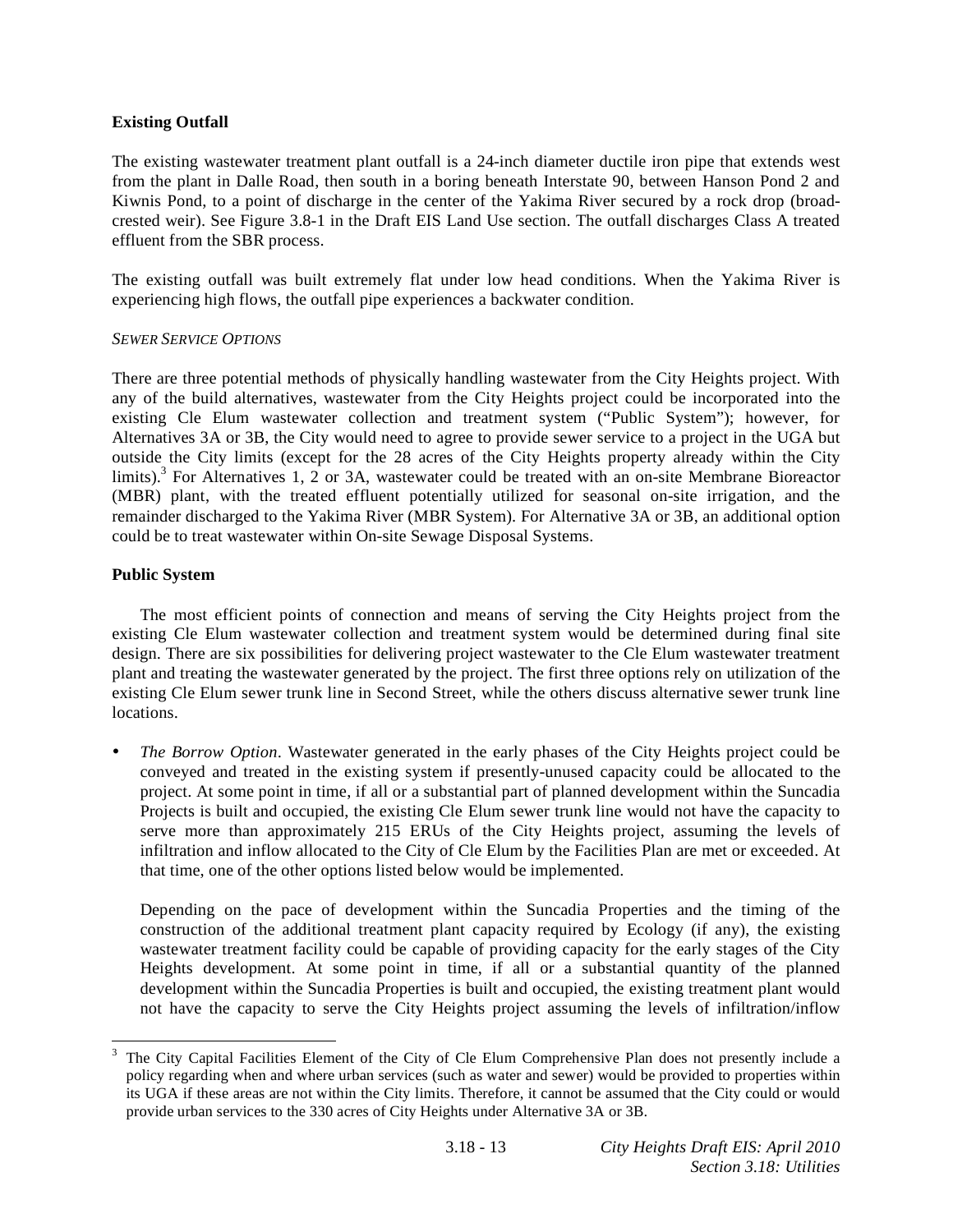allocated to the City of Cle Elum in the Facilities Plan are met or exceeded. Within the Sewer Agreement, capacity is allocated to individual Sewer Parties, so although there may be overall capacity based on the current status of development of the Suncadia Properties, a particular Sewer Party (such as the City of Cle Elum) may or may not have capacity to allocate to the City Heights project.

- *The Purchase Option*. Capacity within the existing collection system and wastewater treatment facility could be purchased from a party to the Sewer Agreement that would allow the existing trunk line along Second Street to be utilized.
- *The Infiltration/Inflow Option*. Capacity within the existing collection system and wastewater treatment facility could be secured from a party to the Sewer Agreement by reducing the amount of actual infiltration/inflow attributed to that party, thereby reducing flows that would create capacity to transport wastewater from the City Heights project within the Second Street trunk line.
- *The On-Site Option*. A sewer trunk line could be constructed on the City Heights site that would collect wastewater, exit the site from the east end (in or near Columbia Avenue), and independently tie into the existing wastewater treatment plant. This trunk line would require design, construction, and authorization to extend to the wastewater trunk line beneath SR 970 (a WSDOT right-of-way), the BNSF railroad line, Younger Ditch, and the City of Cle Elum Second Street storm drainage ditch. This option would also require making improvements to the treatment plant to increase capacity.
- *The Third Street Option*. A sewer trunk line could be constructed within the Third Street right-of-way to create additional collection capacity. This sewer trunk line would also extend to the existing treatment plant beneath SR 970 (a WSDOT right-of-way), the BNSF railroad line, Younger Ditch, and the City of Cle Elum Second Street storm drainage ditch. This option would also require making improvements to increase the treatment plant capacity.
- Some combination of the above options could be selected.

# **MBR System**

 In the case of a MBR System to serve Alternatives 1, 2 or 3A, one or more MBR plants would be constructed on the City Heights site. A collection system would transport the sewage from individual homes to a central processing plant on-site where the sewage would be filtered and treated. Effluent from that plant would then be transported either to on-site landscape irrigation uses or off-site to a point of discharge into the Yakima River (subject to obtaining all required permits and approvals for a new outfall to the river). When used to treat domestic wastewater, the MBR process produces effluent of Class A water quality standards, suitable for reuse in irrigation or other applications, or for discharge into waterways. Basically, sewage is transported to a bioreactor where bacteria remove much of the toxic elements and then the liquid is passed through a membrane. The resulting effluent is then suitable for various reuse applications, or suitable for discharge as with other wastewater treatment facilities. MBR effluent discharge would be at least seasonally necessary during winter months when landscape irrigation is not possible.

 If an MBR system becomes the preferred option for the provision of wastewater collection and treatment for the City Heights project, additional studies would be required to confirm the engineering details and feasibility of this element of the proposal.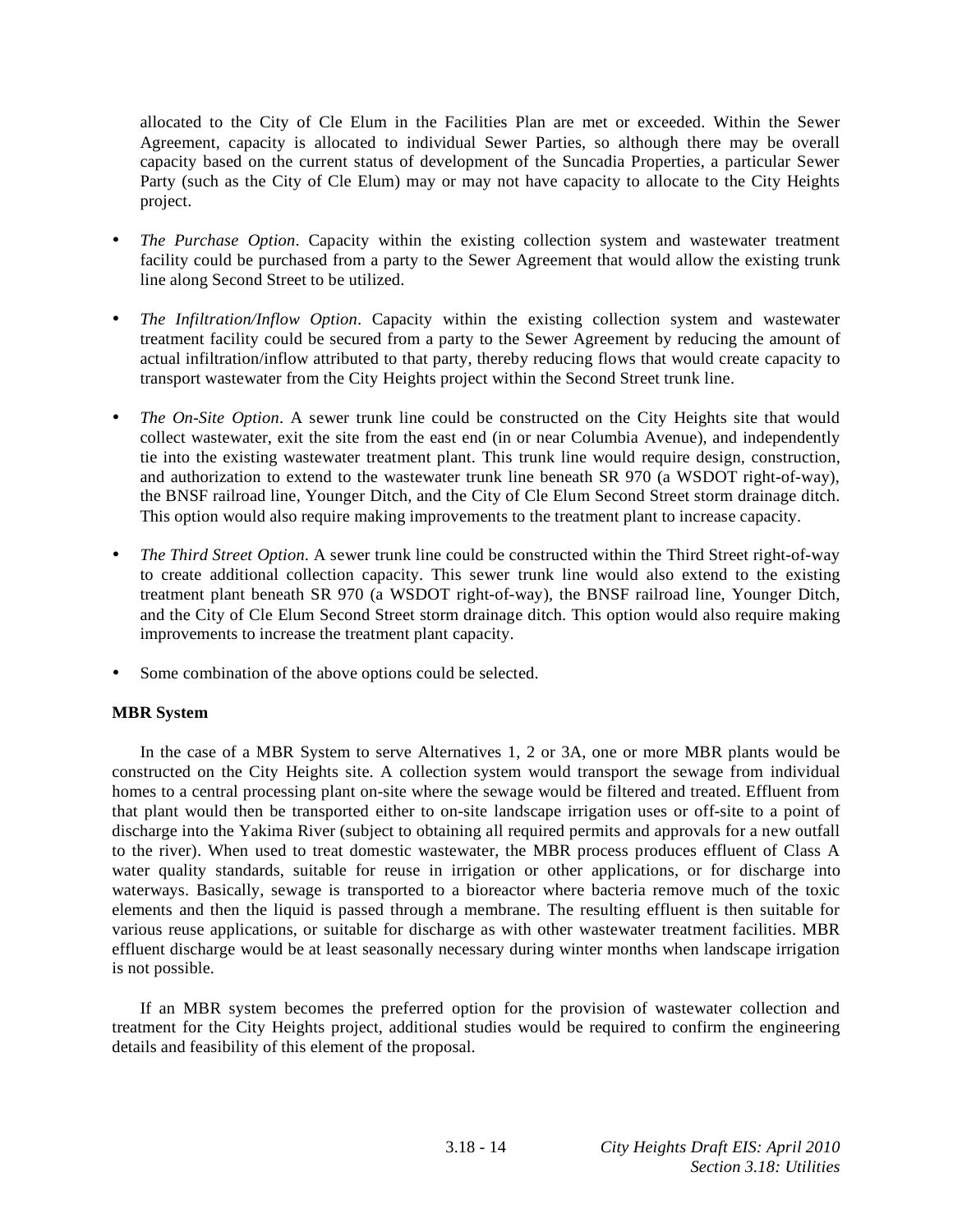#### **On-Site Sewage Disposal Systems (OSDS)**

 In the case of on-site sewage disposal systems to serve Alternative 3A or 3B, either community onsite sewage disposal systems (Alternative 3A) or individual systems (Alternative 3B only) would be constructed on the City Heights site. These systems are self-contained and would not require any off-site improvements. They are regulated by the Washington Department of Health and the Washington Department of Ecology. Sewage would be transported to a filtering tank (or other means of filtering such as a sand pit) where the wastewater would be treated. The effluent would then be transported to a drainfield, in which it would be discharged into the ground for additional treatment through soils. In community systems, a collection system of pipes would carry the effluent to a large drainfield, either via gravity or through a series of lift stations. The drainfield would consist of several distribution pipes, and would include a reserve field. Community on-site sewage disposal systems to serve Alternative 3A would require perpetual maintenance and management under the responsibility of a management system approved by Kittitas County.

 If Alternative 3A or 3B is selected for implementation, and if on-site sewage disposal systems become the preferred option for waterwater collection and treatment on the City Heights site, additional soil testing and preliminary engineering analysis would be required in compliance with Chapter 246- 272A of the Washington Administrative Code (WAC) to determine the number of residential units that could realistically be developed on the property with OSDS and on-site Group A community water system wells or individual wells.

#### *POTENTIAL IMPACTS DURING CONSTRUCTION*

#### **Public System**

 Under the *Borrow Option*, there would be no off-site construction impacts in the early stages of the City Heights project, as wastewater flows would discharge to the existing Cle Elum sewer trunk line. Thereafter, one of the other collection system options would be implemented. Under the *Purchase Option*, if permanent capacity was purchased there would be no off-site collection system construction impacts associated with the City Heights project; however, if permanent capacity was not purchased or the *On-Site Option* or *Third Street Option* were selected, an additional sewer trunk line would be required to extend an independent connection to the treatment plant crossing beneath the WSDOT right-of-way (SR 970), the BNSF railroad right-of-way, Younger irrigation ditch, and potentially the City of Cle Elum Second Street storm drainage ditch at the east end of town. Construction methods could include directional drilling or boring. If the *Infiltration/Inflow Option* were selected, construction requirements could include the installation of additional stormwater trunk lines and modifications to existing stormwater systems, such as adding connections to existing stormwater conveyance systems and removing connections that transport stormwater to the wastewater collection system.

 Regardless of the off-site collection system option selected for implementation, development of the City Heights project would require installation of an on-site sewage collection system and individual connections to serve homes and neighborhood commercial development, and to connect to the City's wastewater collection and treatment system. The on-site conveyance system would be constructed within public rights-of-way or easements located under or adjacent to City streets or private roads within the development. In addition, pipeline construction would be required from the site to the point of connection to the City's existing system (or other alternative treatment facilities).

 Construction activities related to the installation of wastewater conveyance mains both on-site and off-site would include construction-related traffic to deliver pipe and other material to the site; noise and dust during trenching, excavation, import/export of material; resolving conflicts with other underground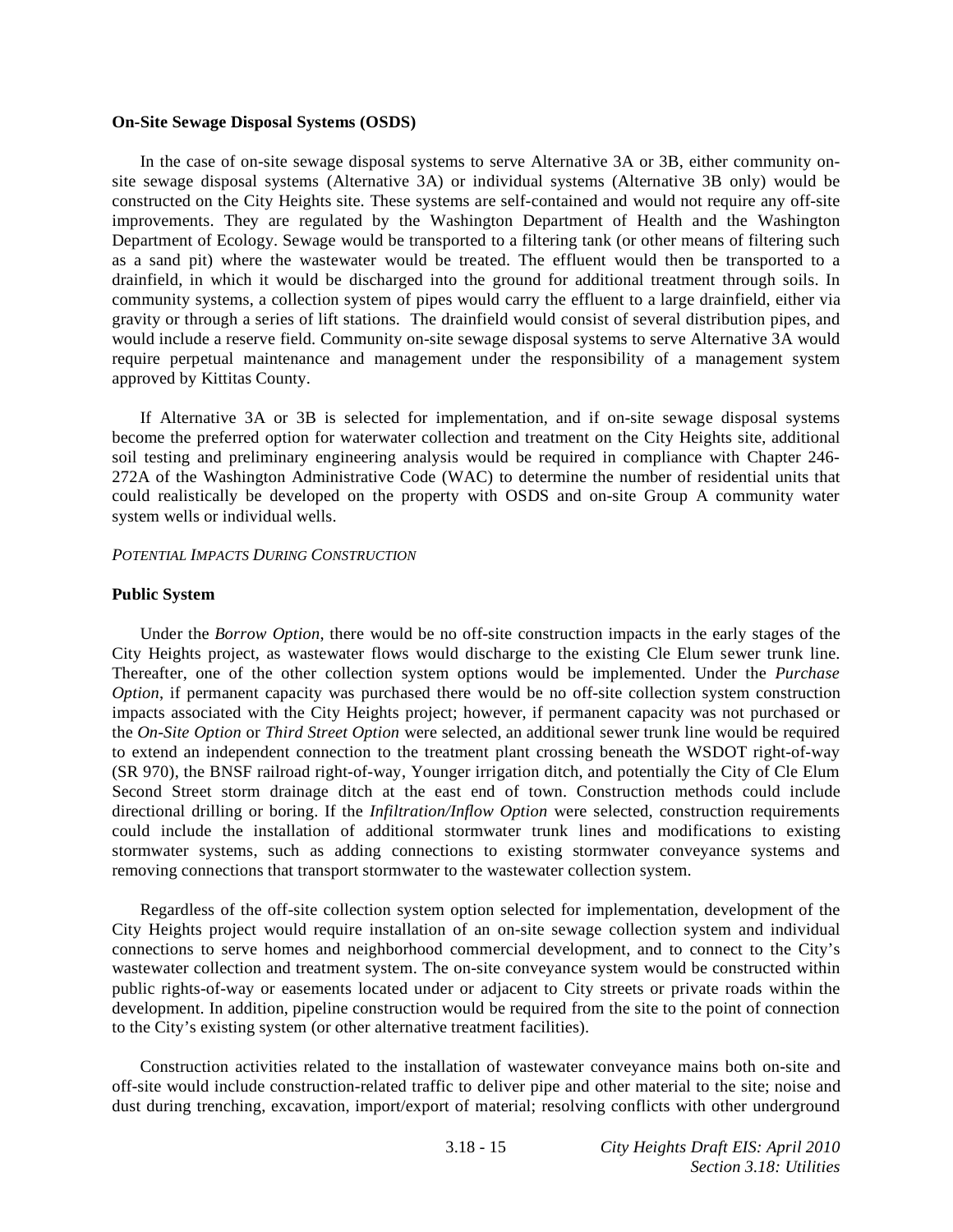utilities; possible temporary disruptions in service to some customers; backfilling, paving and/or overlay of existing streets; and possible disruptions to traffic due to temporary traffic lane closures or detours.

 If expansion of the City's existing wastewater treatment plant were necessary under any of the sewer service options, the required upgrades could be as simple as adding additional screening at the effluent station, or it could involve more substantial upgrades as described in *Grading, Drainage and Utilities Technical Engineering Report* Section 5.3.6. Construction activities related to upgrading the treatment facility would include dust and noise during the construction phase, construction-related traffic to deliver materials to the treatment plant site at the end of Owens Road, and potential temporary short-term shutdowns of the treatment facility (for a period of hours).

 It would likely be necessary to modify the existing Cle Elum wastewater treatment plant outfall to accommodate the increased design flow from the City Heights development at some point in time, unless a permanent allocation of capacity were to occur as a result of the *Purchase Option* or the *Infiltration/Inflow Option*. The outfall would more than likely require the addition of an effluent pump station or modifications to an existing station to pressurize the flow to avoid the need to construct a second outfall.

#### **MBR System**

 An MBR system would require both on-site and off-site construction. Impacts would be similar whether conceptual land use Alternative 1, 2 or 3A is selected for implementation. An on-site collection system would be needed as would an outfall to the Yakima River (subject to acquiring all applicable permits and approvals for a new outfall to the river). Construction activities related to installation of a MBR System both on-site and off-site would include construction-related traffic to deliver materials to the site; noise and dust during trenching, excavation, import/export of material; resolving conflicts with other underground utilities; possible temporary disruptions in service to some customers; backfilling, paving and/or overlay of existing streets; and possible disruptions to traffic due to temporary traffic lane closures or detours. The construction impacts of the outfall to the river would depend on the design of this project component. In any event, it would require conveyance beneath SR 970 and Interstate 90 (WSDOT rights-of-way), and through the north levee of the river.

#### **On-Site Sewage Disposal Systems**

 Under Alternative 3A or 3B, if on-site sewage disposal systems (OSDS) were utilized, the impacts during construction would be primarily focused on the City Heights site. Construction of the OSDS would require additional clearing and excavation. Construction activities related to the installation of OSDS would be similar to the other options; i.e., construction-related traffic would deliver pipe and other material to the site; noise and dust would be generated during trenching, excavation, import/export of material and backfilling.

#### *POTENTIAL DEVELOPED-CONDITION IMPACTS*

Sanitary sewer demand estimates for the City Heights conceptual land use alternatives were calculated based on the land use elements of each concept. These are briefly described below.

*Alternative 1 – Preferred Alternative*. The City Heights Preferred Alternative includes 985 dwelling units and 20,000 square feet of neighborhood commercial development. This conceptual land use scenario would generate a total average daily wastewater flow of approximately 212,834 gallons per day (gpd), based on 80 percent of total water usage, and a Winter Peak Hour Flow of approximately 931,148 gpd. Residential use, based on the Facilities Plan factor of approximately 2.4 persons per residential dwelling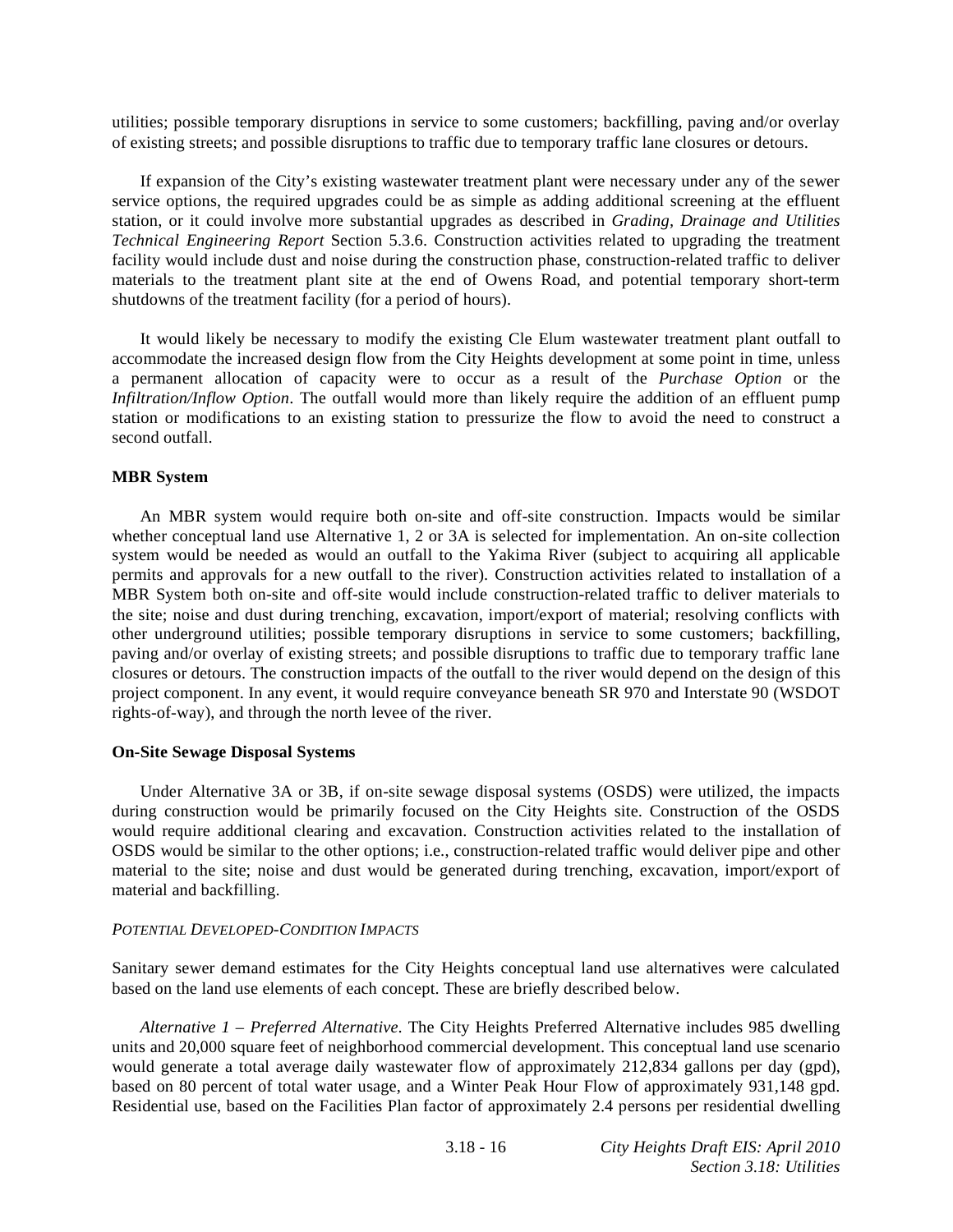unit, would generate average daily wastewater flow of approximately 204,818 gpd, and a Winter Peak Hour Flow of approximately 896,082 gpd. The average daily wastewater demand to serve total commercial development under the Preferred Alternative would be approximately 8,016 gpd, with a Winter Peak Hour Flow of approximately 35,066 gpd. The projected sanitary sewer demand includes rain-dependent infiltration/inflow for summer and winter months.

*Alternative 2 – Reduced Residential Density*. The Alternative 2 conceptual land use plan includes 875 dwelling units and 40,000 sf of neighborhood commercial development. This conceptual land use scenario would generate a total average daily wastewater flow of approximately 192,834 gpd based on 80 percent of total water usage, and a Winter Peak Hour Flow of approximately 843,649 gpd. Residential use, based on the Facilities Plan factor of approximately 2.4 persons per residential dwelling unit, would generate average daily wastewater flow of approximately 176,803 gpd, and a Winter Peak Hour Flow of approximately 773,517 gpd. The average daily wastewater demand to serve total commercial development under Alternative 2 would be approximately 16,031 gpd, with a Winter Peak Hour Flow of 70,132 gpd. The projected sanitary sewer demand includes rain-dependent infiltration/inflow for summer and winter months.

*Alternative 3A – No Annexation, Development within the County under Single Ownership*. Alternative 3A is the same conceptual land use scenario as Alternative 2, with the difference being that Alternative 3A would be developed in the County rather than within the City limits. The calculation of total average daily wastewater flows would be identical to those calculated above for Alternative 2. Under Alternative 3A, sewage treatment may occur through on-site sewage disposal systems rather than through connection to City sewer system, depending on the City's willingness to serve the project outside the City limits but within its UGA.<sup>4</sup>

*Alternative 3B – No Annexation, Development within the County under Multiple Ownerships*. Alternative 3B would generate a total average daily wastewater flow of approximately 103,758 gpd based on 80 percent of total water usage, with a Winter Peak Hour Flow of approximately 453,942 gpd. The entire flow estimate for this alternative is based on residential use only, and includes rain dependent infiltration/inflow for summer and winter months.<sup>5</sup> Sewage treatment under Alternative 3B could be provided through on-site sewage disposal systems rather than through connection to the City sewer system, depending on the City's willingness to serve a project outside the City limits but within its UGA.<sup>4</sup>

*Alternative 4 – No Action*. Under the No Action Alternative, it is assumed that the City Heights site would remain undeveloped, and therefore would not require any sewage collection system infrastructure or capacity, or wastewater treatment plant capacity.

l

<sup>4</sup> The City of Cle Elum Comprehensive Plan: Capital Facilities Element does not presently include a policy regarding when and where urban services (such as sewer and water) would be available in the UGA if this property were to remain outside the City limits. For this reason, it cannot be assumed that the City would provide

sewer service to Alternative 3A or 3B.<br><sup>5</sup> The infiltration/inflow calculation would be applicable to design of the Alternative 3A or 3B on-site sewage disposal systems, as OSDS also experience some level of infiltration/inflow.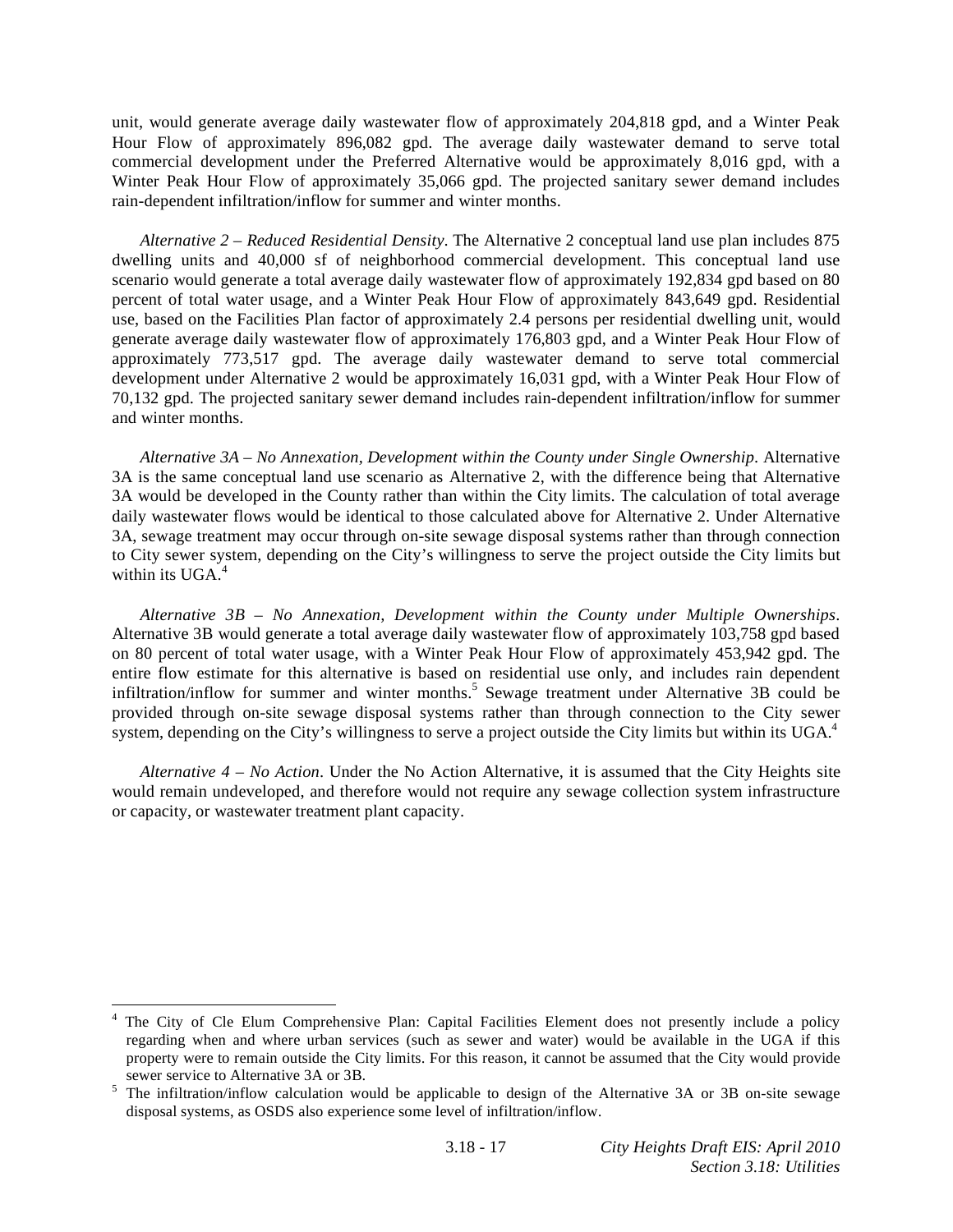The estimated peak hour sewage flows of the four conceptual land use alternatives are shown in Table 3.18.2-1. These estimates are correlated to domestic water demand (described below).

|                                  | <b>Estimated Peak Hour Flows (in gallons per day)</b> |                      |                       |                       |  |  |  |
|----------------------------------|-------------------------------------------------------|----------------------|-----------------------|-----------------------|--|--|--|
|                                  | <b>Alternative 1</b>                                  | <b>Alternative 2</b> | <b>Alternative 3A</b> | <b>Alternative 3B</b> |  |  |  |
| Winter Peak Hour<br><b>Flows</b> | 931,148 gpd                                           | 843,649 gpd          | 843,649 gpd           | 453,942 gpd           |  |  |  |
| Summer Peak Hour<br><b>Flows</b> | 856,656 gpd                                           | 776,157 gpd          | 776,157 gpd           | 417,627 gpd           |  |  |  |

Table 3.18.2-1. Estimated peak hour sewage flows for the City Heights conceptual land use alternatives.

Similar to the water supply requirements of the project, the projected wastewater volume that would be generated by three of the four conceptual land use alternatives (Alternative 1, 2 or 3A) would differ by less than 10 percent, with Alternative 1 generating the largest volume of wastewater. The projected range of winter peak hour flow between Alternative 1 and Alternative 3B is approximately 0.931 million gallons per day (mgpd) to 0.454 mgpd, which would constitute an 8.0 percent or 4.3 percent increase, respectively, over the design flows used in the Facilities Plan for the trunk line and wastewater treatment plant (10.5 mgpd total capacity). Wastewater generated by Alternative 3B would be approximately 50 percent less than Alternative 1 if served by City sewer; however, given that Alternatives 3B (and 3A) assume development within the County and not the City, all but 28 acres would be served by individual or community on-site sewage disposal systems unless the City agreed to provide service outside the City limits (for which there is currently no policy in the Capital Facilities Element of the City's Comprehensive Plan).

The Facilities Plan (EarthTech, September 2002) calculated wastewater flow based on a percentage of domestic water usage. It assumed that 80 percent of water delivered to each household or commercial structure would contribute to sewer flow. This assumes that 20 percent of potable water supply is not returned to the sewer system as a result of being consumed by cooking and other consumptive uses such as irrigation, and that some water will be lost to evaporation. The Facilities Plan used a factor of 100 gallons of water consumption per person per day for residential development, then applied a factor of 80 percent to estimate average daily wastewater flow. To estimate the City Heights sewer demand, the *Grading, Drainage and Utilities Technical Engineering Report* (Encompass Engineering & Surveying 2010) used an updated water consumption factor (113.7 gallons per person per day), consistent with the Water section of their report, and consistent with actual usage per the City of Cle Elum *Water Comprehensive Plan*.

The potential sewage collection and treatment impacts of the City Heights project would depend on the method selected for providing service: a *Public System*, a *MBR System*, or *On-site Sewage Disposal Systems*, described below.

# **Public System**

 The *Facilities Plan* identified, along with existing customers in Cle Elum, approximately 215 residential units for unspecified growth within the City of Cle Elum; however, the number of connections allocated to each of the existing Sewer Parties have been verified and it now appears that Cle Elum has fully-committed its wastewater treatment plant capacity. If a permanent transfer of capacity could not be arranged through the *Borrow Option*, *Purchase Option*, or *Infiltration/Inflow Option* described above, then additional hydraulic, organic, and/or solids loading generated by City Heights would exceed the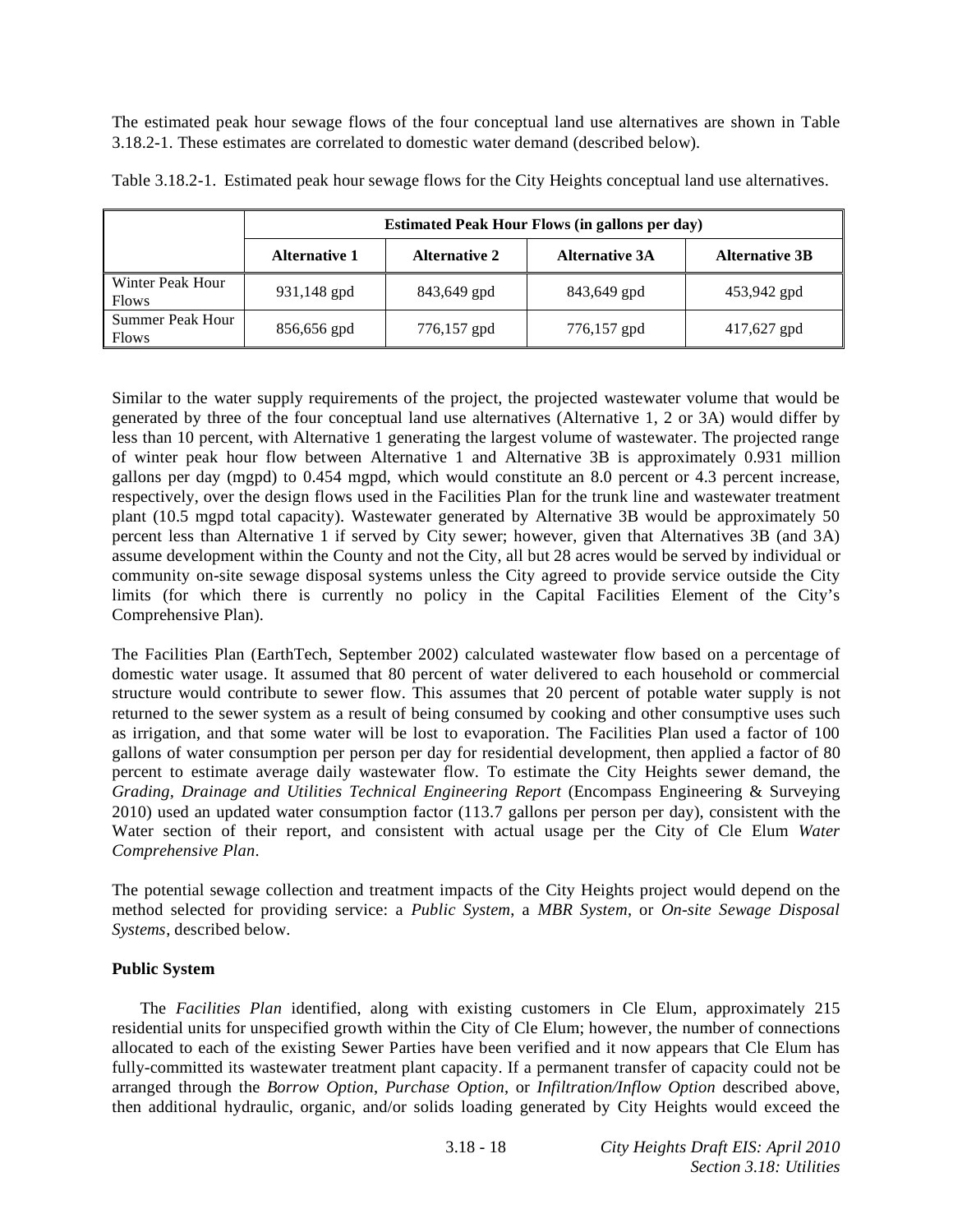design capacity of the City's existing wastewater collection and treatment facilities, and system upgrades would be required to serve the development. If capacity could be permanently transferred to City Heights through one of the collection system options, no impacts would occur to the City's system. In either event, additional piping would need to be constructed within the City Heights development (at the developer's expense) to convey wastewater to the existing Cle Elum Second Street sewer trunk line. The capacity analysis of the existing downstream wastewater collection system would be performed in the final design phase.

 Impacts of the on-site collection system and possible off-site components that would be constructed under some collection system options would involve routine inspection and maintenance of the system. These requirements would increase City staff time to provide these services. If the *On-site Option* were selected, maintenance and repair requirements over time may be higher in comparison to the other options due to the need for lift stations and other capital equipment to facilitate the operation of that system.

 The Cle Elum wastewater treatment plant is currently underutilized, and therefore operates at less than optimal standards of efficiency. Adding the City Heights flows to the system would improve operational efficiency. Overall, however, upgrades to the treatment plant would increase maintenance responsibility for plant staff. This would likely eventually result in increases in operating costs and maintenance expenses.

 If pumping modifications could be made to increase the capacity of the existing wastewater treatment plant outfall, developed-condition impacts would likely be characterized by some increase in operation and maintenance costs.

#### **MBR System**

 If a MBR System were selected as the method of wastewater treatment for Alternative 1, 2, or 3A the City Heights project, there would be no impacts to the existing Cle Elum wastewater collection and treatment system. A MBR system would, however, result in the discharge of Class A reclaimed water to the Yakima River during at least the winter months of the year when landscape irrigation with reclaimed water would not be possible. Alternative 1, 2, or 3A would generate a similar quantity of wastewater to be collected and treated (see Table 3.18.2-1). The MBR System would not be utilized for Alternative 3B.

#### **On-Site Sewage Disposal Systems**

 Under Alternative 3A or 3B, on-site sewage disposal systems may be constructed on the City Heights site. This would have no impact to the capacity or operation of the existing Cle Elum wastewater collection and treatment system. It would, however, result in a significant number of on-site sewage disposal systems being introduced on the hillside above the existing City limits. On-site sewage disposal systems could result in water quality issues (potential groundwater quality contamination and the migration of nutrients to streams and wetlands) over time as these systems deteriorate. Groundwater saturation attributable to these systems could affect slope stability if not properly designed, constructed, and maintained.

# *MITIGATION MEASURES*

# **Mitigation Measures Included in the Development Proposal**

*Public System*. Mitigation measures for the wastewater collection and treatment requirements of Alternative 1, 2 or 3A would be approximately the same. The Upper Kittitas County Regional Wastewater Treatment Facilities Project Agreement, Development Agreement and Service Agreement, as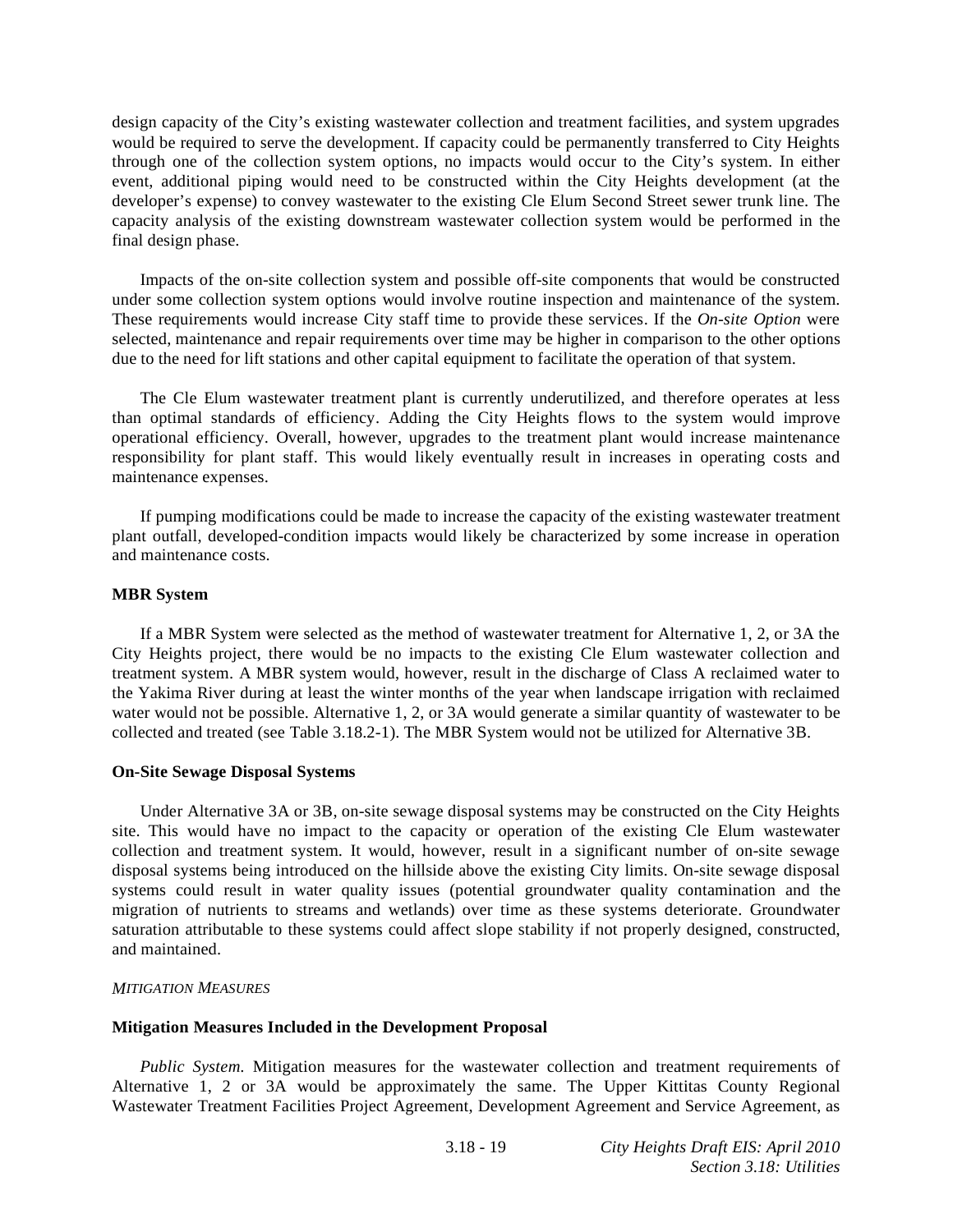amended (the Service Agreement), guides the construction, use and operation of the Cle Elum wastewater collection and treatment system. In accordance with the Service Agreement, a Capital Recovery Charge is currently charged by the City of Cle Elum to all new ERUs utilizing the existing system. These funds are remitted to Suncadia. As noted above, the City of Cle Elum does not have any existing wastewater system capacity to allocate to the needs of the City Heights project; therefore, it is presently unclear how the project could be served by the City's wastewater collection system. Any costs associated with allocating existing capacity in the wastewater collection and treatment system to the City Heights project would be imposed through the Development Agreement, requiring the project proponent to reimburse costs as lots were developed and connected to the City's infrastructure.

 If the *Borrow Option*, *Purchase Option*, or *Infiltration/Inflow Option* for the collection system were selected, existing capacity would be rented or purchased and the compensation would be negotiated between the parties.

 In the event that collection and treatment system capacity could not be secured on a permanent basis under the *Purchase Option* or the *Infiltration/Inflow Option*, then the developer would be responsible for the initial capital investment costs of infrastructure improvements required to serve City Heights as an element of project approval conditions. It is anticipated that an agreement will be created between the City of Cle Elum and the City Heights Planned Mixed-Use development providing that the costs of improvements required within the City of Cle Elum sewer system to serve City Heights and all on-site improvements required to supply service to the project would be paid for by the project proponent and not directly by the City of Cle Elum. Payment could take the form of direct payment by the project proponent, through some form of City-sponsored financing such as a Local Improvement District (completely paid for by the project proponent, not with City funds), or through grant money secured by the City of Cle Elum (with the costs of application and procurement funded by the project proponent, not the City). Under no circumstance would costs to provide sewer service to the City Heights development be borne directly by the City of Cle Elum or existing sewer service customers.

 Increased operating and maintenance costs accrued by the City would be recovered by utility rates paid by the actual City Heights users of the wastewater collection and treatment system.

*MBR System*. A MBR system could be implemented to serve Alternative 1, 2 or 3A. Proper design and operation of a MBR plant would produce reclaimed water that would meet Class A water quality standards for possible seasonal reuse on-site for landscape irrigation, and for discharge to the Yakima River (subject to obtaining all required permits and approvals for a new outfall to the river).

*On-Site Sewage Disposal Systems*. On-site sewage disposal systems could be used to serve Alternative 3A or Alternative 3B. When these systems are properly designed, installed, and maintained in accordance with applicable regulations, they would not be a source of impact to the environment until they no longer functioned properly and required upgrade or replacement.

#### **Applicable Regulations**

*Public System*. Under any conceptual land use alternative that would be served by the City of Cle Elum sewage collection and treatment system, modifications or additions to the existing wastewater collection and treatment system would be designed and constructed in accordance with applicable standards set forth by the City of Cle Elum, the Washington State Department of Health, and the Washington Department of Ecology (Ecology). The City may be required to prepare and submit a Sewer Comprehensive Plan to these State agencies to address the addition of the new development to the existing regional sewer system. If the *On-Site Option* or the *Third Street Option* were selected, construction of a new trunk line from City Heights to the treatment facility would also require permits and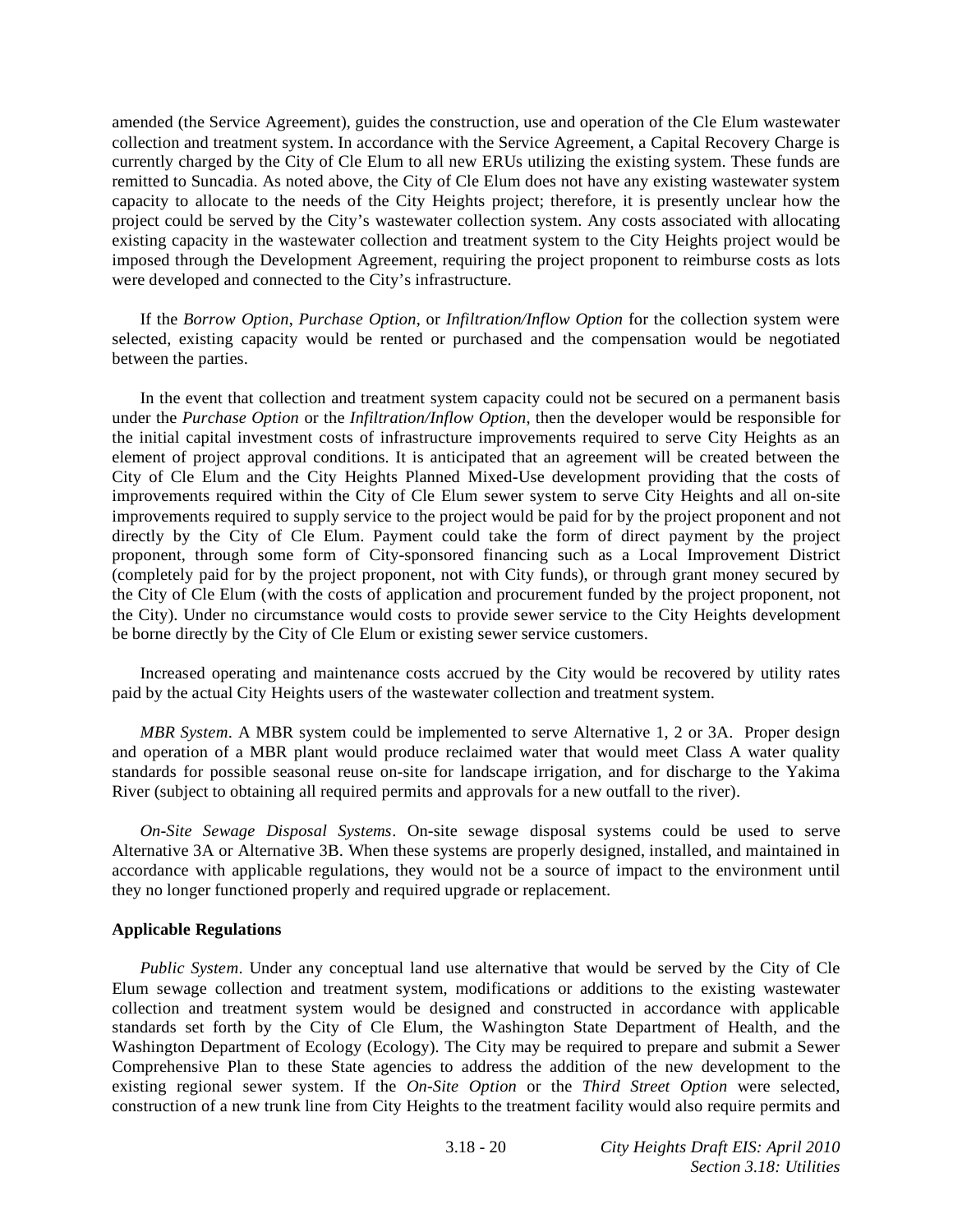approvals from several agencies, including the U.S. Army Corps of Engineers, Ecology, Washington Department of Fish and Wildlife (WDFW), Washington State Department of Transportation (WSDOT), the Burlington Northern-Santa Fe (BNSF) Railroad, and City of Cle Elum.

*MBR System*. If a MBR system were selected to serve Alternative 1, 2 or 3A, this system would be designed, constructed, and operated in accordance with the manufacturer's specifications and standards for reclaimed water jointly developed by the Department of Health and Ecology. Within the State of Washington, the quality of reclaimed water must fully protect beneficial uses including public health and environmental water quality. These regulations are updated periodically in order to incorporate the latest protection standards. An outfall discharge to the Yakima River under this option would be required to obtain construction permits from the City of Cle Elum, Washington State Department of Transportation (WSDOT) and the Burlington Northern-Santa Fe Railroad (BNSF) to cross rights-of-way between the City Heights site and the river, and to obtain permits from WDFW, WDNR, the U.S. Army Corps of Engineers, and Ecology (at a minimum) for construction and discharge from a new outfall to the river.

*On-Site Sewage Disposal Systems*. If on-site sewage disposal systems (OSDS) were installed within the City Heights development under Alternative 3A or 3B, the project would be required to comply with Kittitas County, the Department of Health, and Ecology regulations governing the design, construction, operation, and maintenance of these systems. Community on-site sewage disposal systems to serve Alternative 3A would require perpetual maintenance and management under the responsibility of a management system approved by Kittitas County (KCC 13.04.180).

#### **Other Recommended Mitigation Measures**

 Construction contractors should be required to notify existing sewer system users well in advance of temporary interruptions to service (if any) during construction of the City Heights connections to the Cle Elum sewer trunk line.

 Because the existing wastewater collection and treatment system was sized for project-specific growth known at the time the Facilities Plan was prepared, any new development could potentially require significant system upgrades and improvements. It is possible that the Sewer Parties may want to consider a different treatment process at the plant to upgrade the technology from the Sequencing Batch Reactor (SBR) process. Newer processes could improve efficiency, capacity, and the level of treatment while simultaneously reducing maintenance costs.

#### *SIGNIFICANT UNAVOIDABLE ADVERSE IMPACTS*

*Public System*. If it is necessary to upgrade and expand the City's wastewater collection and treatment system to serve full build-out of Alternative 1 or 2 of the City Heights Planned Mixed-Use Development, the Development Agreement to be negotiated between the City and the project proponent would specify developer cost responsibilities to avoid adverse impacts to the City or existing sewer system customers. New users within City Heights will be required to pay connection fees and monthly service fees established by the City. For all of these reasons, there should be no significant unavoidable adverse impact to the operation and maintenance of the system, or to existing sewer system customers.

*MBR System*. If an MBR system were properly designed and operated in accordance with the manufacturer's specifications and all applicable regulations, this sewer service option would generate Class A reclaimed water for beneficial uses on the site, and for at least seasonal discharge to the Yakima River. Due to the quality of the effluent produced by the MBR process, this option should not result in a significant unavoidable adverse impact to the river.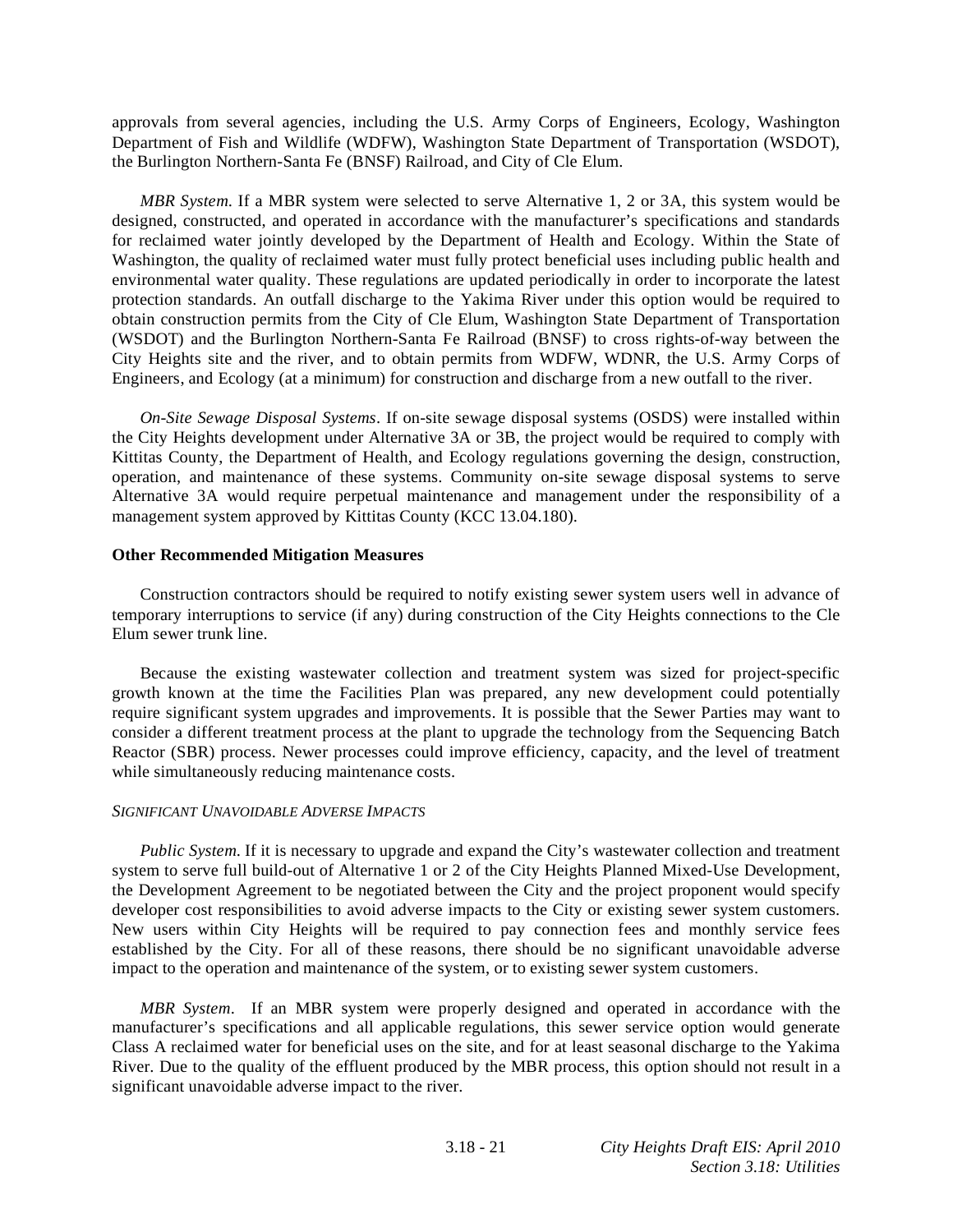*On-Site Sewage Disposal Systems*. If on-site sewage disposal systems are properly designed, installed, and maintained in accordance with applicable regulations, they would not be a source of significant unavoidable adverse impacts.

# **3.18.3 Stormwater Management**

This section describes options for the management and mitigation of stormwater generated within the City Heights Planned Mixed-Use Development, both during construction and in the developed condition of the project.

# *AFFECTED ENVIRONMENT*

#### **Watershed Description**

The City Heights site is located in the northwest quadrant of the Upper Yakima River Watershed that drains an area 2,139 square miles in size. Elevations range from about 7,000 feet above sea level at the crest of the Cascade Mountains to about 1,000 feet above sea level at the confluence of the Yakima and Naches Rivers. This confluence also forms the upper boundary of the Lower Yakima River watershed. The Upper Yakima River watershed is predominantly forested (1,153 square miles) in its higher elevations, and contains 85,000 acres of irrigated agriculture in its lower elevations. The majority of irrigated acreage drains to the tributaries of Wilson Creek, Manastash Creek, and Sorenson Creek, south/southeast of Cle Elum. Below the outlet of the Lake Keechelus dam, the main tributaries to the Upper Yakima River are the Kachess River, Cle Elum River, and Teanaway River. There are numerous other smaller tributaries to the Upper Yakima River.

There are no known basin studies produced for the watershed that includes the City Heights site. For the purpose of this analysis, the sub-basin for the proposed City Heights Planned Mixed-Use Development was delineated by Encompass Engineering & Surveying (2010) based on USGS maps and other available information. The project site is within the sub-basin located on the north side of the City of Cle Elum, encompassing an area from the Town of Roslyn on the west, Cottage Avenue in the City of Cle Elum on the east, the top of Cle Elum Ridge on the north, Third Street and SR-903 within the City of Cle Elum on the south. This sub-basin is approximately 470 acres in size. Crystal Creek, multiple unnamed seasonal streams, and the City of Cle Elum stormwater management system are the principal surface water features within the sub-basin that includes the project site.

# **Drainage Basin Descriptions**

Based on preliminary findings, the majority of the City Heights property contributes hydrology to four significant drainage basins. These basins directly affect Crystal Creek, several other seasonal streams, and irrigation ditches. These basins are strongly influenced by snow melt and recharge over the upland areas, including on the City Heights property. Encompass Engineering & Surveying analyzed the aerial topographic map prepared by Degross Aerial Mapping, Inc. (2009), and delineated five separate drainage basins that include the City Heights site (see Figure 3.18.3-1). The level of detail utilized for delineation of these drainage basins is appropriate for the preliminary storm drainage calculation and analysis for the entire project site. A more detailed analysis of the drainage basins is recommended for the construction design. Existing drainage basins are described below.

*Basin A*. Drainage Basin A is located in the western-most area of the project site, and consists of 822.91 acres of forest land, underlain with ashy and Teanaway loam soils. Only 84.64 acres of this basin is considered in the analysis, as the rest of the area will be by-passed via existing drainage routes. The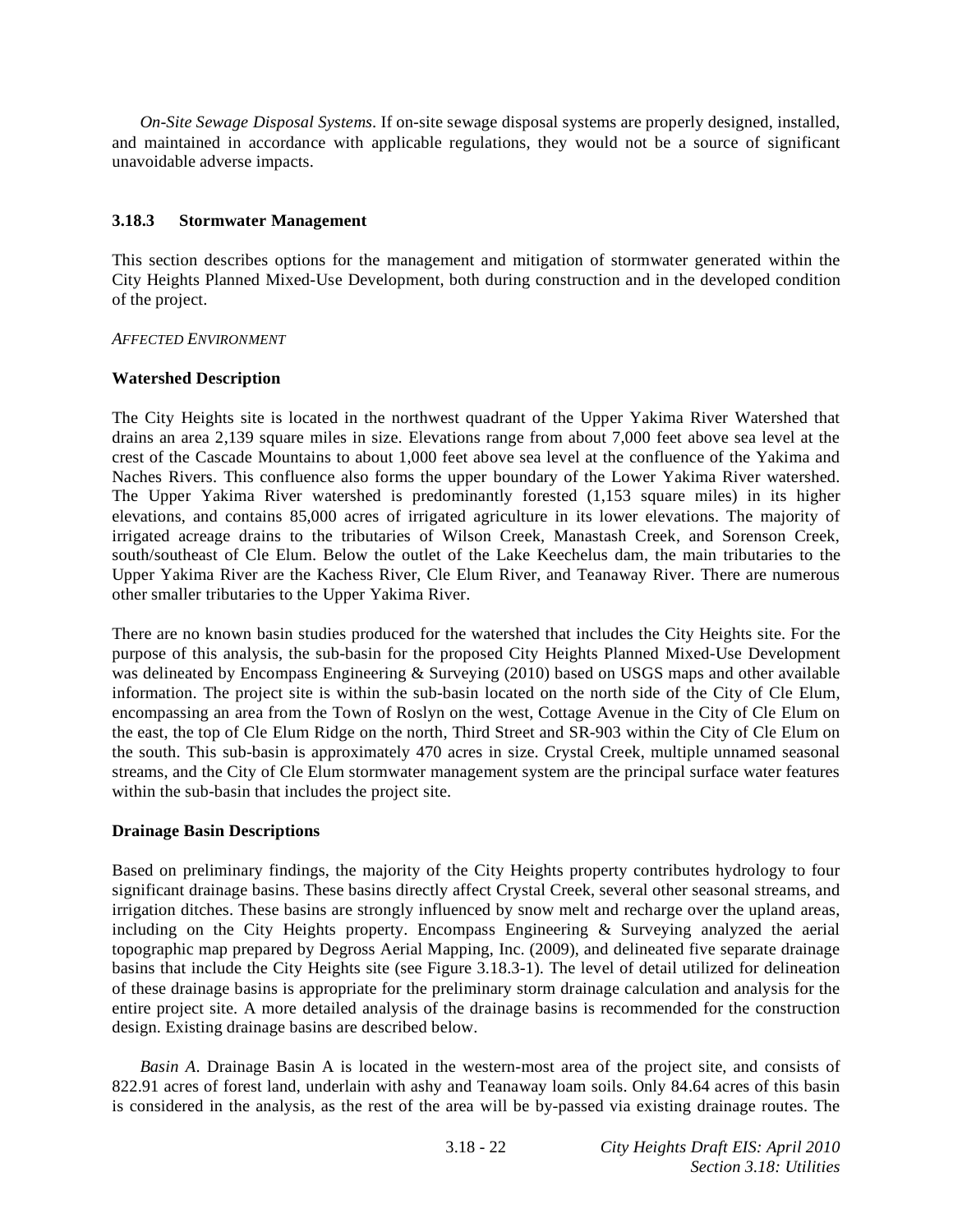analyzed area is located in the southern-most portion of the Drainage Basin A, closest to the City of Cle Elum, and limited to the proposed City Heights Planned Mixed-Use Development. Run-off from this basin contributes to the headwaters of Crystal Creek to the southwest.

*Basin B*. Drainage Basin B is located east of Drainage Basin A, and consists of 379.44 acres of mixed forest land and pasture, with forest land being the predominant land use. Similar to Drainage Basin A, Drainage Basin B is underlain with ashy and Teanaway loam soils. Only 57.53 acres of this basin is considered in the analysis, as the rest of the area will be by-passed via existing drainage routes. The analyzed area is located in the southern-most portion of Drainage Basin B, closest to the City of Cle Elum, and limited to the proposed City Heights Planned Mixed-Use Development. Run-off from this basin enters the City of Cle Elum storm drainage system to the south.

*Basin C*. Drainage Basin C is located east of Drainage Basin B, and consists of 1,174.10 acres of mixed forest land and pasture, with forest land being the predominant factor. Similar to Drainage Basins A and B, Drainage Basin C is underlain with ashy and Teanaway loam soils. Only 179.76 acres of this basin is considered in the analysis, as the rest of the area will be by-passed via existing drainage routes. The analyzed area is located in the southern-most portion of Drainage Basin C, closest to the City of Cle Elum, and limited to the proposed City Heights Planned Mixed-Use Development. Run-off from this basin enters the City of Cle Elum storm drainage system to the south.

*Basin D*. Drainage Basin D is located east of Drainage Basin C, and consists of 317.75 acres of mixed forest land and pasture, with pasture being the predominant factor. Drainage Basin D is underlain with Teanaway loam soils. Only 29.78 acres of this basin is considered in the analysis, as the rest of the area will be by-passed via existing drainage routes. The analyzed area is located in the southern-most portion of Drainage Basin C, closest to the City of Cle Elum, and is limited to the proposed City Heights Planned Mixed-Use Development. Run-off from this basin enters the City of Cle Elum storm drainage system to the south.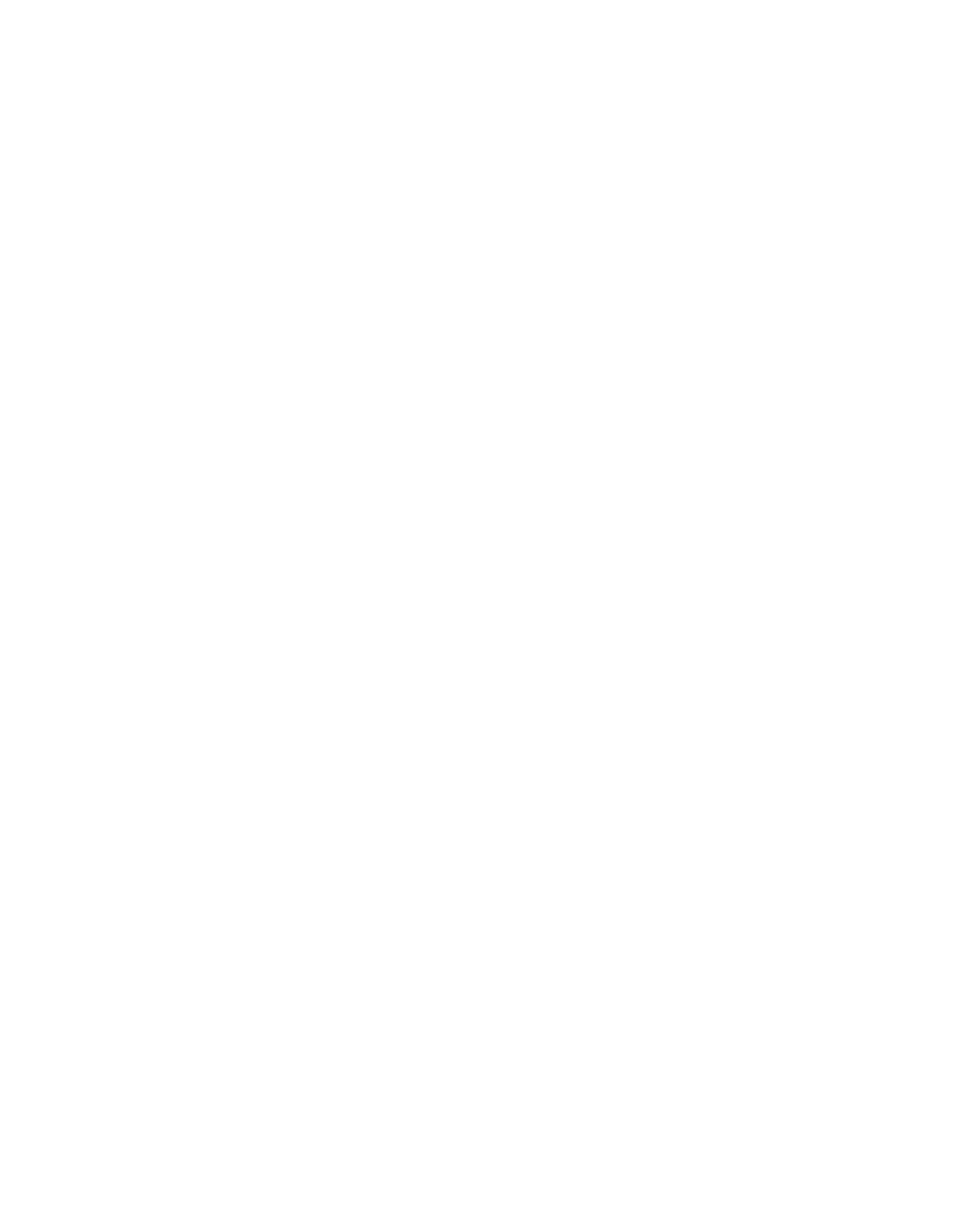# **Insert Figure 3.18.3-1. Existing Drainage Basin Map**

(11 x 17-inch black-and-white)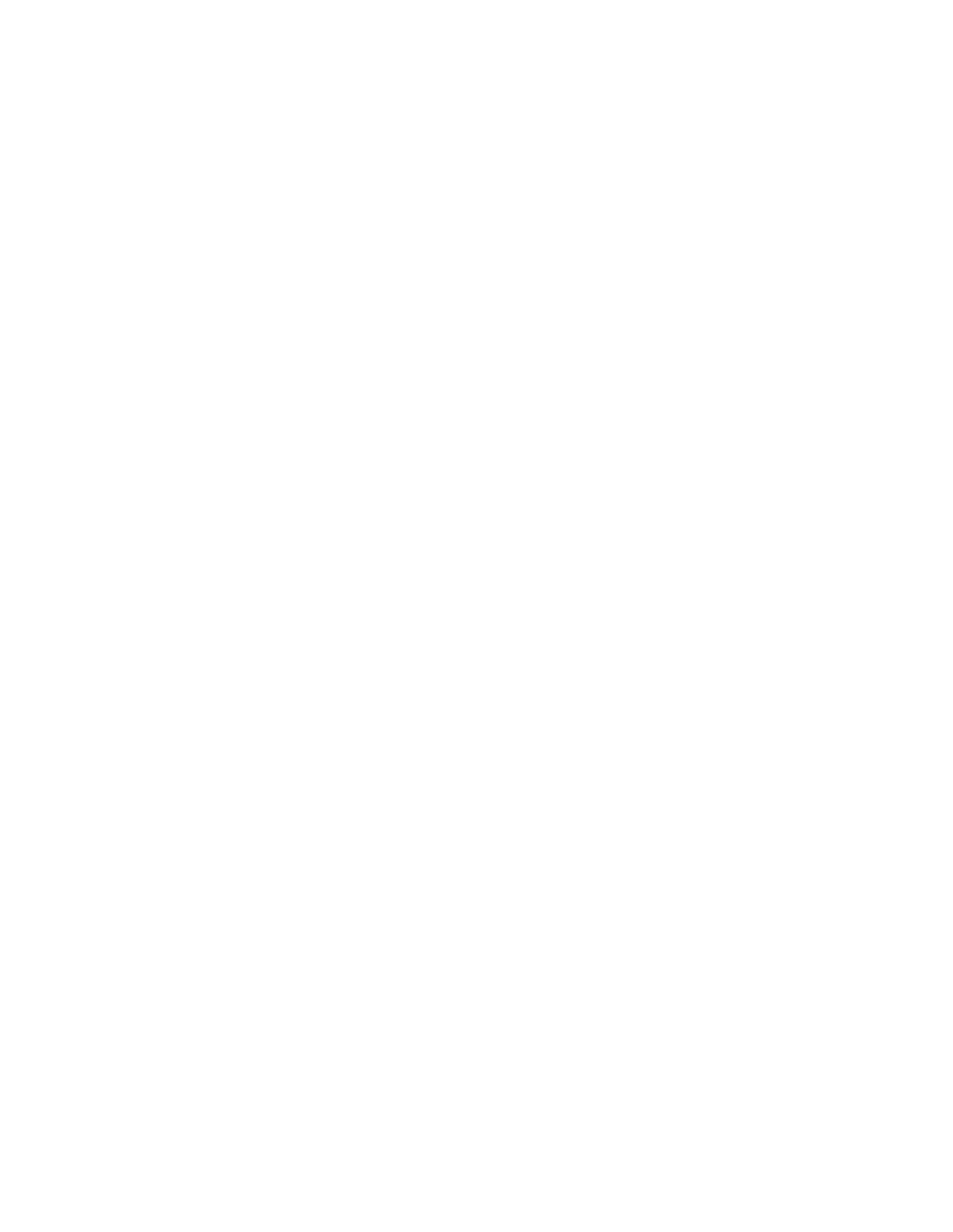*Basin E*. Drainage Basin D is located east of the southeast portion of Drainage Basin D, and consists of 83.51 acres of pasture land. Similar to Drainage Basin D, Drainage Basin E is underlain with Teanaway loam soils. Only 6.29 acres of this basin is considered in the analysis, as the rest of the area will be by-passed via existing routes patterns. The analyzed area is located in the southern-most portion of Drainage Basin C, closest to the City of Cle Elum, and is limited to the proposed City Heights Planned Mixed-Use Development. Run-off from this basin enters the City of Cle Elum storm drainage system to the south.

Large portions of each drainage basin are located upstream of the City Heights project site. These upstream basins are not considered in the hydrologic analysis, as they will be by-passed via existing drainage routes that dissect the project site. On an overall scale, the upstream basins discharge directly to these existing drainage routes. Only small portions of the upstream basins, located along the northern property line, may sheet-flow onto the project site. These amounts would not adversely affect this analysis and could be either included in the final storm drainage calculations/analysis or by-passed via proposed rock-lined swales along the northern property line.

A preliminary downstream analysis of the project site was performed by Encompass Engineering  $\&$ Surveying. The results of this analysis are summarized below. Detailed descriptions of each downstream basin from the City Height's property to the Yakima River are provided in the *Grading, Drainage and Utilities Technical Engineering Report* (Encompass Engineering & Surveying 2010). The bullet list below describes the downstream path to the Yakima River from the City Heights site:

- West Basin is the western most downstream basin that drains directly into Crystal Creek.
- Summit View Basin begins at Summit View Road and heads southwest across private property and into Crystal Creek.
- Sixth Street Basin begins on Sixth Street near the City of Cle Elum water tanks and heads west, then south and into Crystal Creek.
- Peoh Basin begins at the north end of Peoh Street and heads south into the City's Second Street stormwater conveyance system.
- Montgomery Basin begins at Montgomery Avenue and heads southeast across private lands and into the City's Second Street stormwater conveyance system.
- Columbia Basin begins at the extension of Columbia Avenue (also known as Creekside Road) and heads south into the City's Second Street stormwater conveyance system.

# **Crystal Creek**

Crystal Creek is identified as a Category 4A Water just north (upstream) of the most western end of the City Heights project site, based on the Department of Ecology (Ecology) Water Quality Assessment 303(d) list for the State of Washington. Ecology studies have determined that pollutants such as fecal coliform, dissolved oxygen, chlorine, and ammonia are present in Crystal Creek. Ecology has therefore issued, and the U.S. Environmental Protection Agency (EPA) has approved, Total Maximum Daily Load (TMDL) criteria for Crystal Creek. Appendix B of the *Grading, Drainage and Utilities Technical Engineering Report* (Encompass Engineering & Surveying 2010) provides additional information on the Washington State 303(d) list and TMDL criteria.

Streams that flow through the site are described in Draft EIS Section 3.4.2.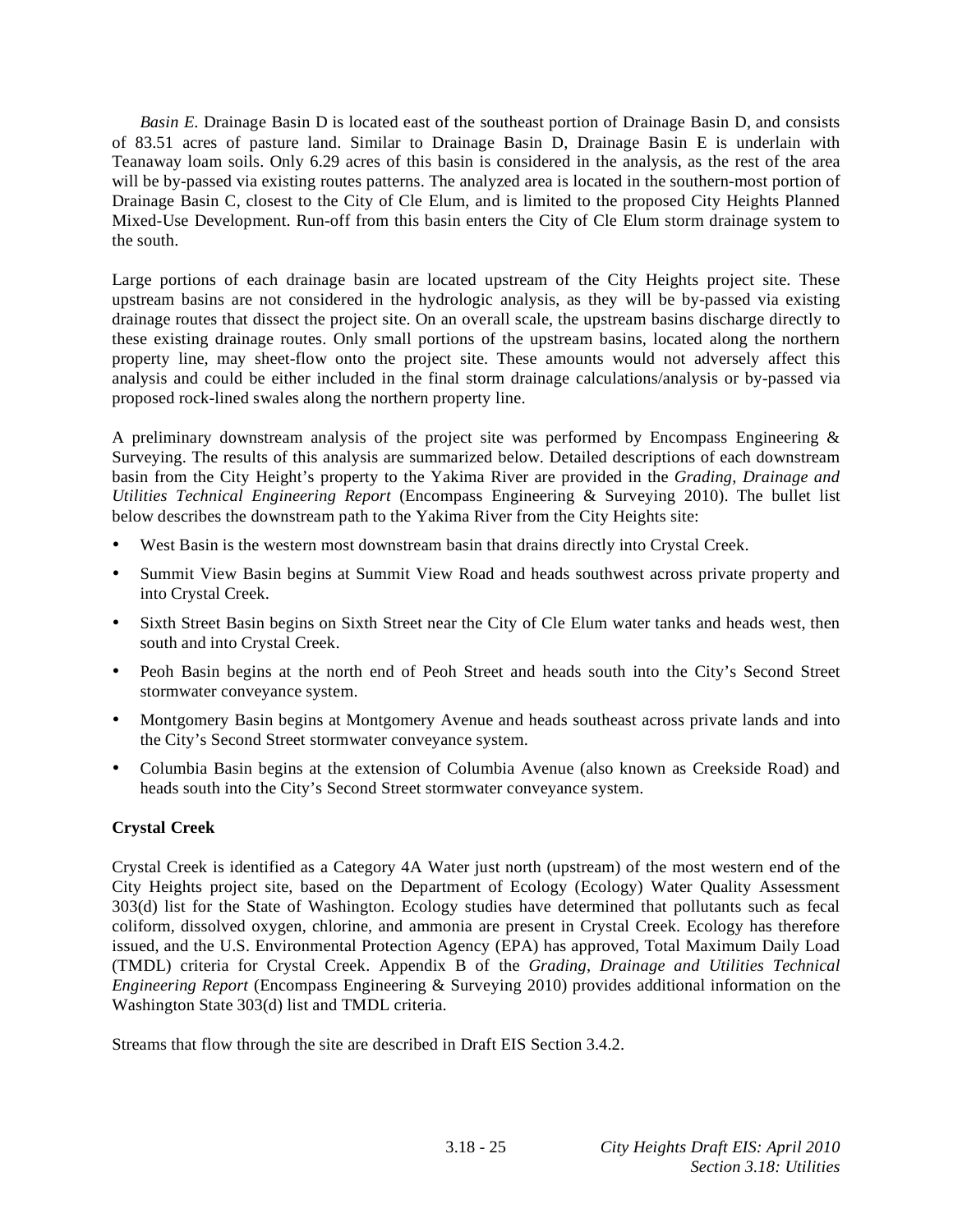# **Hydrologic Characteristics**

The entire City of Cle Elum and its Urban Growth Area are acknowledged as being located within a highly erosive area susceptible to frequent flooding. Many flooding events have occurred in recent years resulting from poorly maintained and deteriorated drainage patterns and undersized storm drainage systems. Existing on-site roads and a few associated culverts, as well as the culverts and storm drainage infrastructure located downstream of the project site, result in surface water runoff problems at the present time due to conditions of deterioration, improper installation, lack of maintenance, and under-sizing.

Runoff modeling for the proposed City Heights Planned Mixed-Use Development was done using the Santa Barbara Urban Hydrograph method version 4.21B accepted by Ecology as a proper simulation modeling program. As required by Ecology's 2004 *Stormwater Management Manual for Eastern Washington* (SWMMEW), the runoff analysis is performed for the 2-year and 25-year events. Due to existing flooding issues downstream of the project site, the 100-year storm event was also analyzed.

It is assumed that most of the 36 inches of average annual precipitation that falls on the project site is currently conveyed as seasonal temporary surface water in local streams and drainage courses, while some is lost to infiltration and evapotranspiration (i.e., the uptake and release of water through plants). In the Cle Elum area, groundwater generally occurs in two primary hydrogeologic units: unconsolidated alluvial and glacial sediments, and fractured bedrock. It is expected that groundwater flows generally south through the project site, discharging to the unconsolidated deposits in the Yakima River valley and ultimately to the Yakima River. Groundwater flow through bedrock likely occurs primarily through interconnected fractures and joints, with only minor flow occurring through the rock matrix.

Stormwater infiltration rates are primarily controlled by the permeability properties of near-surface soils and the depth to hydraulic barriers such as impermeable layers (like bedrock) and the groundwater table. Soils mapped by the Natural Resources Conservation Service (NRCS) indicate that the permeability of most natural soils on the project site is moderate to high. Glacial deposits and residuum units likely facilitate relatively high infiltration rates. Areas of shallow bedrock and shallow groundwater limit deep infiltration.

The drainage analysis prepared by Encompass Engineering & Surveying, performed with King County Hydrograph Program software, classifies the site soil conditions by Hydrologic Soil Group as "C" – Moderately High Runoff Potential, and "D" – High Runoff Potential. Even though permeability in some soils on the project site may be considered moderate to high and could therefore accommodate infiltration of stormwater and reduce the size of the detention pond, the stormwater infiltration analysis has not been performed or factored into the calculations of pond size. Infiltration capabilities of the project site soils will be further investigated prior to the design phase, and infiltration for stormwater will be considered during that time when determining detention requirements.

# *POTENTIAL IMPACTS DURING CONSTRUCTION*

Construction stormwater impacts associated with site development would be largely related to the potential for wind and water erosion of disturbed and exposed soils during earthwork activities such as trenching and pipe installation; excavation and grading for detention/retention/infiltration and drainage conveyance facilities; and other construction activities described in Draft EIS Chapter 2, Section 2.8.

Sediment-laden water from exposed soils within City Heights could enter seasonal stream courses through the site and Crystal Creek, unless proper protective measures are implemented during construction. Proposed measures are described below.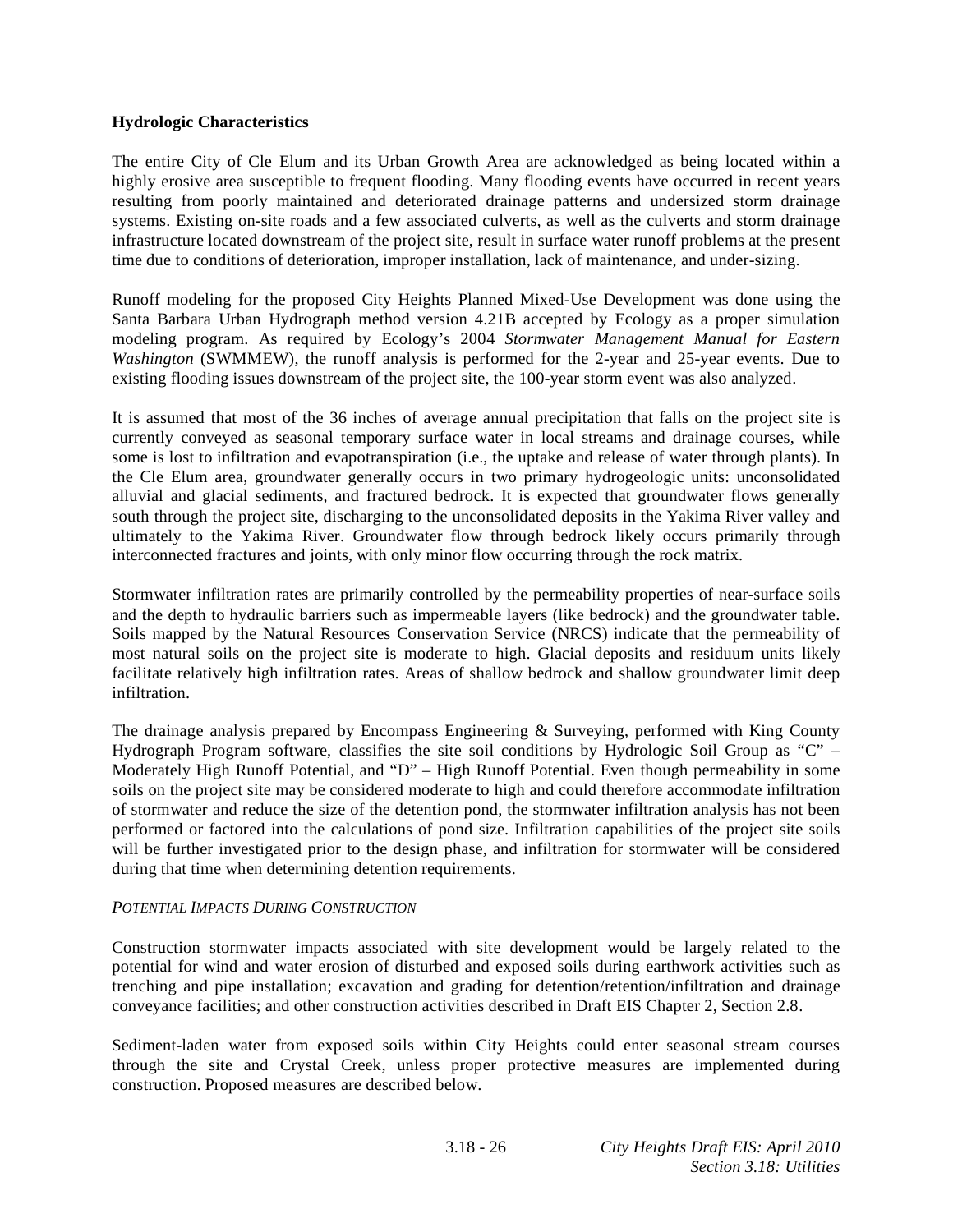Temporary erosion/sedimentation control (TESC) facilities will be installed on the City Heights site during construction in accordance with local regulations and the Washington Department of Ecology 2004 *Stormwater Management Manual for Eastern Washington* (SWMMEW). ESC measures will minimize soil erosion once the natural vegetative cover has been removed, and will minimize the occurrence of sediment from those same areas migrating into water bodies (streams and wetlands). Construction Best Management Practices (BMPs) will be implemented to convey, collect, treat and control the release of construction stormwater runoff. Representative measures include: installing fencing to delineate the limits of work/construction zones, utilizing vegetated or rip-rapped roadside ditches and check dams for conveyance, creating sedimentation ponds and/or sediment traps for collection and treatment of stormwater runoff prior to release from the site, installing silt fences or straw wattles for treatment, and installing proper piping and outfall protection inside the limit of work areas for controlled release of construction stormwater runoff.

Prior to any on-site construction activity, a National Pollutant Discharge Elimination System (NPDES) Construction Stormwater Permit will be obtained from Ecology. This permit will notify the appropriate regulatory agencies of construction activities that have the potential to discharge sediment-laden water to waters of the State, and will include conditions to be implemented to avoid or minimize construction stormwater impacts. Representatives of agencies with jurisdiction may inspect the site during construction to ensure that effective ESC measures are in-place.

Also before construction is permitted, Stormwater Pollution Prevention Plans (SWPPPs) will be prepared to provide guidance to contractors regarding how to deal with varying degrees and types of runoff problems to prevent sediment-laden water and wind-blown particles from leaving the target area, as well as how to manage accidental spills in the event that this were to occur. The target area would be the specific area under construction at any given time; therefore, multiple SWPPPs will be prepared over time as the site is developed. The SWPPPs will also address protection of adjoining properties (such as developed sites, wetlands, steep slopes, and drainage courses) from areas undergoing development on the site, or areas being used to support construction, including but not limited to vehicle staging areas and stockpile areas.

Snowfall that occurs in the Cle Elum area between approximately late fall and late spring each year will limit ground-disturbing activities to the drier months of the year. The actual months of construction activity may vary from year to year depending on when snowfall occurs.

Under the No Action Alternative, the City Heights site would remain undeveloped and therefore would not require stormwater management facilities. The natural depressions, vegetation, and hydrologicallyrough landscape of the site at the present time allows large amounts of the on-site precipitation to infiltrate, evaporate or be transpired by existing vegetation.

# *POTENTIAL DEVELOPED-CONDITION IMPACTS*

# **Developed-Condition Stormwater Quantity Control**

 Development of the project site would introduce a large amount of impervious surface area (structures, roads and parking areas) and decrease the amount of pervious area (forest, shrub and meadows), thereby increasing the amount of surface water runoff. Existing drainage facilities downstream from the project site do not have enough capacity to convey increased volumes of runoff, with the result that downstream flooding conditions could become worse (if uncontrolled). If surface water runoff from the site were not treated prior to release, this runoff could convey pollutants to receiving waters in the form of petroleum product residues and heavy metals associated with the operation of motor vehicles on the site; sediments, pesticides, fertilizers and pet wastes from landscaped areas. The proposal includes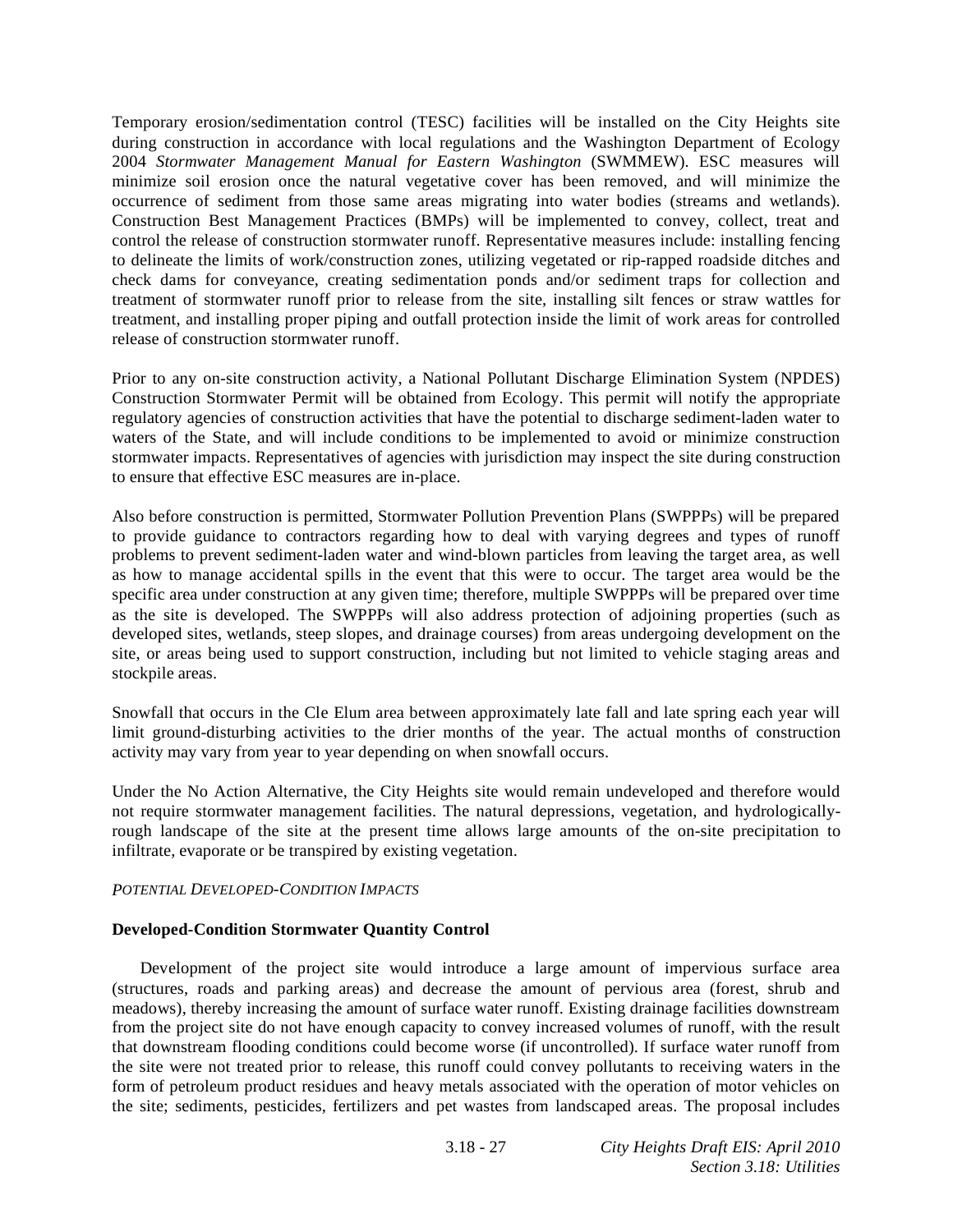complying with all applicable regulations to construct and maintain a stormwater management system that would avoid or minimize these potential effects.

 The developed-condition stormwater management system would include drainage conveyance systems properly designed and constructed in accordance with Ecology's 2004 *Stormwater Management Manual for Eastern Washington* (SWMMEW), including a stormwater collection and conveyance system, catch basins equipped with sediment filters, vegetative and/or rip-rapped swales and check dams, detention/retention facilities, control structures equipped with oil-water separators, infiltration facilities (if groundwater levels allow), properly-sized culverts at stream crossings designed and constructed in accordance with Washington Department of Fish and Wildlife (WDFW) Hydraulic Code Rules, and proper outfall/runoff discharge protection and energy dissipation.

 To protect stream morphology, detention facilities are proposed throughout the project site, based on separate basin areas, to detain the post-development runoff associated with proposed site improvements. Table 3.18.3-1 shows the approximate post-development impervious areas of the four conceptual land use alternatives. Final site design will identify smaller sub-basins, including off-site areas. For the purpose of estimating impacts, these calculations are based on approximate typical land cover as determined by the project proponent, the *Geotechnical Evaluation* prepared for the project (Aspect Consulting, October 2009), and State and local standards.

|              |                           | Projected Impervious Cover (in acres) |                     |                       |  |  |
|--------------|---------------------------|---------------------------------------|---------------------|-----------------------|--|--|
| <b>Basin</b> | <b>Total Area (acres)</b> | <b>Alternative 1</b><br>(Preferred)   | Alternative 2 or 3A | <b>Alternative 3B</b> |  |  |
| A            | 84.64                     | 33.28                                 | 30.41               |                       |  |  |
| B            | 57.53                     | 17.11                                 | 15.77               |                       |  |  |
| $\mathbf C$  | 179.76                    | 55.61                                 | 50.84               | 71.60                 |  |  |
| D            | 29.78                     | 10.67                                 | 9.95                |                       |  |  |
| E            | 6.29                      | 2.80                                  | 2.5                 |                       |  |  |
| <b>Total</b> | 358.00                    | 119.47                                | 109.47              | 71.60                 |  |  |

Table 3.18.3-1. Projected impervious cover with the City Heights conceptual land use alternatives.

 Where development patterns and topography allow, small localized drainage facilities would be provided rather than fewer large facilities with large conveyance networks. This "low impact development" approach to stormwater management will be utilized in order to more closely mimic the pre-development hydrology of the site. Techniques that retain natural land cover, minimize impervious surfaces, and maximize infiltration of stormwater will be used to the extent practicable.

 Drainage calculations were performed for each basin to determine both the total stormwater runoff for the pre-development and the post-development condition, and the required stormwater facility detention volume. Infiltration analysis will be performed in the design phase of the project. However, it was confirmed that adequate stormwater management improvements can be located on the project site (Encompass Engineering & Surveying 2010). This analysis assumes no infiltration for a conservative approach. The results of these calculations are shown below in Tables 3.18.3-2 and 3.18.3-3. While large detention facilities will most likely not be used as the primary means of stormwater management within the development, the analysis of the area required for these types of facilities is easier to quantify and gives a general analysis of stormwater detention requirements for a specific basin. During detailed design,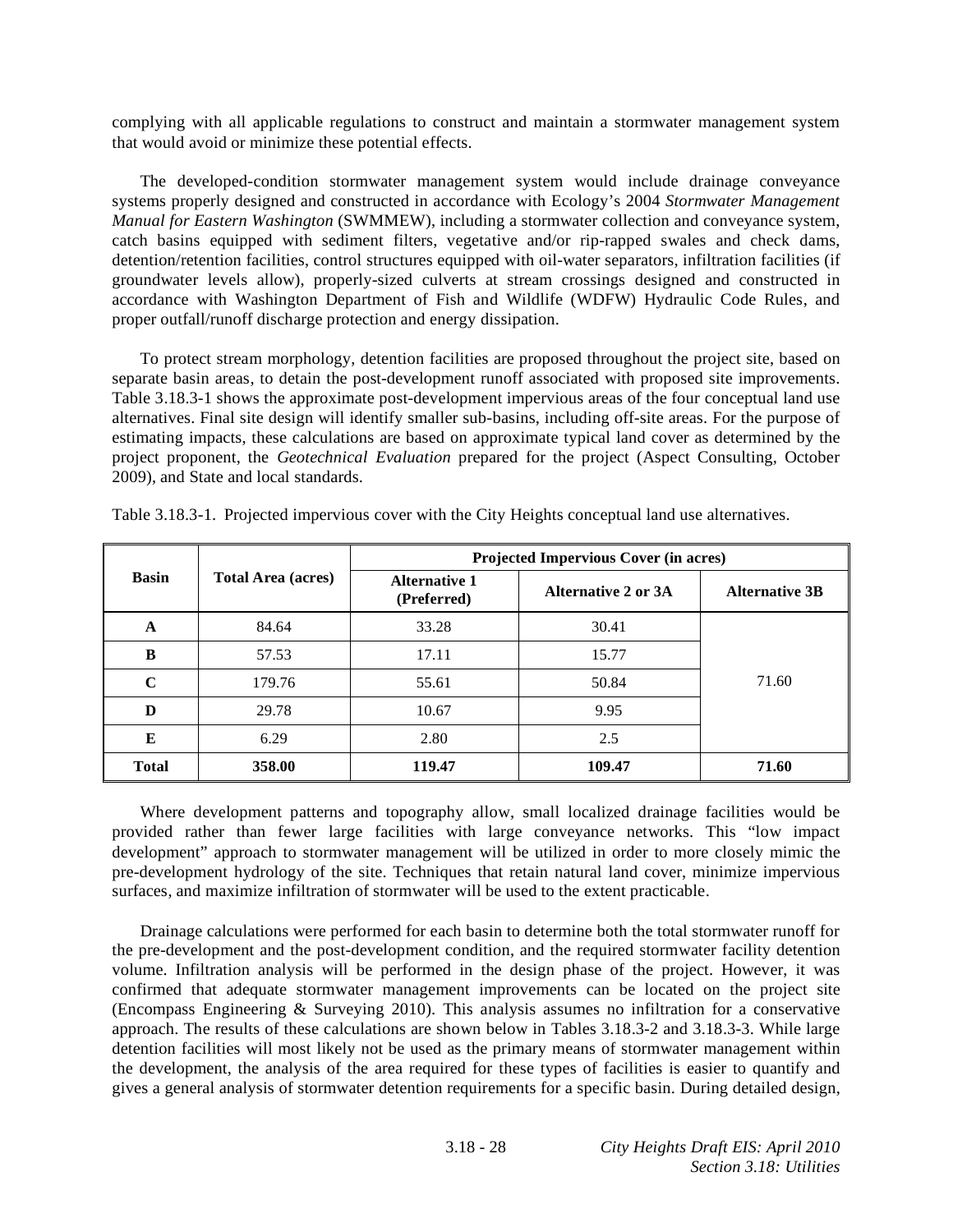sub-basins within these larger basins will dictate the number and actual size of stormwater quantity control facilities required.

| <b>Basin</b> | <b>Estimated Unmitigated Stormwater Runoff</b><br>100-Year Event (in cubic feet per second) $a$ |                         |                 |                             |                        |  |  |
|--------------|-------------------------------------------------------------------------------------------------|-------------------------|-----------------|-----------------------------|------------------------|--|--|
|              | <b>Alternative 1</b><br>$(Preferred)^a$                                                         | Alternative 2 or $3A^b$ |                 | Alternative 3B <sup>b</sup> | No Action <sup>c</sup> |  |  |
| A            | 94.77 cfs                                                                                       | $93.26 \text{ cfs}$     | <b>Proposed</b> | <b>Existing</b>             | 71.81 cfs              |  |  |
| B            | 61.51 cfs                                                                                       | $60.80 \text{ cfs}$     |                 |                             | 52.49 cfs              |  |  |
| $\mathbf C$  | 197.31 cfs                                                                                      | 194.94 cfs              | 373.55<br>cfs   | 289.38<br>cfs               | 150.58 cfs             |  |  |
| D            | 34.02 cfs                                                                                       | 33.69 cfs               |                 |                             | 29.08 cfs              |  |  |
| E            | $7.33 \text{ cfs}$                                                                              | $7.18 \text{ cfs}$      |                 |                             | $6.14 \text{ cfs}$     |  |  |
| <b>Total</b> | 394.94 cfs                                                                                      | 389.87 cfs              | 373.55 cfs      | 289.38 cfs                  | 310.10 cfs             |  |  |

Table 3.18.3-2. Estimated unmitigated stormwater runoff from each City Heights conceptual land use alternative.

<sup>a</sup> Refer to Appendix D of the *Grading, Drainage and Utilities Technical Engineering Report* (Encompass Engineering & Surveying 2010) for detailed calculations for this and other storm events.

**Post-Development Runoff for the 100-year storm event for the site as a whole, analyzed as a single basin before the 17-parcel** conceptual land use plan for Alternative 3B was prepared. The developed condition within each basin is the most uncertain for this alternative at the current conceptual level of land use planning.

 $\degree$  Pre-Development Runoff (i.e., existing conditions) for shown storm event.

| <b>Basin</b> | <b>Total Area</b> | <b>Estimated Required Detention Volume (in cubic feet)</b> a,b |                            |                       |  |
|--------------|-------------------|----------------------------------------------------------------|----------------------------|-----------------------|--|
|              | (in acres)        | <b>Alternative 1</b>                                           | <b>Alternative 2 or 3A</b> | <b>Alternative 3B</b> |  |
| A            | 84.64             | 246,901 cf                                                     | 222,531 cf                 |                       |  |
| B            | 57.53             | 114,550 cf                                                     | 102,654 cf                 |                       |  |
| $\mathbf C$  | 179.76            | 321,144 cf                                                     | 314,573 cf                 | 756,831 cf            |  |
| D            | 29.78             | 66,742 cf                                                      | 66,643 cf                  |                       |  |
| E            | 6.29              | 14,525 cf                                                      | 14,314 cf                  |                       |  |
| <b>Total</b> | 358.00            | 763,862 cf                                                     | 720,715 cf                 | 756,831 cf            |  |

Table 3.18.3-3. Estimated required detention volume by City Heights conceptual land use alternative.

<sup>a</sup> Refer to Appendix D of the *Grading, Drainage and Utilities Technical Engineering Report* (Encompass Engineering & Surveying 2010) for detailed calculations for this and other storm events.<br><sup>b</sup> Volumes shown are for the 100-year storm event.

#### **Developed-Condition Stormwater Quality Control**

 Ecology's 2004 *Stormwater Management Manual for Eastern Washington* (SWMMEW) requires stormwater quality treatment measures to reduce pollutant loads and concentrations in stormwater runoff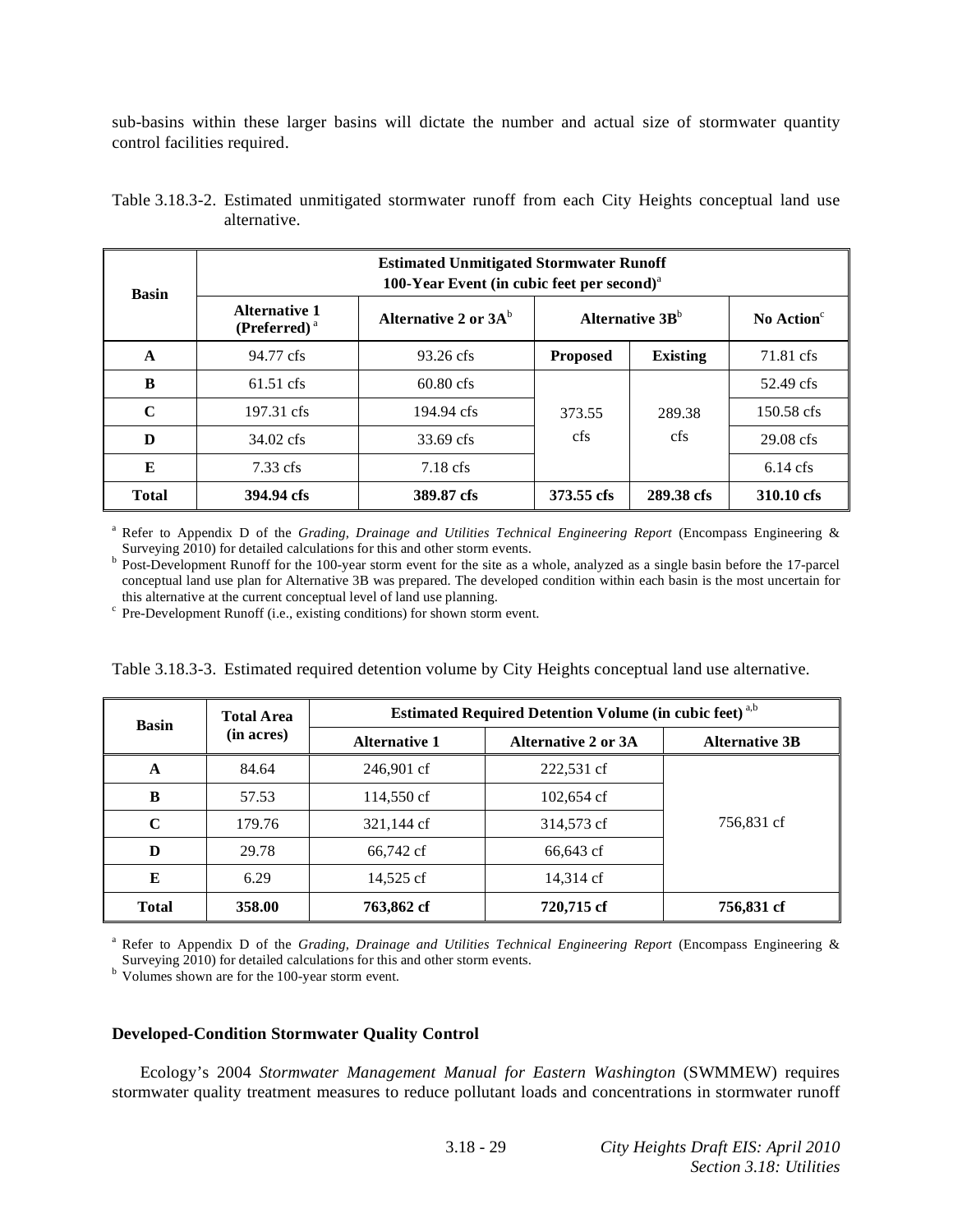using physical, biological, and chemical removal mechanisms for the protection of water quality and beneficial uses of receiving waters. The most effective basic treatment Best Management Practices (BMPs) remove about 80 percent of total suspended solids from treated runoff, and a much smaller percentage of dissolved pollutants. It may be necessary to provide additional treatment to remove oil residues, metals, and/or phosphorus from stormwater runoff in the completed condition of the project.

 Water quality treatment facilities are selected based on the types of treatment required, terrain configuration, and site layout. Based on these characteristics of the City Heights Planned Mixed-Use Development, Biofiltration Treatment Facilities are the primary means selected for stormwater quality treatment.

 The preliminary engineering analysis indicates that the entire basin area runoff would require treatment measures in the developed condition of the site for any conceptual land use alternative selected for implementation. Single facility sizes for water quality treatment offer a convenient method for comparing differences between the alternatives in Table 3.18.3-4 below; however in practice, multiple smaller facilities would be implemented across the on-site drainage basins. Pre-treatment facilities sizing will also be determined in the design phase of the project based on the water quality design flow rate.

| <b>Basin</b> | <b>Total Area</b><br>(acres) | <b>Estimated Required Volume for water quality treatment (in</b><br>cubic feet) <sup>a</sup> |                     |                |  |
|--------------|------------------------------|----------------------------------------------------------------------------------------------|---------------------|----------------|--|
|              |                              | Alternative 1                                                                                | Alternative 2 or 3A | Alternative 3B |  |
| A            | 84.64                        | 131,248 cf                                                                                   | 119,797 cf          |                |  |
| B            | 57.53                        | 74,172 cf                                                                                    | 74,172 cf           |                |  |
| $\mathbf C$  | 179.76                       | 254,427 cf                                                                                   | 254,427 cf          | 419,479 cf     |  |
| D            | 29.78                        | $46,179 \text{ cf}$                                                                          | 46,179 cf           |                |  |
| E            | 6.29                         | $10,667$ cf                                                                                  | $10,667$ cf         |                |  |
| <b>Total</b> | 358.00                       | 516,693 cf                                                                                   | 505,242 cf          | 419,479 cf     |  |

Table 3.18.3-4. Estimated required runoff volume for water quality treatment by City Heights conceptual land use alternative.

<sup>a</sup> Volume for water quality treatment based on 0.5 inch of runoff over the impervious surface approach.

 Impacts from any of the four conceptual land use alternatives would be similar in nature, as summarized in Tables 3.18.3-2 through 3.18.3-4. These tables show that there would be approximately a 2 percent difference in volume of runoff generated from full build-out of the alternatives, approximately a 3 percent difference in detention volume required, and less than 9 percent difference in required water quality treatment volume.

 There would be no alteration of stormwater runoff, infiltration, evaporation or transpiration if no development activity took place on the project site under the No Action Alternative (Alternative 4). However, the risk of existing downstream flooding problems would continue if the No Action alternative were selected.

#### *MITIGATION MEASURES*

*Mitigation Measures Included in the Development Proposal*. The City Heights proposal would comply with the requirements of Ecology's 2004 *Stormwater Management Manual for Eastern*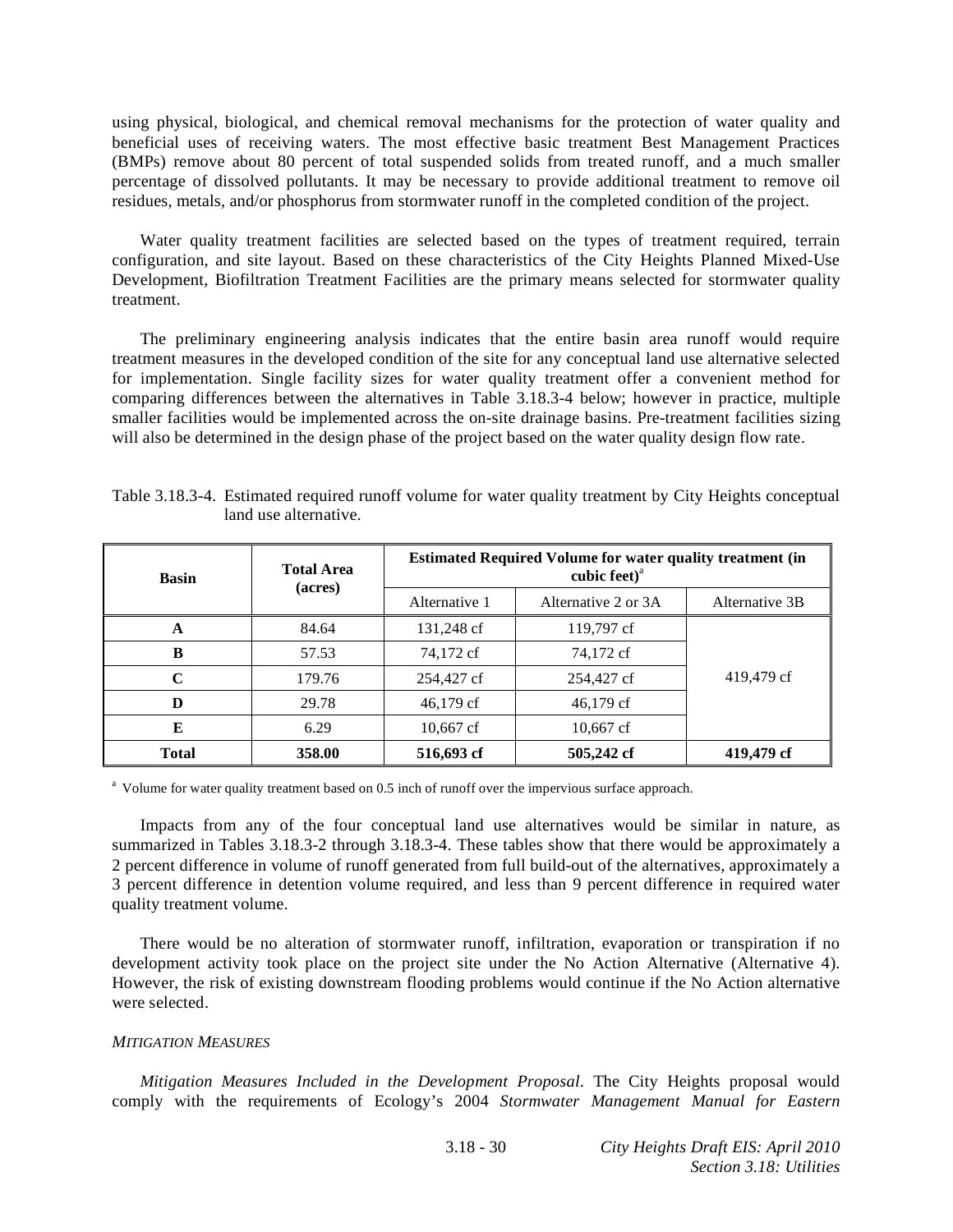*Washington* (SWMMEW) to mitigate the potential impacts of surface water runoff described above. Temporary erosion/sedimentation control (ESC) facilities would be installed during construction. ESC measures would minimize soil erosion once the natural vegetative cover has been removed, and would minimize the occurrence of sediment from those same areas migrating into water bodies such as streams. Permanent stormwater management facilities would be created concurrent with residential and commercial development on the site, and technologies associated with sustainable designs would be implemented. Possible treatment methods to accomplish this goal are described below.

 Based on the proposed design criteria and mitigation measures for stormwater management, it is anticipated that the City Heights project would not adversely affect the existing water quality of Crystal Creek during construction or in the completed condition of the development.

 Flow control and channel stabilization measures will be implemented throughout the project site in compliance with Ecology's 2004 SWMMEW standards, especially near existing critical areas such as wetlands and streams (such as Stream D), to minimize both existing conditions of erosion and sediment transport and conditions that have the potential to be made worse as a result of site development. Representative Best Management Practices are listed below:

- BMP C102: Buffer Zones
- BMP C120: Temporary and Permanent Seeding
- BMP C122: Nets and Blankets
- BMP C124: Sodding
- BMP C200: Interceptor Dike and Swales
- BMP C202: Channel Lining
- BMP C207: Check Dams
- BMP C209: Outlet Protection
- BMP C234: Vegetated Strip
- BMP C235: Straw Wattles
- BMP F6.10: Detention Ponds
- BMP F6.21: Infiltration Ponds
- BMP F6.42: Full Dispersion
- BMP T5.10: Infiltration Ponds
- BMP T5.40: Biofiltration Swales
- BMP T5.50: Vegetated Filter Strip

 Given that seasonal flooding occurs in the Crystal Creek basin and in seasonal streams that flow through the City Heights site under existing conditions, mitigation measures may be selected from the following strategies to address the increased volume of stormwater and increased peak flows that would occur as a result of the City Heights Planned Mixed-Use development:

- Reduce the quantity of stormwater to be discharged.
- Implement full or basic dispersion for each phase of development based on the King County 2009 *Surface Water Design Manual* in order to reduce, treat and/or slow down post-development runoff.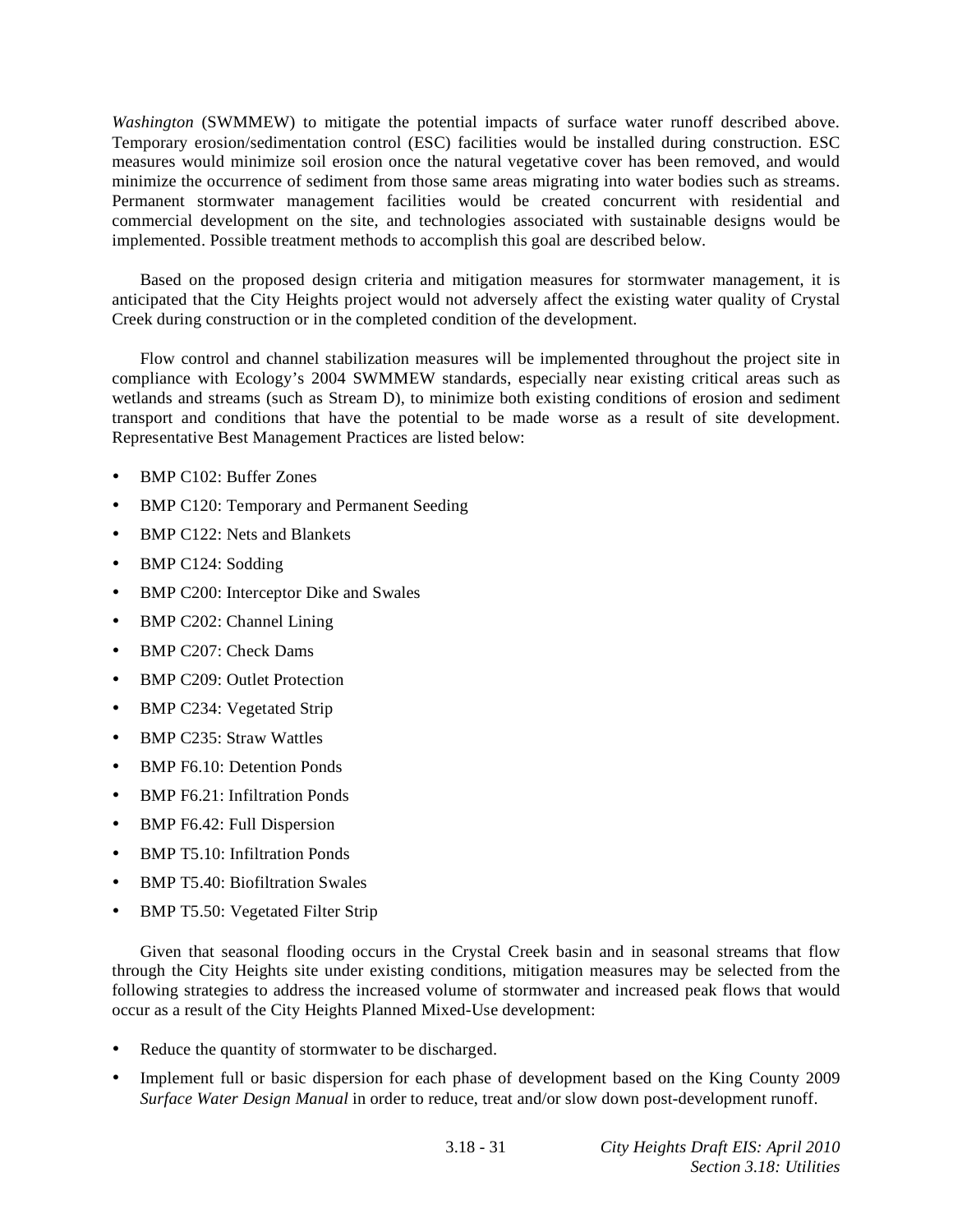- Where possible, infiltrate stormwater in an area where recharge does not report directly to basins that have flooding problems.
- Store stormwater during the wet season for use during the dry season and/or until the timing of recharge will have a minimal impact on these basins.
- Improve and/or maintain the capacity of the City's stormwater conveyance infrastructure so that it can handle increased flows without an increase in flooding.
- Develop on-site snow removal policies that will allow snow runoff to be properly detained and not by-pass the stormwater management system.

 It is anticipated that some form of low impact development approach to stormwater management may be used depending on the conceptual land use alternative selected for implementation. Low impact development methods differ from traditional development in that they are applied at a smaller scale and are designed to more closely mimic pre-development hydrology by managing stormwater closer to its source in small drainage areas, rather than creating large stormwater facilities for entire drainage basins.

 Stormwater management facilities within the City Heights development would be owned and maintained by the Homeowners' Association (HOA) after construction is complete and lots are legally platted. Prior to that time, the property owner/developer would be responsible for maintenance of these facilities. Each stormwater management facility would need to be periodically observed and maintained to ensure design performance. The HOA would need to create a procedure for this observation and maintenance.

*Applicable Regulations*. The Washington Department of Ecology (Ecology) 2004 *Stormwater Management Manual for Eastern Washington* (SWMWW) will be used for initial design guidance at the beginning of the proposed development as it includes the latest technology and best available science. If more current local and State manuals for guidance on stormwater management design are adopted by the City of Cle Elum (if Alternative 1 or 2 is selected), Kittitas County (if Alternative 3A or 3B is selected), and/or the Washington Department of Ecology, these will be followed at the time of each site development application.

Prior to any construction activity on site, a National Pollutant Discharge Elimination System (NPDES) Construction Stormwater Permit will be obtained from Ecology and Stormwater Pollution Prevention Plans (SWPPP) will be prepared.

 Mitigation measures related to potential developed-condition impacts will comply with Ecology's 2004 SWMMEW in regards to the hydrologic analysis of pre-development and post-development conditions, quantity and quality control, and conveyance design; City of Cle Elum or Kittitas County standards (depending on the alternative selected for implementation) for underground drainage conveyance systems; U.S. Army Corps of Engineers Section 404 permit requirements (if applicable), and Washington State of Fish and Wildlife Hydraulic Project Approval (HPA) requirements for culvert design and installation or any work within existing creeks (especially Crystal Creek and Stream C).

*Other Recommended Mitigation Measures*. Site development options that retain natural land cover, minimize impervious surfaces, and maximize infiltration of stormwater should be used as to the extent practicable on the City Heights project site.

Other possible mitigation measures, not under the control of the project proponent, include: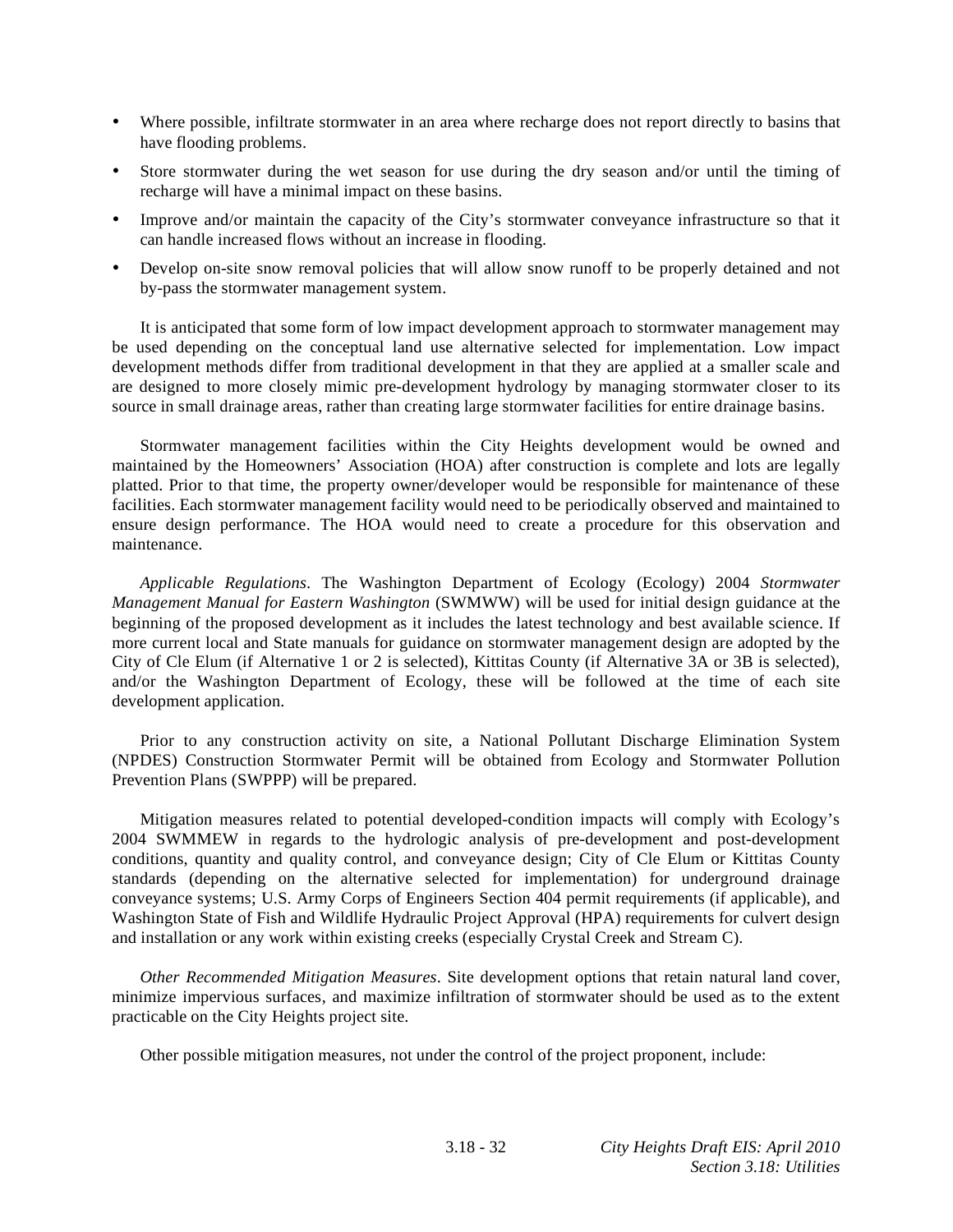- Regional cooperation to design and construct improvements to existing drainage conveyance facilities in terms of replacement, upgrade, repair and/or maintenance located downstream of the project site, including but not limited to City of Cle Elum stormwater conveyance infrastructure.
- Formulation of City-wide snow removal policies that will allow snow runoff to be properly detained and not by-pass the stormwater system.
- The City of Cle Elum could, in the future, provide a comprehensive stormwater management plan in order to construct, operate and maintain a regional stormwater management facility. No such plan currently exists.

# *SIGNIFICANT UNAVOIDABLE ADVERSE IMPACTS*

Given that the proposal will comply with all applicable stormwater management regulations during construction and in the developed condition of the site, no significant unavoidable adverse storm drainage impacts would be anticipated. Further, while Ecology's SWMMEW requires detaining the 25-year storm event, the proposal includes detaining the 100-year storm event based upon past flooding experiences in the area. Stormwater runoff effects from the site as a result of a storm and/or flood event of greater magnitude than the 100-year storm event would be considered a significant unavoidable adverse impact.

# **3.18.4 Electrical Service**

Puget Sound Energy (PSE) and the Kittitas County Public Utility District (PUD) are the two electrical service providers within the Cle Elum area. Information provided in this section is derived from personal communications received from David Bowen, PSE Municipal Liaison Manager (July 17 and October 16, 2009); Laurie Scott, PSE Engineering Specialist, Customer Construction Services (October 30, 2009); Sandy Leek, PSE Municipal Liaison Manager – Special Projects (November 9, 2009); and from Matt Boast, Kittitas County PUD System Engineer (August 24, 2009).

# *AFFECTED ENVIRONMENT*

The PSE service territory includes eleven Washington Counties throughout the Puget Sound area and Kittitas County. The company's service territory within Kittitas County includes all unincorporated and incorporated areas except the City of Ellensburg. Therefore, the City of Cle Elum and the City Heights site are presently within the PSE service area. PSE has three existing electrical substations in the Cle Elum area: the Cle Elum Substation, Cascade Substation, and Thrall Substation. The company makes ongoing reliability upgrades to their infrastructure throughout the area.

Two major electrical transmission lines pass through the City Heights property at the present time: PSE's Rocky Reach/Cascade 230 kilovolt (kV) line, and the Bonneville Power Administration's (BPA) Rocky Reach-Maple Valley 345 kV line. Both are important cross-Cascade Mountain transmission lines. The combined width of the side-by-side easements in which these transmission lines are located is 285 feet. The total land area of the City Heights property occupied by these easements is  $\pm 68$  acres. The easements/rights-of-way were granted to Puget Sound Energy and the United States of America by original property owners (Northwest Improvement Company [1941], Northern Pacific Railway Company [1957], and Plum Creek Timber Company [1986]), and run with the land. The property owner is the grantor of the easements that allow PSE and BPA to construct, operate, patrol, maintain, repair, replace, and enlarge one or more electric transmission and/or distribution lines together with all necessary or convenient appurtenances thereto. PSE is allowed to construct additional lines or facilities as it may require within the designated area of the easement. The terms of the easement reserve the right of the grantor (the property owner) to cross and re-cross the right-of-way at any point and to use the right-of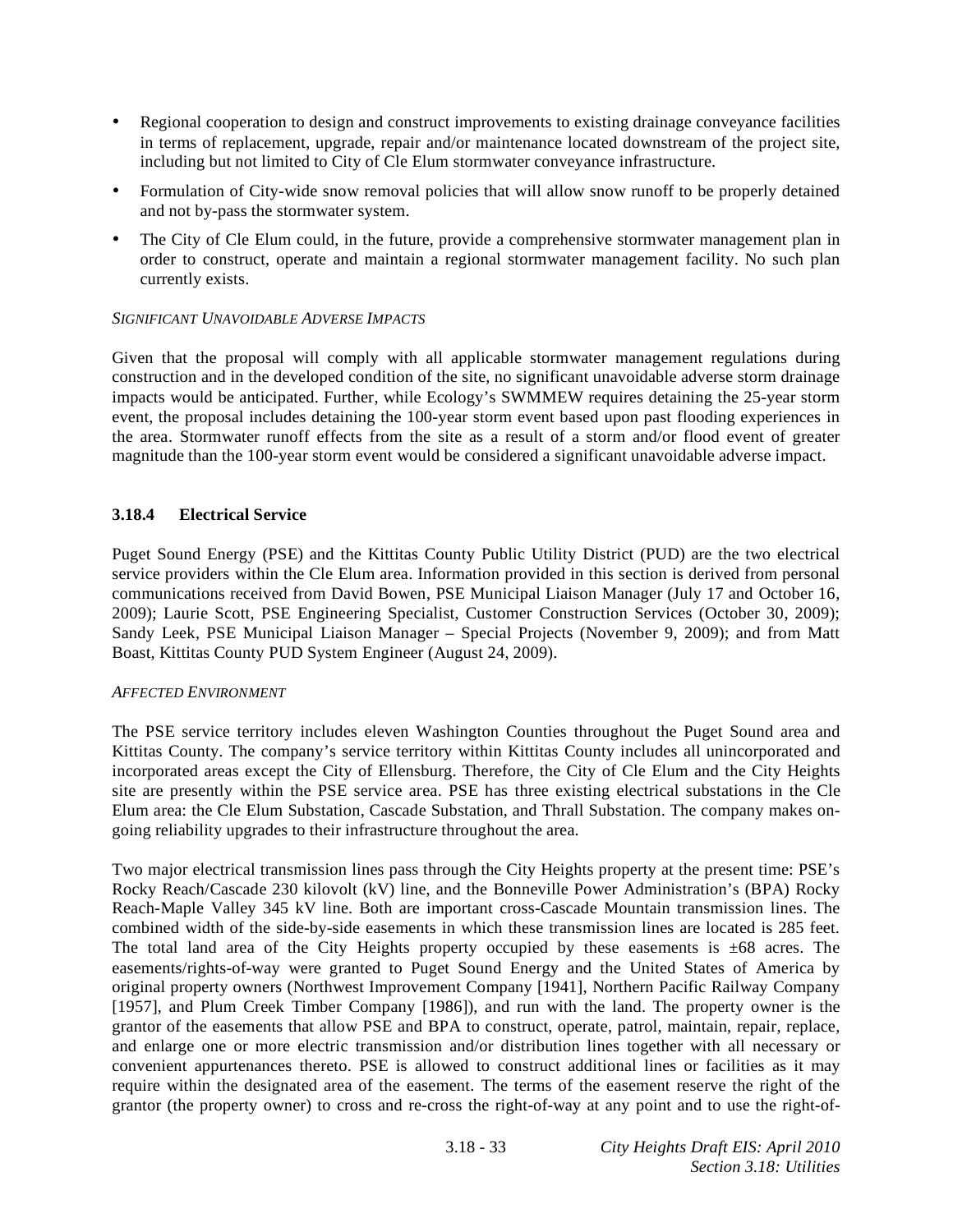way for the purpose of constructing, operating, and maintaining communication lines, pipelines, conduits, and roadways, or "for all other purposes" except that no buildings or structures shall be constructed within the transmission line corridor that would interfere with the operation and maintenance of these lines. Grantee (PSE) has the right to cut and remove or otherwise dispose of any and all brush and trees on the right-of-way, and to control on a continuing basis by any prudent and reasonable means the establishment and growth of trees, brush or other vegetation upon or outside the right-of-way that could pose a hazard to the electrical transmission lines or interfere with PSE's right of access to the transmission line corridor. Prior to removing hazard trees outside the right-of-way, PSE is required to notify the property owner of their location, and to pay the reasonable market value of any merchantable timber that is cut and removed by PSE (Official Records of the Kittitas County Auditor: Volume 64, pages  $12-14$ , May 23, 1941; Volume 101, pages  $181-183$ , September 6, 1957; Volume 243, pages 724-726, April 14, 1986).

PSE is governed by both the Federal Energy Regulatory Commission (FERC) and the North American Electric Reliability Corporation (NERC) regarding allowable uses within power line corridors. The 230 kV transmission line is the highest voltage power line that PSE owns/operates. NERC exclusions include (but are not limited to) any electric facilities (such as sewage lift stations or pump stations), any metal structures, any trees over 15 feet tall, and any non-metallic structures over 15 feet tall.

The Kittitas County PUD service area also includes all of Kittitas County: 2,315 square miles. The PUD currently serves 1,283 customers in the Teanaway and Cle Elum area. The majority of these are residential customers; a few are commercial and seasonal irrigation loads. The PUD has one 8.4 megavolt ampere (MVA) substation (the Teanaway Substation) located 3 miles east of Cle Elum. There are two circuits out of this substation: one that serves the Teanaway Valley/Liberty area (in the SR 970/SR 97 corridor), and one that serves South Cle Elum and the east end of the Cle Elum Heights area. Electrical energy is supplied to this substation at 34 kV by the Bonneville Power Administration via transfer agreement through the PSE distribution system. This substation currently peaks in the winter at nearly 5 megawatts (MW).

Kittitas County PUD completed a load forecast in April 2008. The average annual increase in projected load for future years is 2.4 percent. Adjustments are included for housing projects, new commercial or industrial loads, City and County planning. This load growth estimate is based on the history of load growth within the PUD's service area. To meet projected capacity demands, the Kittitas County PUD #1 *20092024 System Planning Study* (November 2008) identifies options for substation upgrades or a new substation to serve the Cle Elum area before 2019. The *Planning Study* identifies expanding the Teanaway Substation by 2018.

PSE and the Kittitas County PUD compete for the opportunity to provide electrical services within the County, subject to Washington State bid laws. The company with the closest power lines generally has an advantage in extending lines to serve new customers. PSE presently serves the majority of the Cle Elum area; however, the PUD may establish a main feeder route through town to better serve existing and future loads (personal communication with Matt Boast, Kittitas County PUD System Engineer, August 24, 2009).

# *POTENTIAL IMPACTS DURING CONSTRUCTION*

Either electrical service provider would need 5 to 10-foot wide easements within the City Heights development for the extension of power lines to serve the project, unless these corridors could be located within public rights-of-way (such as City streets, if the City accepts ownership and maintenance responsibility for streets within City Heights). Both PSE and the PUD hold franchise agreements with the City and County to install and maintain power lines in this area. PSE also has franchise agreements with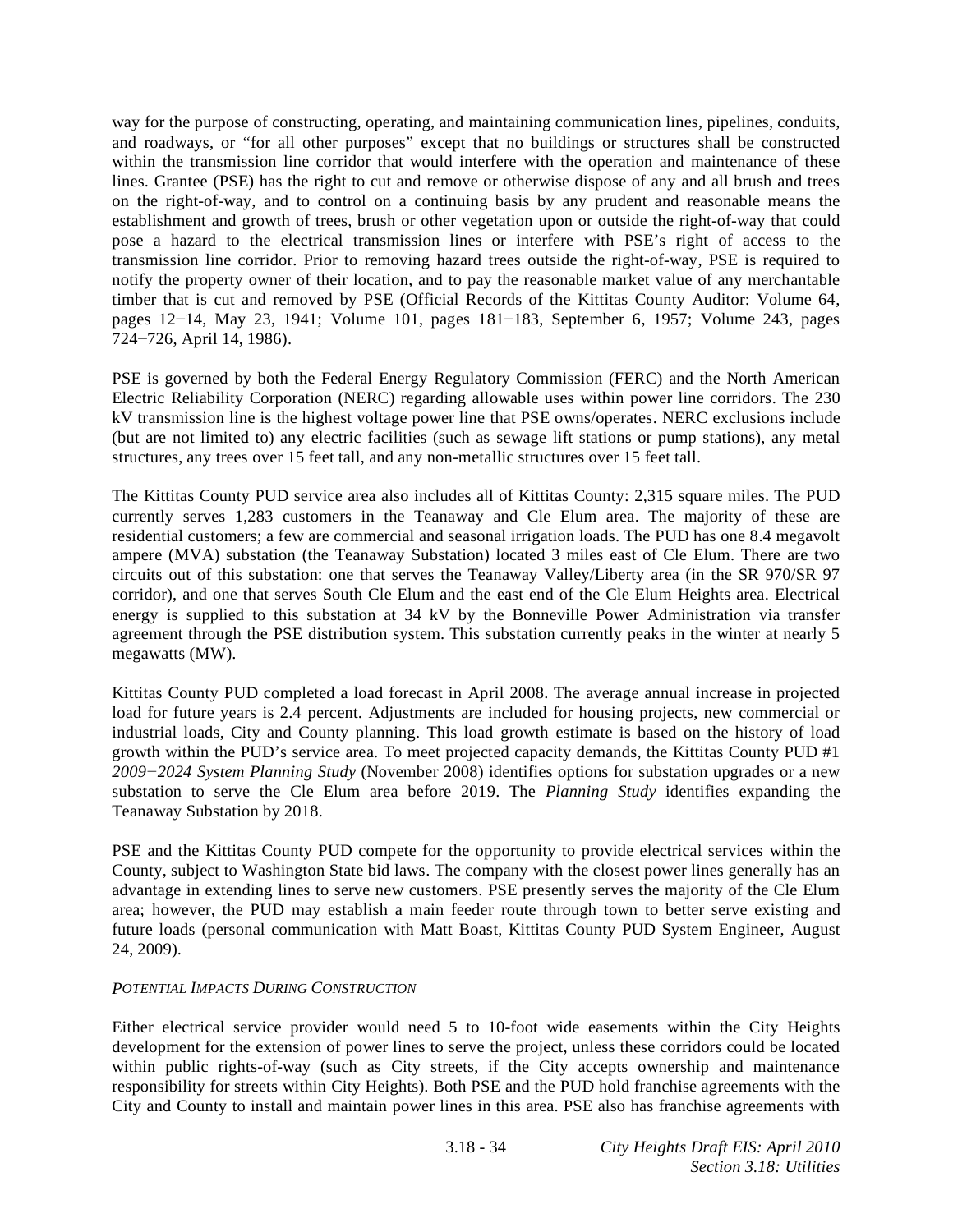the City and County for the provision of natural gas service. The PUD would prefer overhead main feeders in the utility corridors (underground is possible at higher cost), and overhead or underground installations for all taps off the main feeder line(s). Joint use of trenches with other utility providers is acceptable, with 12 inches of vertical and horizontal separation.

The electrical service requirements of the City Heights development will be coordinated with the Engineering and Construction Departments of the selected service provider during the preparation of construction documents for the project. The developer will continually coordinate with the electrical utility company on long-range planning/scheduling needs, but the actual design of facilities will occur as subdivision applications are submitted to the City of Cle Elum for each phase of development.

To the extent that project roads, utilities, and trail improvements will be made within the PSE and BPA easements for the overhead electrical power transmission lines, this work will also be coordinated with these utility service providers.

# *POTENTIAL DEVELOPED-CONDITION IMPACTS*

Puget Sound Energy (PSE) would anticipate serving the City Heights project from three access points along Third Street: Billings Avenue, Montgomery Avenue, and Columbia Avenue. Some distribution line improvements would be required, as well as space required for two pad-mounted 34-12 kV step-down transformers. If most customers would be connected to natural gas for heating and hot water, the impact of any of the conceptual land use alternatives on the PSE electrical service system would be fairly minor. On the other hand, if most of the residential customers would use electricity for heat and hot water (rather than natural gas), the demand for electrical service would be higher, and PSE would need to review load requirements in more detail.

The Kittitas County PUD estimate of the electrical demand of the City Heights Planned Mixed-Use development is based on a 60 percent diversity factor to account for loads peaking at different times. The diversity factor is also based on an assumption that some homes would use natural gas for heat and hot water, and some homes would be all-electric. Table 3.18.4-1 shows the electrical demand estimate for each of the City Heights conceptual land use alternatives. Alternative 1 would exert a higher demand for electricity than the reduced residential density alternatives (Alternative 2 or 3A) due to the larger number of dwelling units in this alternative. If all dwelling units and neighborhood businesses within the project were served with natural gas for heat and hot water, the electrical demand estimates shown in Table 3.18.4-1 would be lower.

|                | <b>Single-Family</b><br><b>Detached Homes @</b><br>5.5kW/unit | <b>Attached Dwelling</b><br><b>Units</b><br>$@3$ kW/unit | Neighborhood<br><b>Commercial</b><br><b>Development</b><br>@ 20 W/sf <sup>1</sup> | <b>Total Estimated</b><br><b>Electrical Demand</b><br>for each<br><b>Alternative</b> |
|----------------|---------------------------------------------------------------|----------------------------------------------------------|-----------------------------------------------------------------------------------|--------------------------------------------------------------------------------------|
| Alternative 1  | 690 sfd / 3,795 kW                                            | 295 du / 885 kW                                          | 20,000 sf / 400 kW                                                                | 5,080 kW                                                                             |
| Alternative 2  | 525 sfd / 2,888 kW                                            | 350 du / 1,050 kW                                        | 40,000 sf /800 kW                                                                 | 4.728 kW                                                                             |
| Alternative 3A | 525 sfd / 2,888 kW                                            | 350 du / 1,050 kW                                        | 40,000 sf /800 kW                                                                 | 4,728 kW                                                                             |
| Alternative 3B | 500 sfd / 2,750 kW                                            |                                                          | 0                                                                                 | 2,750 kW                                                                             |

Table 3.18.4-1. Electrical demand projections for the City Heights conceptual land use alternatives.

1 Actual commercial load will depend on the nature of the businesses that occupy the neighborhood commercial space within the development.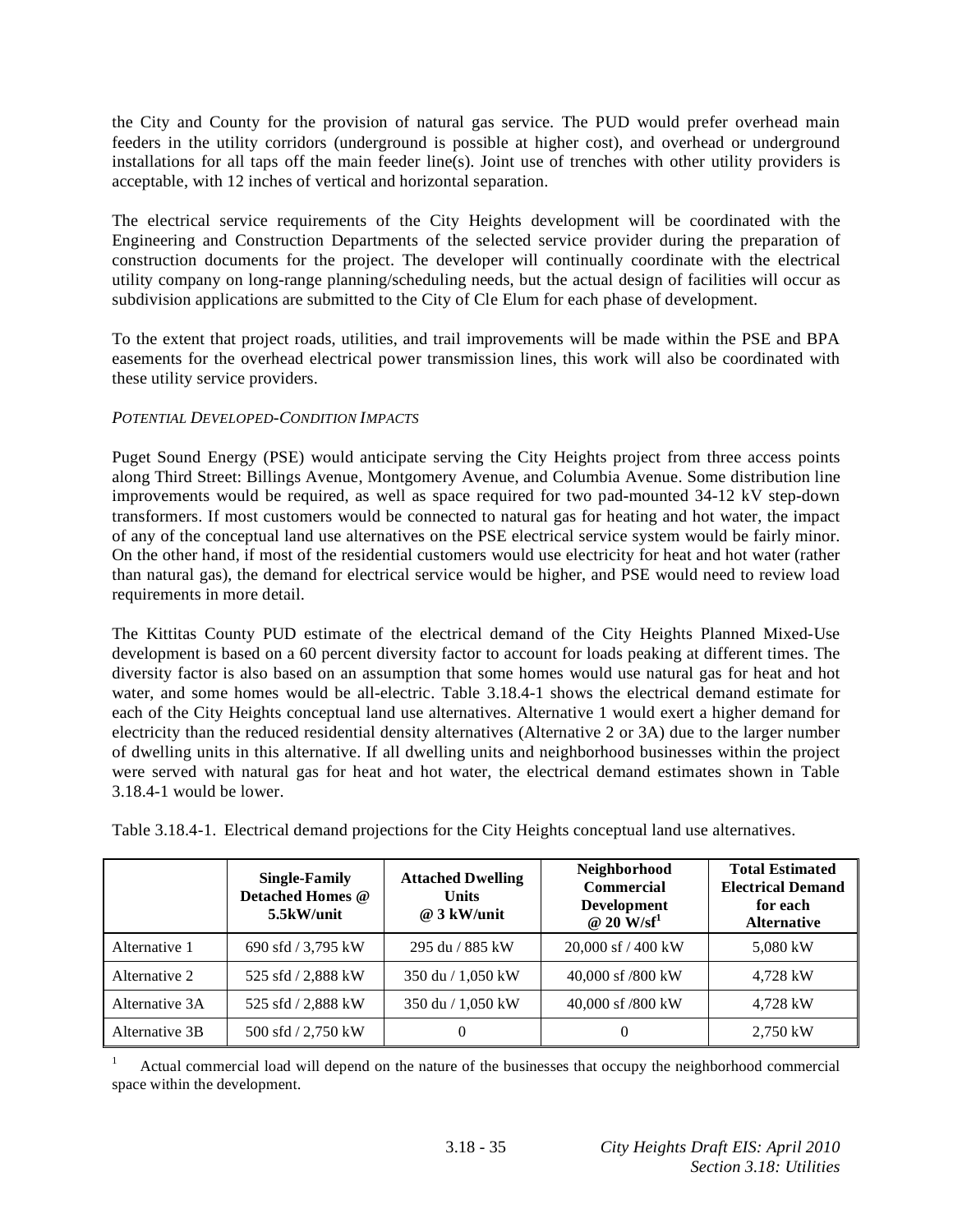Density and projected load will determine the feasibility of the project for the electrical service provider. In general, a greater load density will yield better revenue for the utility, and therefore increase the chance of PUD or PSE investment in the developing area. Differences in jurisdiction between Alternative 1 or 2 (to be developed within the City of Cle Elum), or Alternative 3A or 3B (to be developed within the unincorporated area of Kittitas County) would be inconsequential to the provision of electrical service by either PSE or the PUD. If the No Action Alternative were selected (Alternative 4), neither PSE nor Kittitas County PUD would extend service to the City Heights site, and it would continue to be less efficient for the PUD to provide electrical service within the Cle Elum service area.

If Kittitas County PUD is selected to provide service to the City Heights development, they would need to expand the Teanaway Substation sooner than presently scheduled (2018), or find a property and tap location near existing electrical transmission lines to meet the demands of this project if development progresses at the rate forecast within a 6 to 12-year timeframe.

# *MITIGATION MEASURES*

*Mitigation Measures Included in the Development Proposal*. The City Heights developer will coordinate with PSE and BPA concerning the construction, operation, and maintenance of roads, utilities, and/or trail improvements within the easements granted to PSE and BPA for the overhead electrical transmission lines that pass through the property.

 It is the preference of the project proponent to have natural gas service installed throughout the development to serve all homes and neighborhood commercial uses, provided that it is cost-effective to do so.

 The developer will encourage builders to incorporate "built green" features and additional energy conservation measures to the extent practicable.

*Applicable Regulations*. Any activity proposed within the PSE easement would be submitted to three PSE departments (Engineering, Total Energy System Planning, and Electric First Response) for review before the work takes place. Information required by PSE will include: a letter from the project proponent specifying the need for work within the PSE easement, a narrative description and drawing of the proposed activity within the easement area, a completed application form, and a check (payable to Puget Sound Energy) to cover the administrative fee for review. Similarly, activity proposed within the BPA easement would be coordinated with all required departments within this agency.

 Washington Utility and Transportation Commission (WUTC) tariffs will specify cost responsibility for electrical and natural gas line extensions, some portion of which may be a developer expense. Cost will be a factor in determining whether electrical power will be installed underground or using overhead transmission lines.

*Other Recommended Mitigation Measures*. It would be helpful to Kittitas County PUD (if selected as the electrical service provider) for some property to be set aside or zoned for an electrical substation or electrical switchyard within the Cle Elum service area.

#### *SIGNIFICANT UNAVOIDABLE ADVERSE IMPACTS*

Construction and occupancy of the City Heights development would result in the consumption of a significant amount of electrical energy; however, this demand would occur regardless of where within the City of Cle Elum and/or Kittitas County development occurs to provide for projected population growth during the current 20-year planning period. The vast majority of electrical energy conveyed by PSE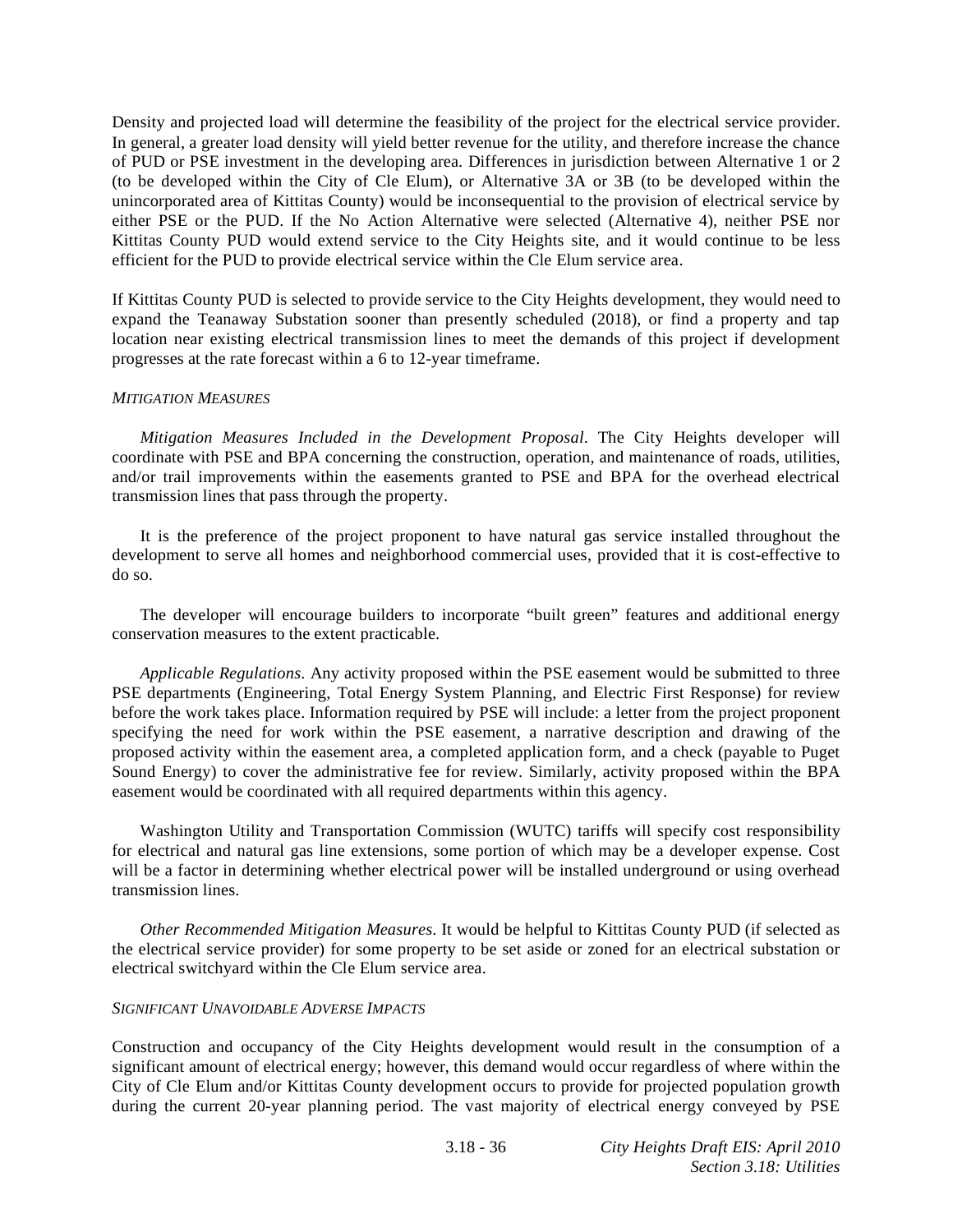originates from hydropower, a renewable source. Based on communications with PSE and Kittitas County PUD, neither utility would anticipate significant unavoidable adverse impacts to their ability to provide electrical service in the Cle Elum area as a result of phased development of the City Heights project.

# **3.18.5 Natural Gas Service**

Puget Sound Energy (PSE) is the natural gas service provider within the Cle Elum area. Information provided in this section is derived from personal communications received from David Bowen, PSE Municipal Liaison Manager (July 17 and October 16, 2009).

# *AFFECTED ENVIRONMENT*

Supply mains ranging in size from 4 to 16 inches in diameter transport natural gas from gate stations to district regulators. District regulators reduce supply main pressures to typical distribution operating pressures of 25 to 60 pounds per square inch gauge (psig). Distribution mains are fed from the district regulators. These mains typically range in size from  $1\frac{1}{4}$ -inch to 8 inches in diameter. Pipe material is typically polyethylene (PE) or wrapped steel (STW). Individual residential service lines are fed by distribution mains, typically  $5/8$ -inch diameter. Individual commercial service lines are typically  $1/4$  to 2 inches in diameter.

PSE has no specific system improvement projects planned for 2010 for the natural gas distribution system within the Cle Elum City limits. Tentative future projects include installing a new district regulator at approximately N. Wright Avenue and E. Railroad Street. Due to the growing popularity of natural gas in the City of Cle Elum and surrounding areas, PSE continually evaluates the need for system improvement projects and alternatives for serving the Cle Elum area. The company's plans are dependent on system needs, budgets, and Washington Utilities and Transportation Commission (WUTC) approval.

# *POTENTIAL IMPACTS DURING CONSTRUCTION*

The provision of natural gas service to the City Heights Planned Mixed-Use development would be coordinated with PSE Engineering and Construction Departments during construction document preparation. The developer would maintain on-going coordination with PSE on long-range planning and scheduling needs. Phased extension of the natural gas system through the City Heights site (if requested by the developer) may or may not coincide with phased development of the project. PSE would make cost-effective and system operational decisions for its own construction project. Load analyses will be prepared at the time of application for each subdivision approval. Natural gas lines extended through the site would be located within public rights-of-way or designated utility easements, with ease of access for inspection and repair.

Puget Sound Energy (PSE) would likely extend natural gas service to the City Heights project from the same three access points along Third Street as those identified for electrical service extension: Billings Avenue, Montgomery Avenue, and Columbia Avenue. New construction would be required to install distribution mains, residential and commercial service lines to extend natural gas service throughout the City Heights development under any conceptual land use alternative in which this service is requested.

If the No Action Alternative were selected, there would be no anticipated utility trenching within the boundaries of the City Heights site to extend the natural gas system onto the property.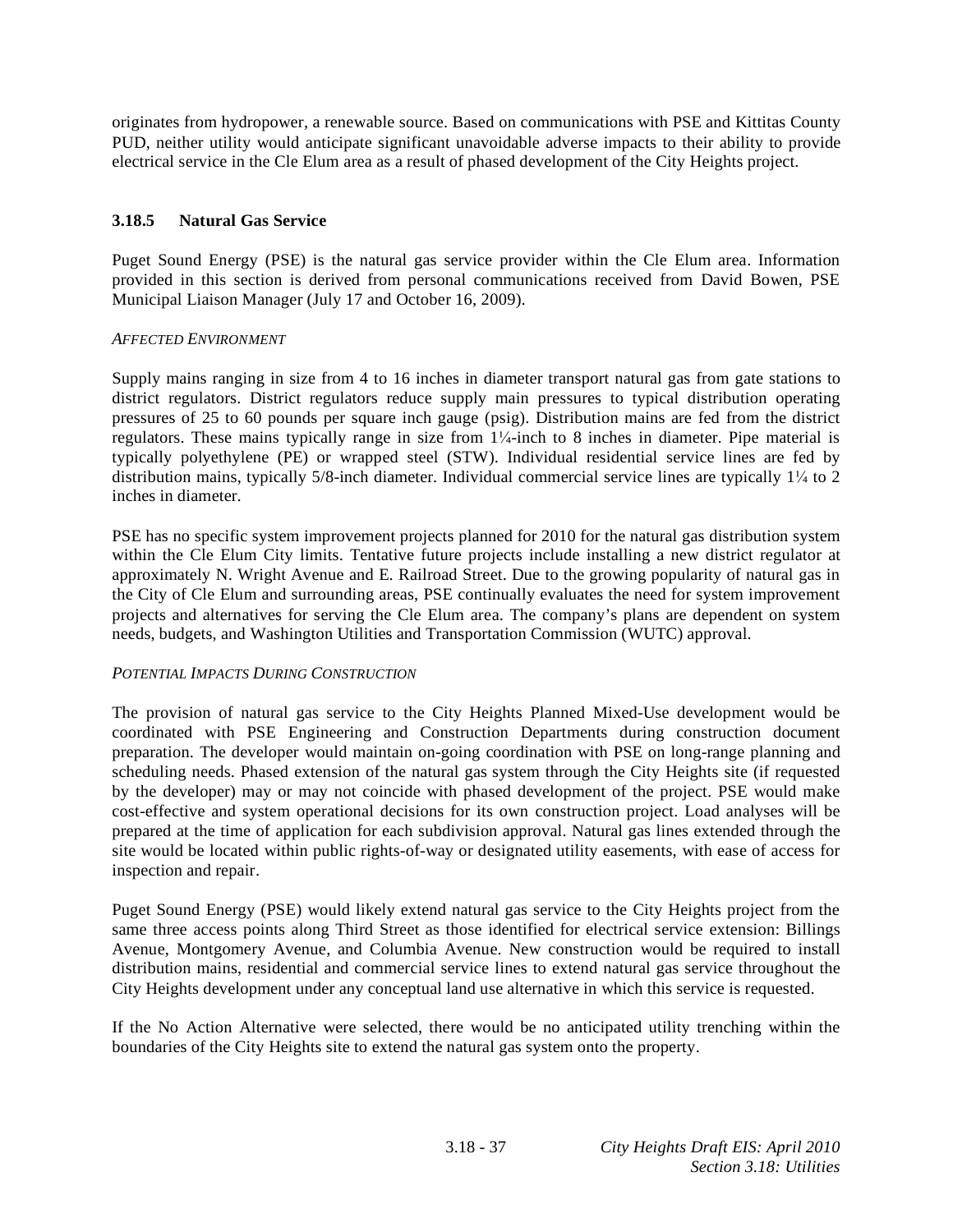# *POTENTIAL DEVELOPED-CONDITION IMPACTS*

Natural gas load demand factors provided by the Bellevue office of PSE in April 2008 were used to estimate the total demand of each of the City Heights conceptual land use alternatives (see Table 3.18.5- 1). An average house (using natural gas for both heat and hot water) uses about 1,000 Therms of natural gas per year; 1 (one) Therm is equivalent to about 100 cubic feet (cf) of gas; so 1,000 Therms is about 100,000 cubic feet of natural gas per household per year. For the purpose of the analysis in Table 3.18.5- 1, no distinction was made between single-family detached homes and attached dwelling units (du), and no reduction is made for units that may be only seasonally occupied; therefore, this estimate is conservatively high.

For retail and office uses, PSE estimates natural gas load requirements based on the following:

- Retail:  $75 \text{ ft}^3/\text{sq ft}/\text{year}$  (75 cubic feet per square foot of floor area per year)
- Office: 85 ft<sup>3</sup>/sq ft/year (85 cubic feet per square foot of floor area per year).

For the purpose of the impact analysis, the *Cle Elum City Heights Fiscal Analysis* (Property Counselors 2010) assumes that the neighborhood commercial uses proposed within the conceptual land use alternatives will be comprised of convenience retail uses and professional offices. The natural gas load projection in Table 3.18.5-1 assumes that the mix of convenience retail and professional office would be approximately equal in Alternative 1 (10,000 sf each), or predominantly office use in Alternative 2 or 3A (10,000 sf retail, 30,000 sf office).

|                                     | <b>Residential</b><br><b>Demand</b><br>$100,000$ cf/du/yr<br>$\omega$ | <b>Convenience Retail</b><br>Demand<br>$@ 75 \text{ cf/sq ft/yr}$ | <b>Professional Office</b><br><b>Demand</b><br>$@ 85 \text{ cf/sq ft/yr}$ | <b>Total</b><br><b>Natural Gas Load</b><br><b>Demand Estimate</b> |
|-------------------------------------|-----------------------------------------------------------------------|-------------------------------------------------------------------|---------------------------------------------------------------------------|-------------------------------------------------------------------|
| <b>Alternative 1</b>                | 98.5 million cf/yr                                                    | $0.75$ million cf/yr                                              | $0.85$ million cf/yr                                                      | 100.1 million $cf/yr$                                             |
| <b>Alternative 2</b>                | 87.5 million cf/yr                                                    | $1.5$ million cf/yr                                               | $1.7$ million cf/yr                                                       | 90.8 million cf/yr                                                |
| <b>Alternative 3A</b>               | 87.5 million cf/yr                                                    | $1.5$ million cf/yr                                               | $1.7$ million cf/yr                                                       | $90.8$ million cf/yr                                              |
| <b>Alternative 3B</b>               | $50$ million cf/yr                                                    | 0                                                                 | $\Omega$                                                                  | 50 million cf/yr                                                  |
| <b>Alternative 4</b><br>(No Action) | $\theta$                                                              | 0                                                                 | $\theta$                                                                  | $\theta$                                                          |

Table 3.18.5-1. Natural gas load demand estimate for the City Heights conceptual land use alternatives.

With 985 dwelling units and 20,000 sf of commercial space (total), the fully built-out and occupied condition of conceptual land use Alternative 1 would generate the highest demand for natural gas, approximately 10 percent higher than Alternative 2 or 3A for which the land use concept includes 875 dwelling units and 40,000 sf of commercial space (total). If Alternative 3B were selected for implementation, and if natural gas service was requested for all 500 single-family detached homes in this alternative, the demand would be approximately half that of the other conceptual land use alternatives due to approximately half the total number of dwelling units and no commercial development within Alternative 3B. Under the No Action Alternative (Alternative 4), there would be no demand for natural gas use on the City Heights site.

Minimum pressure delivery in distribution systems is approximately 15 pounds per square inch gauge (psig). If City Heights growth and increased demand for natural gas service were to cause design pressures to fall below 15 psig, there are several methods by which PSE could increase pressure in the distribution system: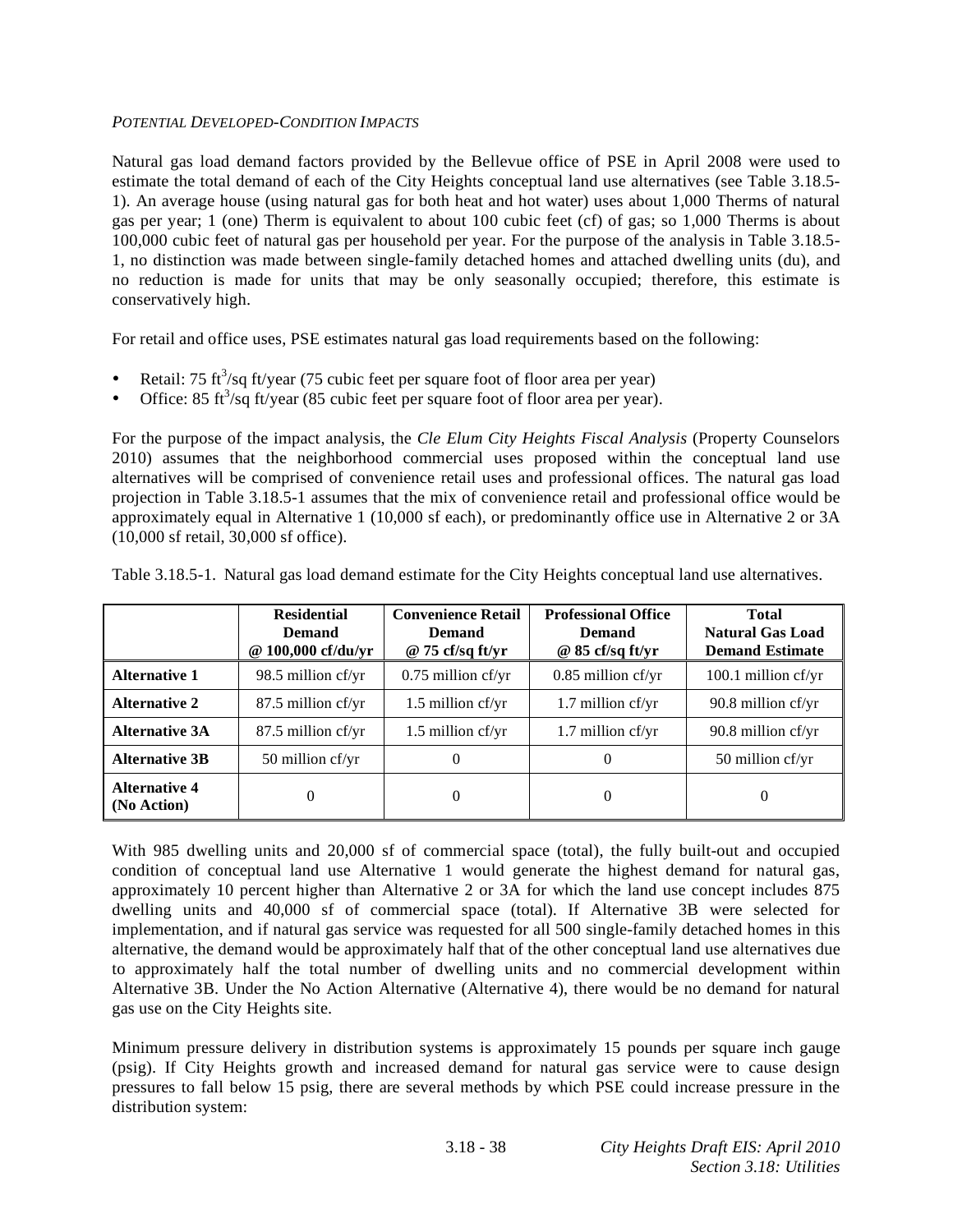- Loop the distribution and/or supply lines to provide an alternative route for the gas to travel to an area needing additional supply. This method may involve construction of supply mains, distribution mains, and possibly district regulators.
- Install mains parallel to existing mains to supplement the supply of natural gas to a particular service area.
- Replace or upsize existing pipelines to increase volume.

Whether any of these measures would be required in the Cle Elum area as a result of full build-out of City Heights will be determined during phased development of the project. It is highly unlikely that the City Heights development alone would necessitate construction of a new district regulator (personal communication with Laurie Scott, Engineering Specialist, Customer Construction Services; Puget Sound Energy, October 30, 2009).

# *MITIGATION MEASURES*

*Mitigation Measures Included in the Development Proposal*. PSE would construct the natural gas system within dedicated rights-of-way using one of its authorized contractors to perform this work. The contractor would be required to work with the City of Cle Elum and/or Kittitas County (depending on the alternative selected for implementation) to provide traffic control measures during work within road rights-of-way adjacent to operational roadways.

*Applicable Regulations*. Design and construction of all proposed natural gas system improvements would be coordinated with PSE Engineering and Construction Departments.

*Other Recommended Mitigation Measures*. Measures that could be taken to minimize natural gas demand generally coincide with measures that would increase building envelope insulation and therefore heat loss. Homeowners, commercial property owners and tenants could be encouraged through the Covenants, Conditions and Restrictions (CC&Rs) of the development to utilize energy-efficient practices.

# *SIGNIFICANT UNAVOIDABLE ADVERSE IMPACTS*

Based on communications with Puget Sound Energy, no significant unavoidable adverse impacts to their natural gas service system would be anticipated with phased development of the City Heights Planned Mixed-Use development.

# **3.18.6 Telecommunications Service**

Qwest, Inland Telephone, and R&R Cable provide telecommunications services within the Cle Elum service area. The information reported below is based on meetings, correspondence, and telephone communications with representatives of each utility (personal communications with Blake Davis, Qwest Manager/Design Engineer, September 30 and October 1, 2009; and Nathan Weis, Vice President, Inland Telephone and R&R Cable, April 8 and November 17, 2009), as well as on-line information available on the websites of these organizations: http://www.qwest.com and http://www.inlandnetworks.com (sites checked October 20, 2009).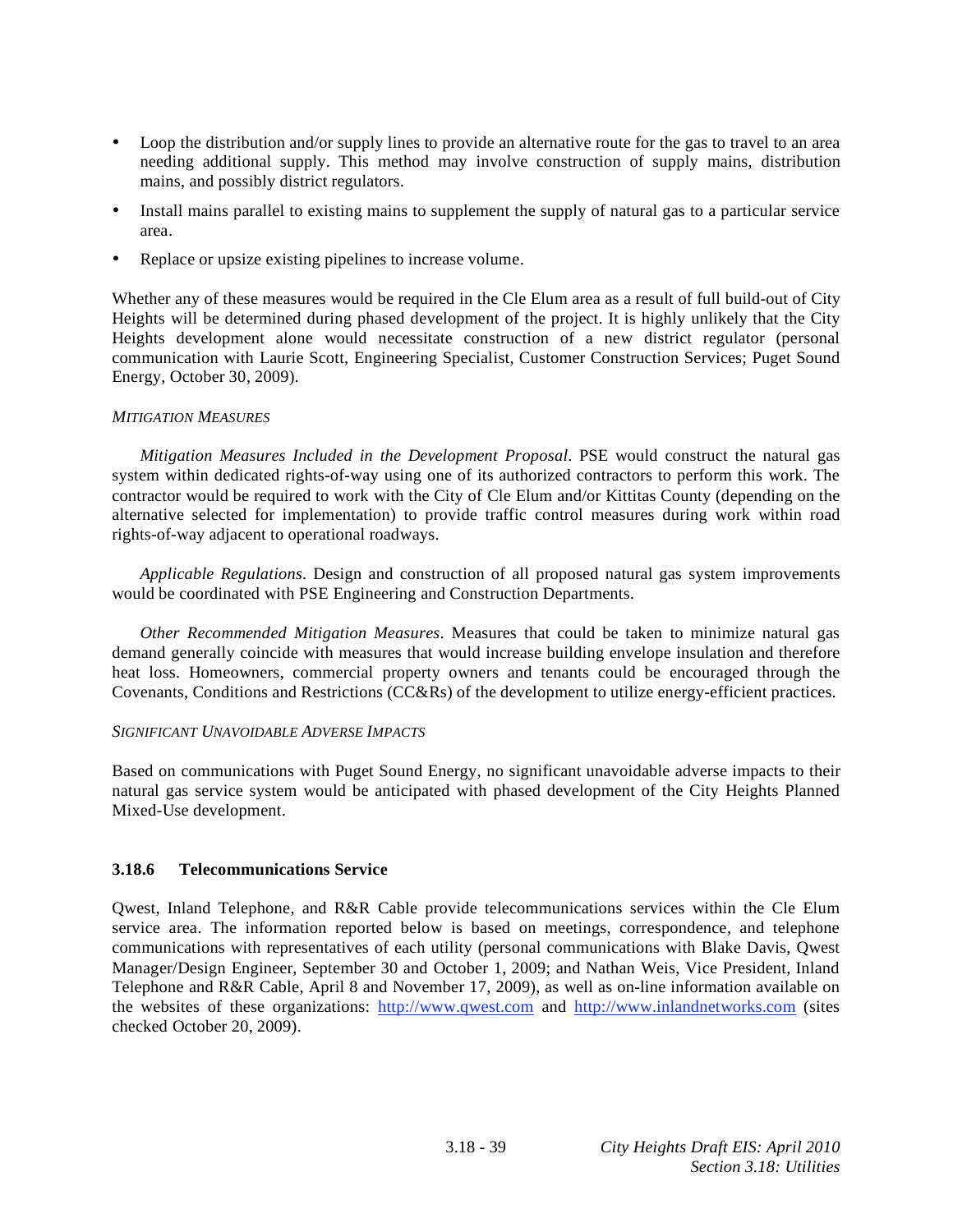#### *AFFECTED ENVIRONMENT*

Qwest provides service to the City of Cle Elum, Town of South Cle Elum, and the surrounding community, as well as national and internal service. The "Cle Elum exchange" service area encompasses 135.5 square miles (map on file with the Washington Utility and Transportation Commission).

Qwest provides a full suite of voice, data, and network solutions for residential and business customers. Representative products and services include high-speed internet, digital home phone and long distance telephone service, wireless telephone service, Direct TV service and movies, Wi-Fi network (wireless internet service), automatic on-line back-up, and remote home control.

Anticipated growth rates within Qwest's service territory are estimated using many factors that may differ by individual service types or customer demographics. Some factors used in this process include historical growth rates, identified development proposals, and possible network augmentations. Qwest is responsible to provide services to all areas within their territory based on current rules outlined in the Washington Qwest Communications Exchange and Network Services Catalog No. 2, Item 4.4: Provisioning Agreement for Housing Developments.<sup>6</sup> As new development occurs within Qwest's service territory, the company makes prudent and economic decisions regarding the extension of their telecommunications network, and works with private developers to expand and upgrade the Qwest network as demands for services increase.

Inland Telephone Company offers local telephone service, access to long distance services, call waiting, and call forwarding, three way calling, speed calling and toll denial within a 38 square mile service that that encompasses the City of Cle Elum. A portion of the City Heights site is within this service area; the remainder of the property is within the Qwest franchise service area.

Inland Internet offers dialup, DSL, cable modem and wireless internet along with multiple email accounts if desired. Inland Internet projects a growth rate of 13 percent (235 customers) by 2025, derived from existing and projected population growth identified in the City of Cle Elum Comprehensive Plan (see Draft EIS Section 3.10).

R&R Cable Company offers its customers a total of 130 channels that include basic cable service, enhanced basic cable service, digital converter box, High Definition (HD) with Digital Converter box, HD card. Additional digital converter, HD converter box, and HD card are available. Services also include HD DVR (Digital Video Recorder), 31 HD channels and Premium Movie Channels. R&R Cable projects a growth rate of 37 percent (685 cable customers) by 2025.

Inland Security is also offered in the Cle Elum area.

l

The near- and long-term plans of Inland Telephone Company and its subsidiaries include the provision of service and expansion of facilities within the Cle Elum area with or without the City Heights development to continue to compete with Qwest and satellite service providers (personal communication with Inland Telephone Company, November 17, 2009).

<sup>6</sup> The Washington Qwest Communications Exchange and Network Services Catalog No. 2 is the detailed tariff onfile with the Washington State Public Utility Commission. This document can be found at: http://tariffs.qwest.com:8000/idc/groups/public/documents/tariff/htmltoc\_wa\_e\_c2.htm.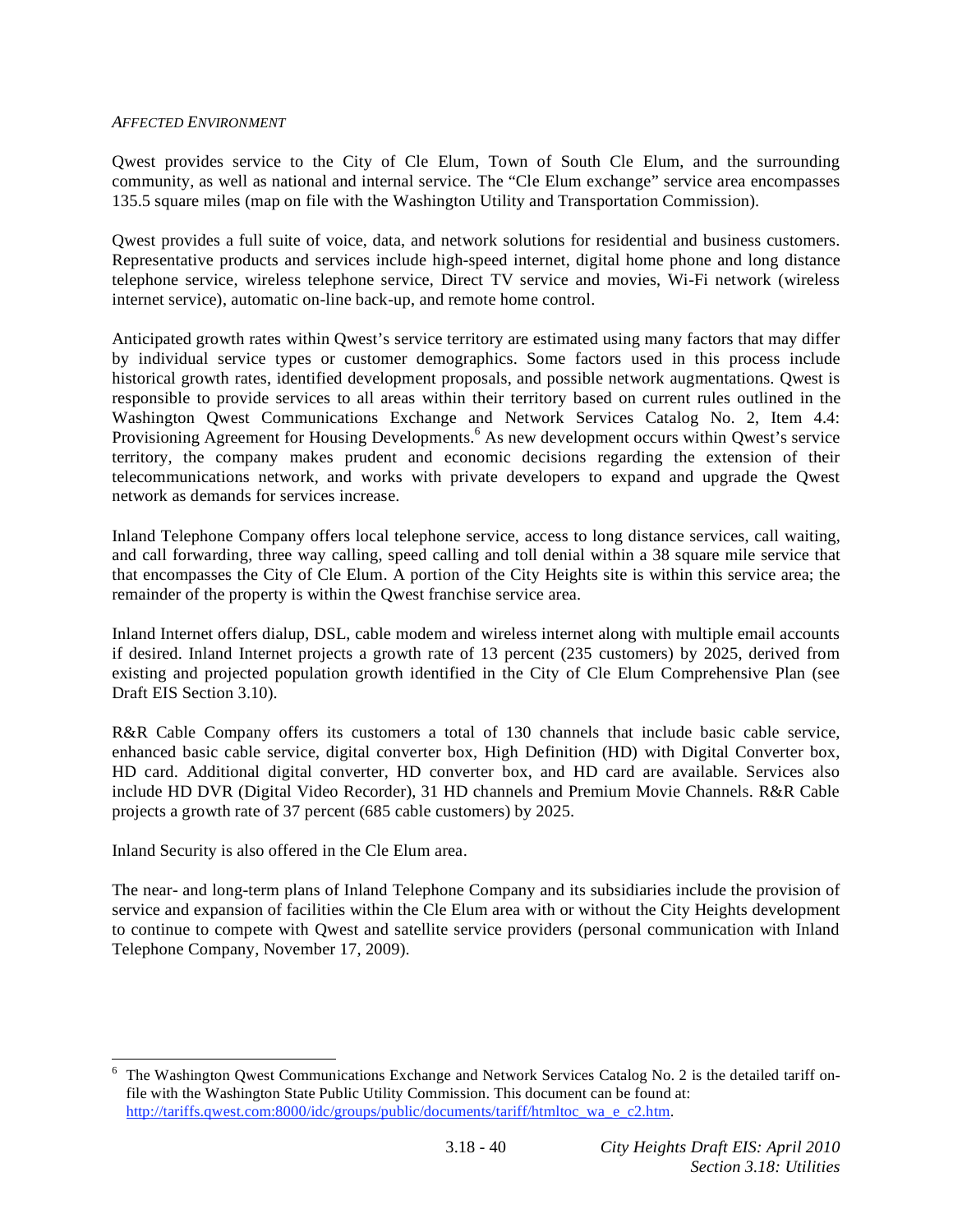#### *POTENTIAL IMPACTS DURING CONSTRUCTION*

City Heights is presently an unserved property; therefore, the developer can choose which telecommunications service provider they would like to use.

If the project proponent elects to use Qwest telecommunications service, the project proponent/developer will be required to work with the Qwest local engineering office that serves the area to determine the telecommunication needs of the project. This is usually situationally-dependent, and may affect both the anticipated growth of a given area as well as the timing for system augmentations. Qwest has no means to predict the number of potential customers that will choose to install Qwest service at their business or residence; however, the company would design an infrastructure that would have the capacity to serve every customer and a variety of telecommunication needs. The developer would need to provide the local Qwest engineering office with detailed plat designs and a schedule for development. With this information, Qwest could begin the planning and design process. The developer would be required to enter into a contractual agreement with Qwest prior to the construction of any additions to Qwest's network.

If the project proponent/developer chooses to use the services of Inland Telephone and R&R Cable, presumably a similar contractual arrangement and construction coordination would be required.

Telecommunications installation will follow the regulated requirements of each provider. Underground installation may use the same trenches as electrical power installation, and precede the extension of natural gas. This sequencing will require typical coordination between all underground utility service providers. If no separate trenching is required for the installation of telecommunications services, it is unlikely that there would be any distinguishable impacts during construction.

"Bubble easements" (i.e., wider than standard 10-foot easements) may be requested at telecommunications vault locations. In this case, designated sites within the Planned Mixed-Use development would be required to establish small offices (node locations), approximately 20 feet by 20 feet in area, preferably in an easement adjacent to a roadway.

Given the degree of planning and coordination required to augment existing networks to serve a development the size of City Heights, and to design and construct the on-site telecommunications system, it would be much easier and more efficient for the selected service provider to work with one developer under Alternative 1, 2, or 3A. If Alternative 3B were selected for implementation, there would be no coordinated planning or phased provision of service to the site.

If the No Action Alternative were selected, there would be no anticipated utility trenching within the boundaries of the City Heights site to extend underground utilities, including telecommunications services, onto the property.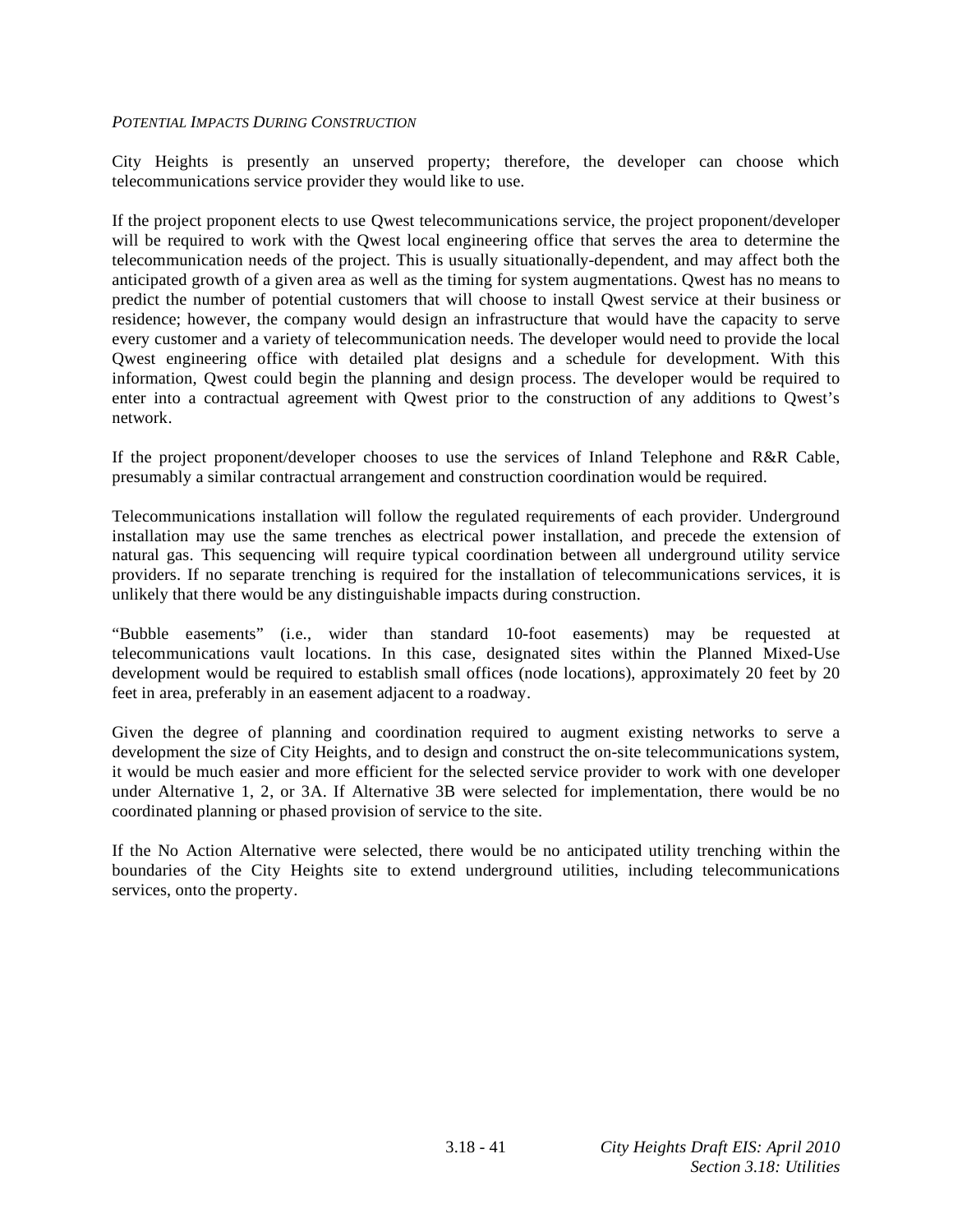#### *POTENTIAL DEVELOPED-CONDITION IMPACTS*

The character of proposed land use and range in development density between the conceptual land use alternatives (Alternative 1, 2 or 3A) would result in an approximately equivalent demand for telecommunications services, with the greatest potential variable being service to commercial development. The amount and type of retail, restaurant, and/or professional office space would vary by alternative: approximately 20,000 sf total with Alternative 1, to approximately 40,000 sf total with Alternative 2 or 3A. Based on information received to-date regarding the City Heights conceptual land use alternatives, the telecommunications providers have indicated that they have networks with capacity to provide service to the project under any of the build alternatives without adverse impact (personal communication with Blake Davis, Qwest Manager/Design Engineer, September 30, 2009; and Nathan Weis, Vice President, Inland Telephone and R&R Cable, April 8, 2009).

As with Potential Impacts During Construction, the provision of service to Alternative 3B would be the least efficient and the least cost-effective for telecommunications service providers.

If the No Action Alternative were selected, there would be no demand for telecommunications services on the City Heights property in the near-term, and no extension of telecommunications systems to or through the property.

#### *MITIGATION MEASURES*

*Mitigation Measures Included in the Development Proposal*. In order to minimize potential construction conflicts, the developer will contact the selected telecommunications service provider as early as possible following development approvals to initiate engineering design of the system and establish the construction schedule. If Qwest is selected, they usually require a minimum of 60 days to complete a design and release the necessary work orders to their construction department once they have received the plat drawings and power company designs, and enter into a Provisioning Agreement for Housing Developments.

*Applicable Regulations*. Qwest operates in Washington under a State-wide franchise as designated in the Washington State Constitution. Inland Telephone Company and R&R Cable have a County-wide franchise as well as a franchise with the City of Cle Elum.

*Other Recommended Mitigation Measures*. Telecommunications design, construction and operation is a routine service for which no additional mitigation measures will be required, other than those specified in the contractual agreement between the developer and the service provider.

#### *SIGNIFICANT UNAVOIDABLE ADVERSE IMPACTS*

From an operational standpoint, there appear to be no adverse impacts associated with providing telecommunications services to the City Heights development, as the service providers have indicated adequate capacity to handle the development needs and welcome opportunities for expansion (personal communication with Blake Davis, Qwest Manager/Design Engineer, September 30, 2009; and Nathan Weis, Vice President, Inland Telephone and R&R Cable, April 8, 2009).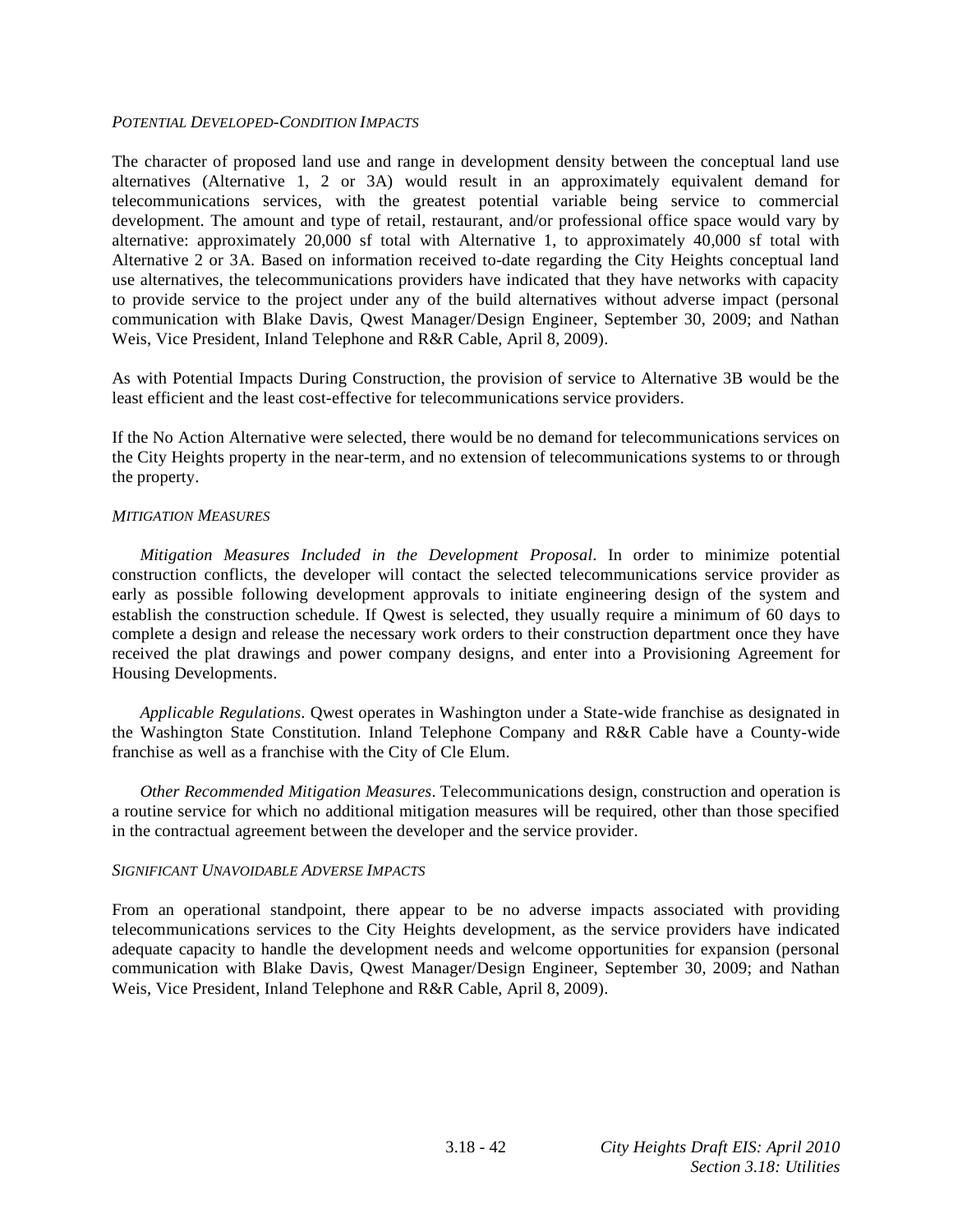# **3.18.7 Solid Waste Collection Service**

Solid waste collection, transport and disposal services are provided to the City of Cle Elum by Waste Management of Ellensburg. The company (under various names) has provided this service under a franchise agreement with the City for 25 years or more. The contract is automatically renewed on an annual basis, unless a change is specified in writing by the City. Waste Management of Ellensburg also collects mixed municipal solid waste (MSW) from the unincorporated area in which the majority of the City Heights site is presently located, under agreement/contract with the Washington Utilities and Transportation Commission (WUTC). Personal communication with J.R. Lesure, District Manager, Waste Management of Ellensburg, is the source of information in this section.

#### *AFFECTED ENVIRONMENT*

At the time of this writing, Waste Management of Ellensburg had approximately 696 residential customers and 183 commercial accounts within the City of Cle Elum. It is their mission to handle all refuse and recycling needs of customers within their service area. Existing services include the collection of residential and commercial MSW, and cardboard recycling for commercial customers only. The company is open to providing upgrades to their service at the request of the City, such as to offer residential recycling services and yard waste collection (personal communication with J.R. Lesure, District Manager, Waste Management of Ellensburg, October 22, 2009).

Municipal solid waste collected within the City of Cle Elum and adjacent unincorporated area is transported to the Kittitas County Transfer Station, then to the company's East Wenatchee Landfill.

#### *POTENTIAL IMPACTS DURING CONSTRUCTION*

If requested by the site developer and/or contractor under any build alternative, Waste Management of Ellensburg can provide containers for construction/demolition/landclearing debris (CDL). Most CDL can be collected without segregating it. This material is transported to the company's processing facility in Woodinville, Washington.

If the No Action Alternative were selected, no CDL would be generated on the site for collection.

# *POTENTIAL DEVELOPED-CONDITION IMPACTS*

Waste Management of Ellensburg learns of new development proposals within their service area through contact and information they receive during environmental review and permitting, and/or directly through new customer calls requesting service. The City Heights proposal under any build alternative is within the range of anticipated growth within the company's service area. While Alternative 1 or 2 would approximately double the number of existing accounts within the City of Cle Elum, the District Manager does not anticipate a need to add manpower or equipment to serve the phased build-out of City Heights, but has the resources available if needed (personal communication with J.R. Lesure, District Manager, Waste Management of Ellensburg, October 22, 2009).

If Alternative 3A or 3B were selected for implementation, Waste Management of Ellensburg would still be the solid waste collection, transport and disposal service provider. The impact on the company's manpower and equipment to serve the development would be approximately the same with Alternative 3A, or approximately half as much with Alternative 3B. The more compact and orderly development under Alternative 1, 2, or 3A would be the most efficient to serve.